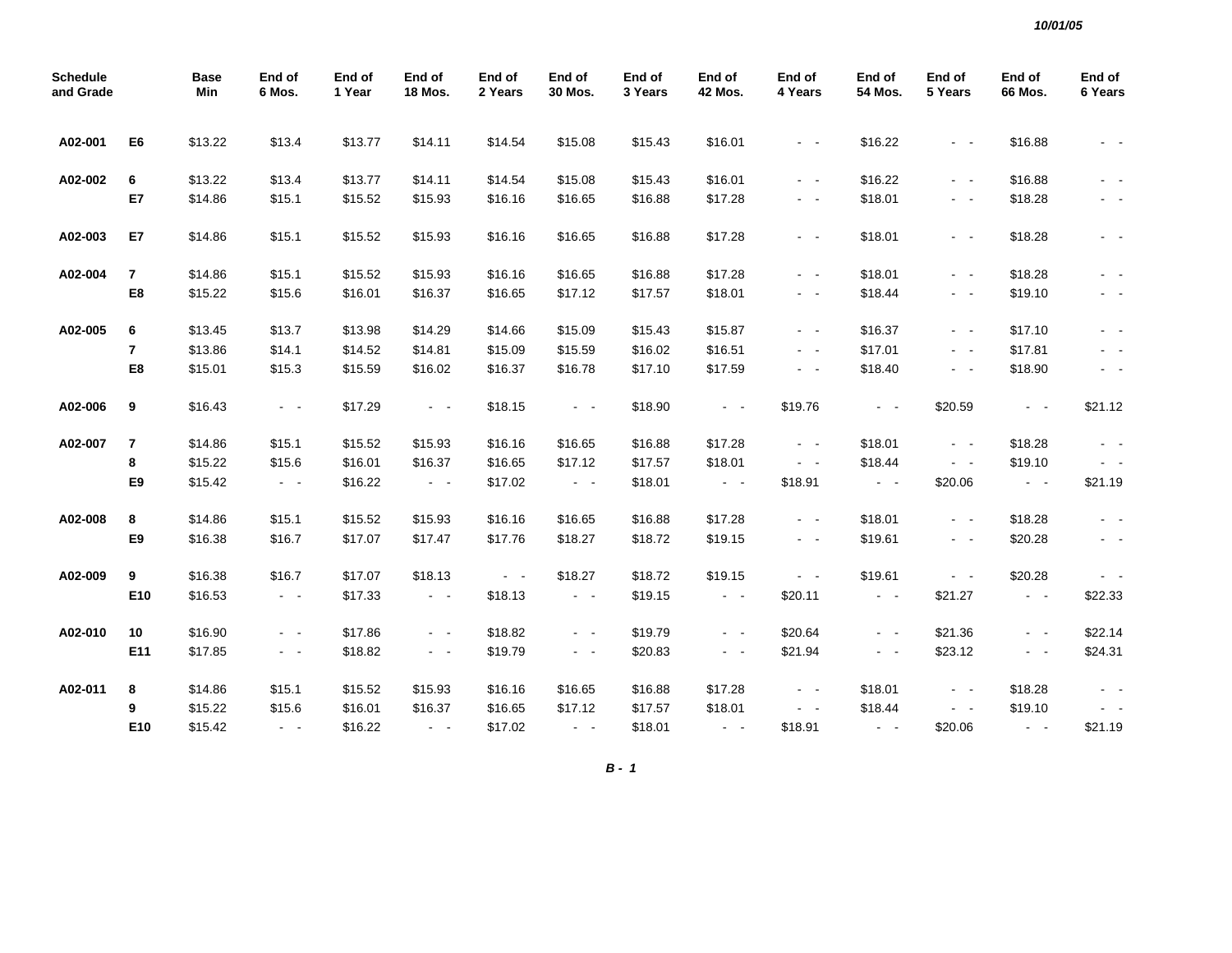| <b>Schedule</b><br>and Grade |     | Base<br>Min | End of<br>6 Mos. | End of<br>1 Year | End of<br>18 Mos.       | End of<br>2 Years | End of<br>30 Mos.   | End of<br>3 Years | End of<br>42 Mos.   | End of<br>4 Years   | End of<br>54 Mos.   | End of<br>5 Years | End of<br>66 Mos. | End of<br>6 Years     |
|------------------------------|-----|-------------|------------------|------------------|-------------------------|-------------------|---------------------|-------------------|---------------------|---------------------|---------------------|-------------------|-------------------|-----------------------|
| A02-012                      | 9   | \$16.15     | \$16.5           | \$17.00          | \$17.41                 | \$17.81           | \$18.74             | \$19.40           | \$20.11             | $\sim 100$          | $ -$                | $\sim$ $ -$       |                   |                       |
|                              | 10  | \$15.39     | $\sim$ $ -$      | \$16.33          | $\omega_{\rm{max}}$     | \$17.27           | $\sim 100$          | \$18.11           | $\sim 100$          | \$19.10             | $\omega_{\rm{max}}$ | \$20.08           | $\sim$ $ \sim$    | \$21.12               |
|                              | P11 | \$16.65     | $\sim$ $ \sim$   | \$17.70          | $\sim$ $ \sim$          | \$18.74           | $\omega_{\rm{max}}$ | \$19.76           | $\omega_{\rm{max}}$ | \$20.82             | $\sim$ $ \sim$      | \$21.91           | $\sim$ $ \sim$    | \$22.86               |
| A02-013                      | 9   | \$16.15     | \$16.5           | \$17.00          | \$17.41                 | \$17.81           | \$18.74             | \$19.40           | \$20.11             | $\omega_{\rm{max}}$ | $\sim$ $ \sim$      | $\sim$ $ \sim$    | $\sim$ $ -$       | $\sigma_{\rm{max}}$   |
|                              | 10  | \$15.59     | $\sim$ $ \sim$   | \$16.33          | $\sim$ $ \sim$          | \$17.07           | $\sim$ $ \sim$      | \$18.11           | $\omega_{\rm{max}}$ | \$19.10             | $\sim$ $ \sim$      | \$20.08           | $\sim$ $ \sim$    | \$21.19               |
|                              | P11 | \$17.31     | $\sim 100$       | \$18.27          | $\sim$ $ -$             | \$19.23           | $\sigma_{\rm{max}}$ | \$20.60           | $\sim$ $ \sim$      | \$21.91             | $\sim$ $ \sim$      | \$23.31           | $\sim$ $ -$       | \$24.80               |
| A02-014                      | 9   | \$15.22     | \$15.6           | \$16.01          | \$16.37                 | \$16.65           | \$17.12             | \$17.57           | \$18.01             | $\sigma_{\rm{max}}$ | \$18.44             | $\sim 100$        | \$19.10           | $\sim 100$ km $^{-1}$ |
|                              | E10 | \$15.42     | $\sim$ $ -$      | \$16.22          | $\sigma_{\rm{max}}$     | \$17.02           | $\sigma_{\rm{max}}$ | \$18.01           | $\sigma_{\rm{max}}$ | \$18.91             | $\sigma_{\rm{max}}$ | \$20.06           | $\sim$ $ \sim$    | \$21.19               |
| A02-015                      | 8   | \$15.22     | \$15.6           | \$16.01          | \$16.37                 | \$16.65           | \$17.12             | \$17.57           | \$18.01             | $\sigma_{\rm{max}}$ | \$18.44             | $\sim 100$        | \$19.10           | $\sim$ $ \sim$        |
| A02-016                      | 10  | \$15.42     | $\sim 100$       | \$16.22          | $\sim$ $ \sim$          | \$17.02           | $\sim 100$          | \$18.01           | $\sim$ $ \sim$      | \$18.91             | $\sim$ $ \sim$      | \$20.06           | $\sim$ $ \sim$    | \$21.19               |
|                              | E11 | \$17.32     | $\sim$ $-$       | \$18.28          | $\sim$ $ \sim$          | \$19.24           | $\sigma_{\rm{max}}$ | \$20.28           | $\sim$ $ \sim$      | \$21.34             | $\sim$ $ \sim$      | \$22.30           | $\sim$ $ \sim$    | \$23.52               |
| A02-017                      | 9   | \$16.56     | $\sim$ $ -$      | \$17.47          | $\sim 100$              | \$18.38           | $\sim$ $ \sim$      | \$19.35           | $\sim 100$          | \$20.19             | $\sim 100$          | \$20.87           | $\sim$ $ \sim$    | \$21.62               |
|                              | 10  | \$17.41     | $\sim$ $ -$      | \$18.38          | $\sim 100$              | \$19.35           | $\sim$ $ -$         | \$20.34           | $\sim$ $ \sim$      | \$21.41             | $\sim 100$          | \$22.59           | $\sim$ $ -$       | \$23.78               |
|                              | E11 | \$19.27     | $\sim$ $ -$      | \$20.34          | $\sim 100$ km s $^{-1}$ | \$21.41           | $\sim$ $ -$         | \$22.83           | $\sim 100$          | \$24.08             | $\sim 100$          | \$25.54           | $\sim$ $-$        | \$26.93               |
| A02-018                      | 10  | \$16.57     | $\sim$ $ \sim$   | \$17.42          | $\omega_{\rm{max}}$     | \$18.27           | $\sim 100$          | \$19.40           | $\omega_{\rm{max}}$ | \$20.26             | $\omega_{\rm{max}}$ | \$21.34           | $\sim$ $ -$       | \$22.48               |
| A02-019                      | 10  | \$16.64     | $\sim$ $ \sim$   | \$17.59          | $\sim 100$              | \$18.54           | $\sim 100$          | \$19.54           | $\sim$ $ \sim$      | \$20.42             | $\omega_{\rm{max}}$ | \$21.53           | $\sim$ $ -$       | \$22.68               |
|                              | E11 | \$17.94     | $\sim$ $ -$      | \$19.08          | $\sim 100$              | \$20.22           | $\sim 100$          | \$21.30           | $\sim$ $ \sim$      | \$22.44             | $\sim 100$          | \$23.67           | $\sim$ $ \sim$    | \$24.91               |
| A02-020                      | 11  | \$17.32     | $\sim$ $-$       | \$18.28          | $\sim$ $ \sim$          | \$19.24           | $\sim$ $ \sim$      | \$20.28           | $\sim$ $ \sim$      | \$21.34             | $\sim$ $ \sim$      | \$22.30           | $\sim$ $ \sim$    | \$23.52               |
| A02-021                      | 12  | \$17.31     | $\sim$ $ -$      | \$18.27          | $\omega_{\rm{max}}$     | \$19.23           | $\sim 100$          | \$20.60           | $\sim$ $ -$         | \$21.91             | $\omega_{\rm{max}}$ | \$23.31           | $\sim$ $ \sim$    | \$24.80               |
| A02-022                      | E11 | \$17.94     | $\sim$ $ -$      | \$19.08          | $\sim 100$              | \$20.22           | $\sim$ $ -$         | \$21.30           | $\sim 100$          | \$22.44             | $\sim$ $ \sim$      | \$23.67           | $\sim$ $ \sim$    | \$24.91               |
| A02-023                      | 12  | \$18.70     | $\sim 100$       | \$19.76          | $\sim 100$              | \$20.82           | $\sim 100$          | \$21.91           | $\sim$              | \$23.10             | $\sim$ $ -$         | \$24.37           | $\sim$ $ -$       | \$25.70               |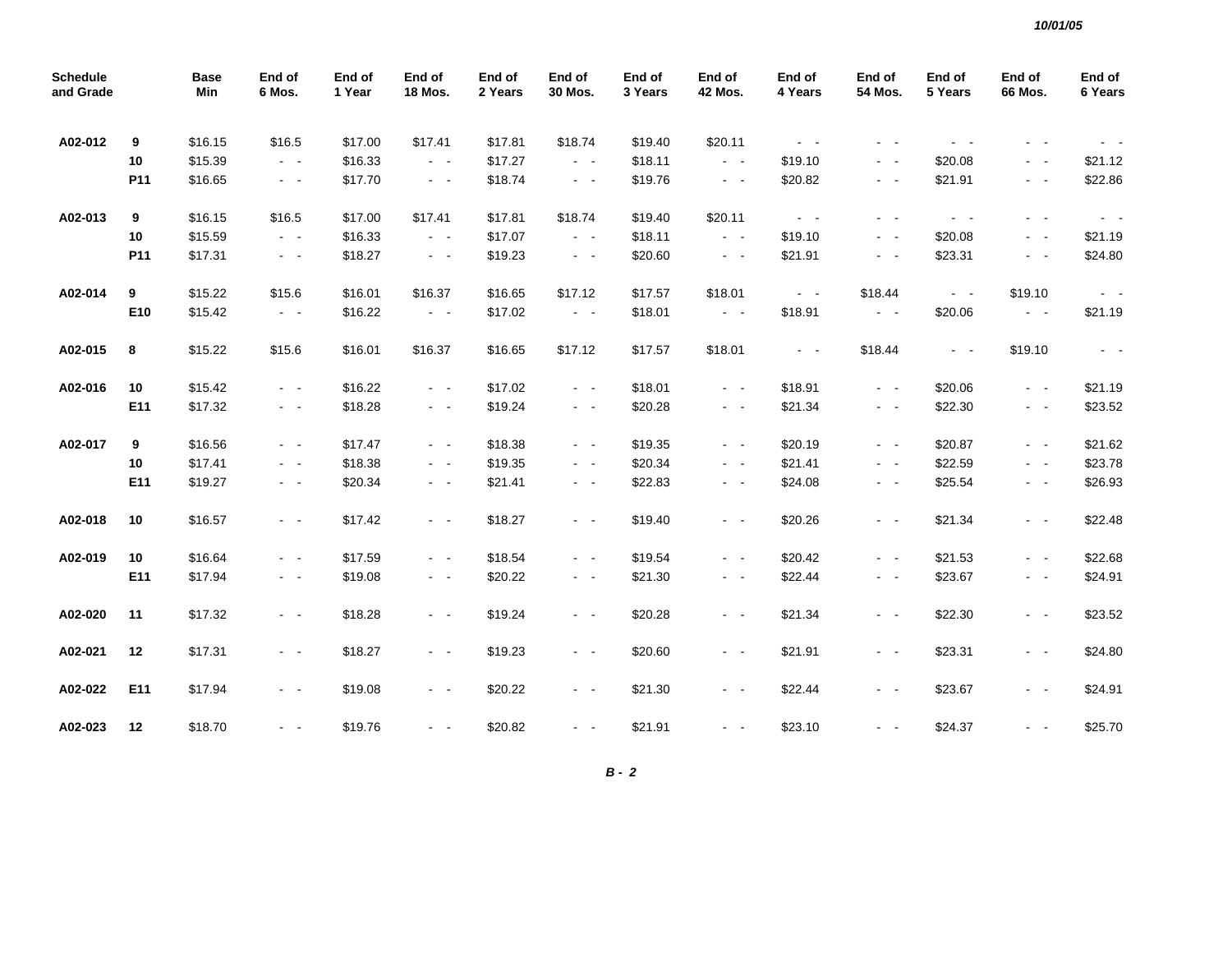| <b>Schedule</b><br>and Grade |                | <b>Base</b><br>Min | End of<br>6 Mos.          | End of<br>1 Year   | End of<br><b>18 Mos.</b>                  | End of<br>2 Years  | End of<br>30 Mos.            | End of<br>3 Years  | End of<br><b>42 Mos.</b>         | End of<br>4 Years   | End of<br>54 Mos.             | End of<br>5 Years  | End of<br>66 Mos.                | End of<br>6 Years   |
|------------------------------|----------------|--------------------|---------------------------|--------------------|-------------------------------------------|--------------------|------------------------------|--------------------|----------------------------------|---------------------|-------------------------------|--------------------|----------------------------------|---------------------|
| A02-024                      | 12             | \$18.54            | $\sim$ $ \sim$            | \$19.57            | $\sim$ $ \sim$                            | \$20.60            | $\sim$ $ \sim$               | \$22.10            | $\sim$ $ \sim$                   | \$23.52             | $\sim$ $ \sim$                | \$25.04            | $\sim$ $ \sim$                   | \$26.60             |
| A02-025                      | 12             | \$19.78            | $\sim$ $ \sim$            | \$20.93            | $\sim$ $ \sim$                            | \$22.08            | $\sim$ $ \sim$               | \$23.56            | $\sim$ $ \sim$                   | \$24.98             | $\sim$ $ \sim$                | \$26.61            | $\sim 100$                       | \$28.16             |
| A02-026                      | 13             | \$19.78            | $\sim$ $ -$               | \$20.93            | $\omega_{\rm{max}}$                       | \$22.08            | $\omega_{\rm{max}}$          | \$23.56            | $\sim$ $ \sim$                   | \$24.98             | $\sim$ $ -$                   | \$26.61            | $\sim$ $ \sim$                   | \$28.16             |
| A02-027                      | 10             | \$16.53            | $\sim$ $ -$               | \$17.33            | $\omega_{\rm{max}}$                       | \$18.13            | $\omega_{\rm{max}}$          | \$19.15            | $\omega_{\rm{max}}$              | \$20.11             | $\sim 100$ km s $^{-1}$       | \$21.27            | $\sim 100$ km s $^{-1}$          | \$22.33             |
| A02-028                      | 13             | \$20.89            | $\sim$ $ -$               | \$22.18            | $\omega_{\rm{max}}$                       | \$23.47            | $\omega_{\rm{max}}$          | \$24.85            | $\omega_{\rm{max}}$              | \$26.47             | $\sim$ $ -$                   | \$28.06            | $\sim$ $ \sim$                   | \$29.98             |
| A02-029                      | $\overline{7}$ | \$7.99             | \$8.17                    | \$8.35             | \$8.56                                    | \$8.67             | \$8.94                       | \$9.05             | \$9.24                           | $\omega_{\rm{max}}$ | \$9.65                        | $\sim$ $ \sim$     | \$9.79                           | $\sim$ $ \sim$      |
| A02-030                      | 9              | \$8.80             | \$8.98                    | \$9.16             | \$9.36                                    | \$9.50             | \$9.79                       | \$10.01            | \$10.25                          | $\sim$ $ \sim$      | \$10.48                       | $\sim$ $ \sim$     | \$10.85                          | $\sim$ $ \sim$      |
| A02-031                      | 10             | \$13.14            | $\omega_{\rm{max}}$       | \$13.91            | $\sim$ $ \sim$                            | \$14.68            | $\sim$ $ \sim$               | \$15.42            | $\sim$ $ \sim$                   | \$16.09             | $\sim$ $ \sim$                | \$16.63            | $\sim$ $ \sim$                   | \$17.25             |
| A02-032                      | 6              | \$13.22            | \$13.4                    | \$13.77            | \$14.11                                   | \$14.54            | \$15.08                      | \$15.43            | \$16.01                          | $\sim$ $ \sim$      | \$16.22                       | $\sim$ $ \sim$     | \$16.88                          | $\omega_{\rm{max}}$ |
| A02-033                      | 10<br>E11      | \$15.42<br>\$17.32 | $\sim$ $ -$<br>$\sim$ $-$ | \$16.22<br>\$18.28 | $\sim$ $ \sim$<br>$\sim 100$ km s $^{-1}$ | \$17.02<br>\$19.24 | $\sim$ $ \sim$<br>$\sim 100$ | \$18.01<br>\$20.28 | $\sim$ $ \sim$<br>$\sim$ $ \sim$ | \$18.91<br>\$21.34  | $\sim$ $ -$<br>$\sim$ $ \sim$ | \$20.06<br>\$22.30 | $\sim$ $ \sim$<br>$\sim$ $ \sim$ | \$21.19<br>\$23.52  |
| A02-034                      | 10             | \$15.42            | $\sim$ $ -$               | \$16.22            | $\omega_{\rm{max}}$                       | \$17.02            | $\omega_{\rm{max}}$          | \$18.01            | $\omega_{\rm{max}}$              | \$18.91             | $\sim$ $ \sim$                | \$20.06            | $\sim$ $ \sim$                   | \$21.19             |
| A02-035                      | 9              | \$16.38            | \$16.7                    | \$17.07            | \$17.47                                   | \$17.76            | \$18.27                      | \$18.72            | \$19.15                          | $\sigma_{\rm{max}}$ | \$19.61                       | $\sim$ $ -$        | \$20.28                          | $\sim$ $ \sim$      |
| A02-036                      | 7              | \$14.95            | $\sim 100$                | \$15.71            | $\sim 100$                                | \$16.46            | $\sim 100$                   | \$17.18            | $\sim$ $ \sim$                   | \$18.04             | $\omega_{\rm{max}}$           | \$18.90            | $\sim 100$ km $^{-1}$            | \$19.77             |
| A31-001                      | E <sub>5</sub> | \$12.72            | \$13.0                    | \$13.32            | \$13.57                                   | \$13.88            | \$14.21                      | \$14.53            | \$14.81                          | $\sim$ $ \sim$      | \$15.30                       | $\sim 100$         | \$15.72                          | $\sim$ $ \sim$      |
| A31-002                      | 5              | \$13.45            | \$13.7                    | \$13.98            | \$14.29                                   | \$14.66            | \$15.09                      | \$15.43            | \$15.87                          | $\sim$ $ \sim$      | \$16.37                       | $\sim$ $ \sim$     | \$17.10                          | - -                 |
|                              | E6             | \$13.86            | \$14.1                    | \$14.52            | \$14.81                                   | \$15.09            | \$15.59                      | \$16.02            | \$16.51                          | $\sim$ $ \sim$      | \$17.01                       | $\sim$ $ \sim$     | \$17.81                          | $\sim 100$          |
| A31-003                      | E6             | \$13.86            | \$14.1                    | \$14.52            | \$14.81                                   | \$15.09            | \$15.59                      | \$16.02            | \$16.51                          | $\sim$ $ \sim$      | \$17.01                       | $\sim$ $ -$        | \$17.81                          |                     |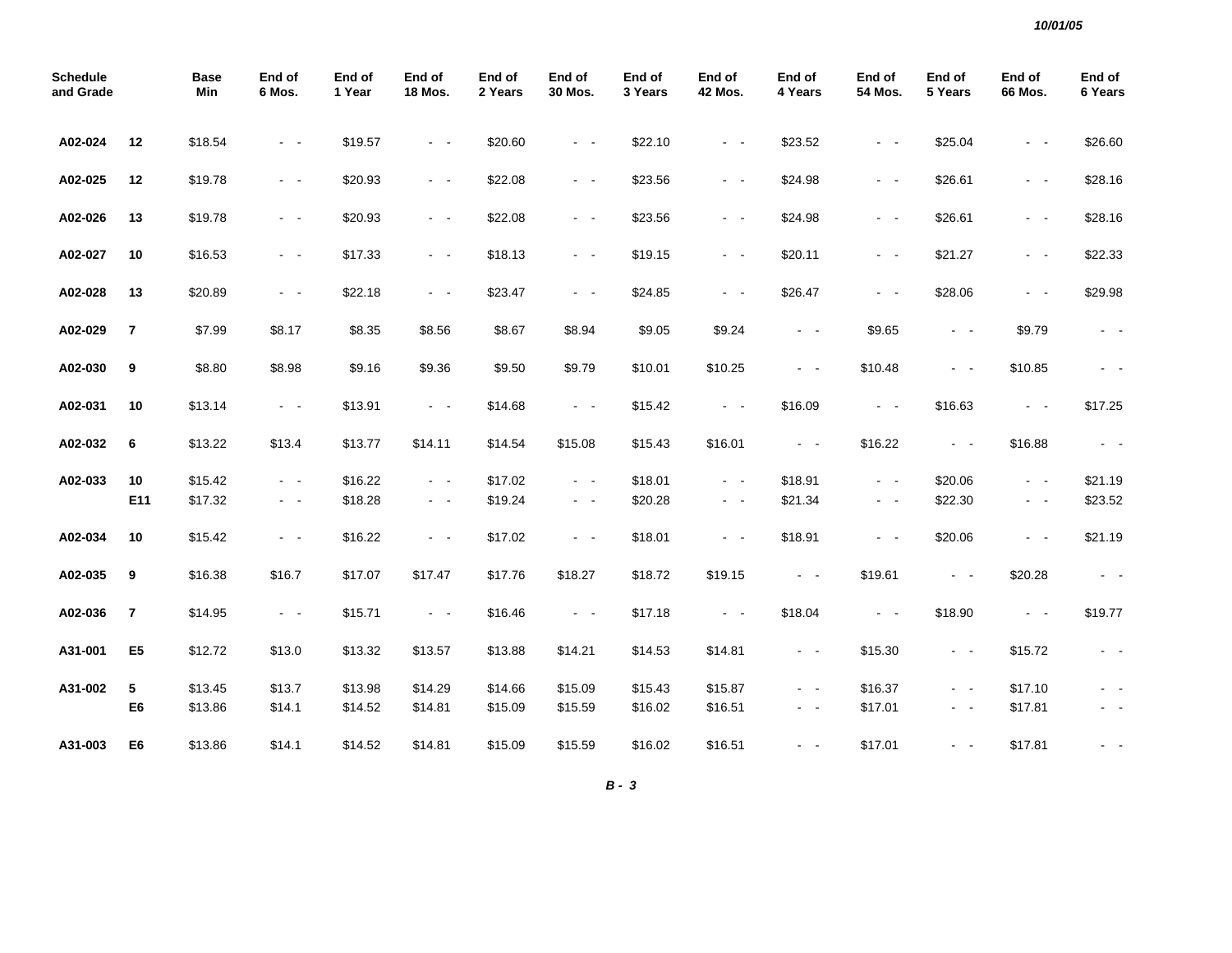| <b>Schedule</b><br>and Grade |                 | <b>Base</b><br>Min | End of<br>6 Mos.        | End of<br>1 Year | End of<br><b>18 Mos.</b> | End of<br>2 Years | End of<br>30 Mos.   | End of<br>3 Years | End of<br><b>42 Mos.</b> | End of<br>4 Years   | End of<br><b>54 Mos.</b> | End of<br>5 Years   | End of<br><b>66 Mos.</b> | End of<br>6 Years |
|------------------------------|-----------------|--------------------|-------------------------|------------------|--------------------------|-------------------|---------------------|-------------------|--------------------------|---------------------|--------------------------|---------------------|--------------------------|-------------------|
| A31-004                      | 6               | \$13.27            | \$13.5                  | \$13.88          | \$14.21                  | \$14.53           | \$14.81             | \$15.15           | \$15.51                  | $\omega_{\rm{max}}$ | \$16.20                  | $\sim$ $ \sim$      | \$16.73                  | $\sim$ $ \sim$    |
| A31-005                      | 6               | \$13.45            | \$13.7                  | \$13.98          | \$14.29                  | \$14.66           | \$15.09             | \$15.43           | \$15.87                  | $\sim$ $ -$         | \$16.37                  | $\sim$ $ -$         | \$17.10                  | $\sim$ $ \sim$    |
|                              | $\overline{7}$  | \$13.86            | \$14.1                  | \$14.52          | \$14.81                  | \$15.09           | \$15.59             | \$16.02           | \$16.51                  | $\sim 100$          | \$17.01                  | $\omega_{\rm{max}}$ | \$17.81                  | $\sim$ $-$        |
|                              | E8              | \$15.01            | \$15.3                  | \$15.59          | \$16.02                  | \$16.37           | \$16.78             | \$17.10           | \$17.59                  | $\sim$ $ \sim$      | \$18.40                  | $\sim$ $ \sim$      | \$18.90                  | $\sim$ $-$        |
| A31-006                      | $\overline{7}$  | \$13.86            | \$14.1                  | \$14.52          | \$14.81                  | \$15.09           | \$15.59             | \$16.02           | \$16.51                  | $\sim$ $ -$         | \$17.01                  | $\sim$ $ -$         | \$17.81                  | $\sim$ $-$        |
|                              | E8              | \$15.01            | \$15.3                  | \$15.59          | \$16.02                  | \$16.37           | \$16.78             | \$17.10           | \$17.59                  | $\sim$ $-$          | \$18.40                  | $\sim$ $ \sim$      | \$18.90                  | $\sim$ $-$        |
| A31-007                      | $\overline{7}$  | \$15.01            | \$15.3                  | \$15.59          | \$16.02                  | \$16.37           | \$16.78             | \$17.10           | \$17.59                  | $\sim$ $ \sim$      | \$18.40                  | $\sim$ $ -$         | \$18.90                  | $\sim$ $-$        |
| A31-008                      | 8               | \$16.43            | $\sigma_{\rm{eff}}=0.5$ | \$17.29          | $\sim$ $ \sim$           | \$18.15           | $\sim$ $ \sim$      | \$18.90           | $\omega_{\rm{max}}$      | \$19.76             | $\sim$ $ \sim$           | \$20.59             | $\sim$ $ \sim$           | \$21.12           |
| A31-009                      | 8               | \$15.01            | \$15.3                  | \$15.59          | \$16.02                  | \$16.37           | \$16.78             | \$17.10           | \$17.59                  | $\sim$ $ \sim$      | \$18.40                  | $\sim 100$          | \$18.90                  | $\sim 100$        |
|                              | E9              | \$16.43            | $\sim$ $ \sim$          | \$17.29          | $\sim 100$               | \$18.15           | $\sim 100$          | \$18.90           | $\omega_{\rm{max}}$      | \$19.76             | $\sim$ $ \sim$           | \$20.59             | $\sim 100$               | \$21.12           |
| A31-010                      | E9              | \$16.43            | $\sim$ $ -$             | \$17.29          | $\sim 100$               | \$18.15           | $\sim 100$          | \$18.90           | $\sim$ $ \sim$           | \$19.76             | $\sim$ $ \sim$           | \$20.59             | $\sim 100$               | \$21.12           |
| A31-011                      | 9               | \$16.43            | $\sim$ $ -$             | \$17.29          | $\sim$ $ \sim$           | \$18.15           | $\sim$ $ \sim$      | \$18.90           | $\sim$ $ \sim$           | \$19.76             | $\omega_{\rm{max}}$      | \$20.59             | $\sim$ $ \sim$           | \$21.12           |
| A31-012                      | 10              | \$16.87            | $\omega_{\rm{max}}$     | \$17.81          | $\sim 100$               | \$18.75           | $\sim 100$          | \$19.76           | $\omega_{\rm{max}}$      | \$20.75             | $\omega_{\rm{max}}$      | \$21.86             | $\sim 100$               | \$23.05           |
| A31-013                      | E10             | \$16.87            | $\sim 100$              | \$17.81          | $\sim 100$               | \$18.75           | $\omega_{\rm{max}}$ | \$19.76           | $\omega_{\rm{max}}$      | \$20.75             | $\sim$ $ \sim$           | \$21.86             | $\sim 100$               | \$23.05           |
| A31-014                      | 8               | \$15.01            | \$15.3                  | \$15.59          | \$16.02                  | \$16.37           | \$16.78             | \$17.10           | \$17.59                  | $\sim$ $ \sim$      | \$18.40                  | $\sim 100$          | \$18.90                  | $\sim 100$        |
|                              | 9               | \$16.43            | $\sim$ $ \sim$          | \$17.29          | $\sim$ $ \sim$           | \$18.15           | $\sim 100$          | \$18.90           | $\sim$ $ \sim$           | \$19.76             | $\sim$ $ \sim$           | \$20.59             | $\sim 100$               | \$21.12           |
|                              | E10             | \$16.87            | $\sim$ $ \sim$          | \$17.81          | $\omega_{\rm{max}}$      | \$18.75           | $\sim$ $ \sim$      | \$19.76           | $\sim$ $ \sim$           | \$20.75             | $\sim$ $ -$              | \$21.86             | $\sim$ $ \sim$           | \$23.05           |
| A31-015                      | E8              | \$15.01            | \$15.3                  | \$15.59          | \$16.02                  | \$16.37           | \$16.78             | \$17.10           | \$17.59                  | $\sim 100$          | \$18.40                  | $\sim$ $ \sim$      | \$18.90                  | $\sim 100$        |
| A31-016                      | 9               | \$16.43            | $\sim$ $ \sim$          | \$17.29          | $\sim$ $ \sim$           | \$18.15           | $\sim 100$          | \$18.90           | $\sim$ $ \sim$           | \$19.76             | $\sim$ $ -$              | \$20.59             | $\sim$ $ -$              | \$21.12           |
|                              | E <sub>10</sub> | \$16.87            | $\omega_{\rm{eff}}$     | \$17.81          | $\omega_{\rm{max}}$      | \$18.75           | $\sim 100$          | \$19.76           | $\omega_{\rm{max}}$      | \$20.75             | $\omega_{\rm{max}}$      | \$21.86             | $\sim$ $ \sim$           | \$23.05           |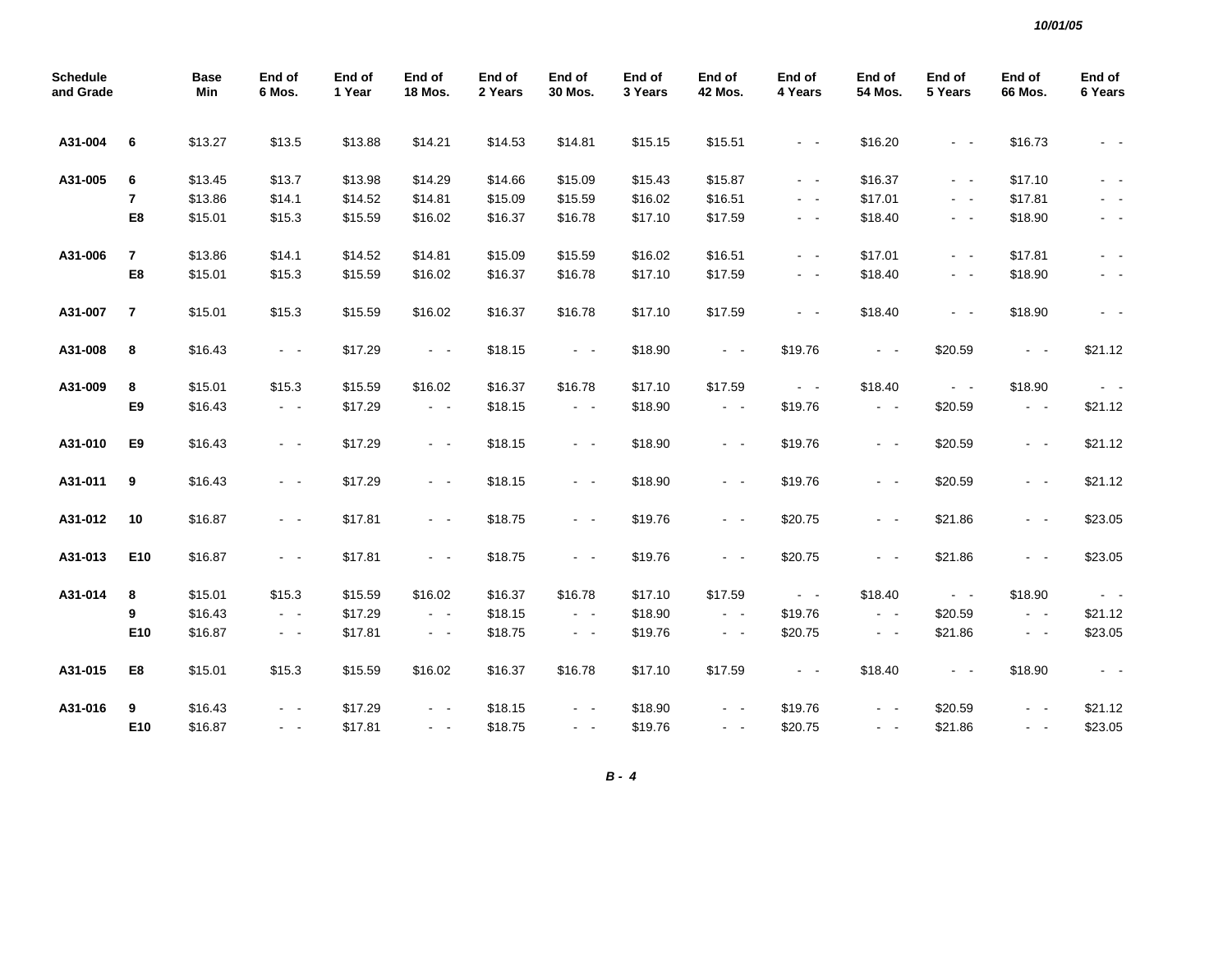| <b>Schedule</b><br>and Grade |     | <b>Base</b><br>Min | End of<br>6 Mos.    | End of<br>1 Year | End of<br><b>18 Mos.</b> | End of<br>2 Years   | End of<br>30 Mos.   | End of<br>3 Years   | End of<br><b>42 Mos.</b> | End of<br>4 Years       | End of<br>54 Mos.   | End of<br>5 Years   | End of<br>66 Mos. | End of<br>6 Years |
|------------------------------|-----|--------------------|---------------------|------------------|--------------------------|---------------------|---------------------|---------------------|--------------------------|-------------------------|---------------------|---------------------|-------------------|-------------------|
| A31-017                      | E10 | \$16.64            | $\sim 100$          | \$17.59          | $\omega_{\rm{max}}$      | \$18.54             | $\sim$ $ \sim$      | \$19.54             | $\sim 100$               | \$20.42                 | $\omega_{\rm{max}}$ | \$21.53             | $\sim$ $ \sim$    | \$22.68           |
| A31-018                      | 11  | \$17.94            | $\sim$ $ -$         | \$19.08          | $\sim$ $ \sim$           | \$20.22             | $\sim$ $ \sim$      | \$21.30             | $\sim$ $ \sim$           | \$22.44                 | $\sim 100$          | \$23.67             | $\sim$ $ \sim$    | \$24.91           |
| A31-019                      | 11  | \$18.45            | $\sim$ $\sim$       | \$19.54          | $\omega_{\rm{max}}$      | \$20.63             | $\omega_{\rm{max}}$ | \$21.78             | $\sim$ $ \sim$           | \$23.03                 | $\omega_{\rm{max}}$ | \$24.30             | $\sim$ $ \sim$    | \$25.44           |
| A31-020                      | 10  | \$14.40            | $\sim$              | \$15.30          | $\sim 100$               | \$16.20             | $\omega_{\rm{max}}$ | \$17.00             | $\sim$ $ \sim$           | \$17.77                 | $\omega_{\rm{max}}$ | \$18.71             | $\sim$ $ \sim$    | \$19.67           |
| A31-021                      | 8   | \$14.40            | $\sim$ $ \sim$      | \$15.30          | $\omega_{\rm{max}}$      | \$16.20             | $\sim$ $ \sim$      | \$17.00             | $\sim$ $ \sim$           | \$17.77                 | $\sim$ $ \sim$      | \$18.71             | $\sim$ $ \sim$    | \$19.67           |
| A31-022                      | 9   | \$16.43            | $\sim$ $ -$         | \$17.29          | $\sim$ $ \sim$           | \$18.15             | $\sim$ $ \sim$      | \$18.90             | $\sim$ $ \sim$           | \$19.76                 | $\sim$ $ -$         | \$20.59             | $\sim$ $ \sim$    | \$21.12           |
|                              | E10 | \$16.64            | $\sim$ $ \sim$      | \$17.59          | $\sim 100$               | \$18.54             | $\sim$ $ \sim$      | \$19.54             | $\sim$ $ \sim$           | \$20.42                 | $\sim$ $ \sim$      | \$21.53             | $ -$              | \$22.68           |
| C12-001                      | 8   | \$13.93            | \$14.3              | \$14.75          | \$16.63                  | \$16.89             | \$17.48             | \$17.77             | \$18.27                  | $\sim$ $ \sim$          | \$19.39             | $\sim$ $ -$         | \$20.45           | $\sim$ $-$        |
|                              | E9  | \$14.48            | \$14.8              | \$15.26          | \$17.19                  | \$17.48             | \$18.06             | \$18.55             | \$19.06                  | $\sim$ $ \sim$          | \$19.92             | $\omega_{\rm{max}}$ | \$21.34           | $\sim$ $ -$       |
| C12-002                      | 9   | \$14.48            | \$14.8              | \$15.26          | \$17.19                  | \$17.48             | \$18.06             | \$18.55             | \$19.06                  | $\sim$ $ -$             | \$19.92             | $\sim$ $ \sim$      | \$21.34           |                   |
|                              | E10 | \$14.99            | \$15.4              | \$15.81          | \$17.77                  | $\omega_{\rm{max}}$ | \$18.69             | $\omega_{\rm{max}}$ | \$19.54                  | $\sim$ $ -$             | \$20.86             | $\sim$ $ -$         | \$22.62           | $\sim$ $-$        |
| C12-003                      | E10 | \$14.99            | \$15.4              | \$15.81          | \$17.77                  | $\omega_{\rm{max}}$ | \$18.69             | $\sim 100$          | \$19.54                  | $\sim 100$ km s $^{-1}$ | \$20.86             | $\omega_{\rm{max}}$ | \$22.62           |                   |
| C12-004                      | 10  | \$13.15            | $\omega_{\rm{max}}$ | \$15.52          | $\omega_{\rm{max}}$      | \$17.90             | $\omega_{\rm{max}}$ | \$19.06             | $\sim$ $ \sim$           | \$20.16                 | $\sim 100$          | \$21.74             | $\sim$ $ \sim$    | \$23.76           |
| C12-005                      | E10 | \$13.15            | $\sim$ $ \sim$      | \$15.52          | $\omega_{\rm{max}}$      | \$17.90             | $\omega_{\rm{max}}$ | \$19.06             | $\sim$ $ \sim$           | \$20.16                 | $\omega_{\rm{max}}$ | \$21.74             | $\sim$ $ \sim$    | \$23.76           |
| E42-001                      | 6   | \$13.62            | \$13.9              | \$14.23          | \$14.58                  | \$14.93             | \$15.40             | \$15.66             | \$16.01                  | $\sim$ $ \sim$          | \$16.51             | $\omega_{\rm{max}}$ | \$17.04           | $\sim$ $ \sim$    |
|                              | 7   | \$14.02            | \$14.4              | \$14.81          | \$15.20                  | \$15.54             | \$15.90             | \$16.25             | \$16.79                  | $\omega_{\rm{max}}$     | \$17.18             | $\sim$ $ -$         | \$17.74           |                   |
|                              | E8  | \$14.89            | \$15.2              | \$15.51          | \$15.90                  | \$16.25             | \$16.65             | \$17.04             | \$17.61                  | $\sim 100$              | \$18.10             | $\sim$ $ -$         | \$18.53           | $\sim$ $-$        |
| E42-002                      | 8   | \$14.89            | \$15.2              | \$15.51          | \$15.90                  | \$16.25             | \$16.65             | \$17.04             | \$17.61                  | $\omega_{\rm{max}}$     | \$18.10             | $\omega_{\rm{max}}$ | \$18.53           | $\sim$ $ \sim$    |
|                              | 9   | \$14.57            | $\sim$ $ \sim$      | \$15.41          | $\sim$ $ \sim$           | \$16.25             | $\sim$ $ \sim$      | \$17.04             | $\sim$ $ \sim$           | \$17.88                 | $\sim$ $ \sim$      | \$18.98             | $\sim$ $ -$       | \$19.90           |
|                              | E10 | \$15.11            | $\omega_{\rm{max}}$ | \$16.01          | $\omega_{\rm{max}}$      | \$16.91             | $\sim$ $ \sim$      | \$17.74             | $\omega_{\rm{max}}$      | \$18.64                 | $\sim$ $ \sim$      | \$19.62             | $\sim$ $ \sim$    | \$20.76           |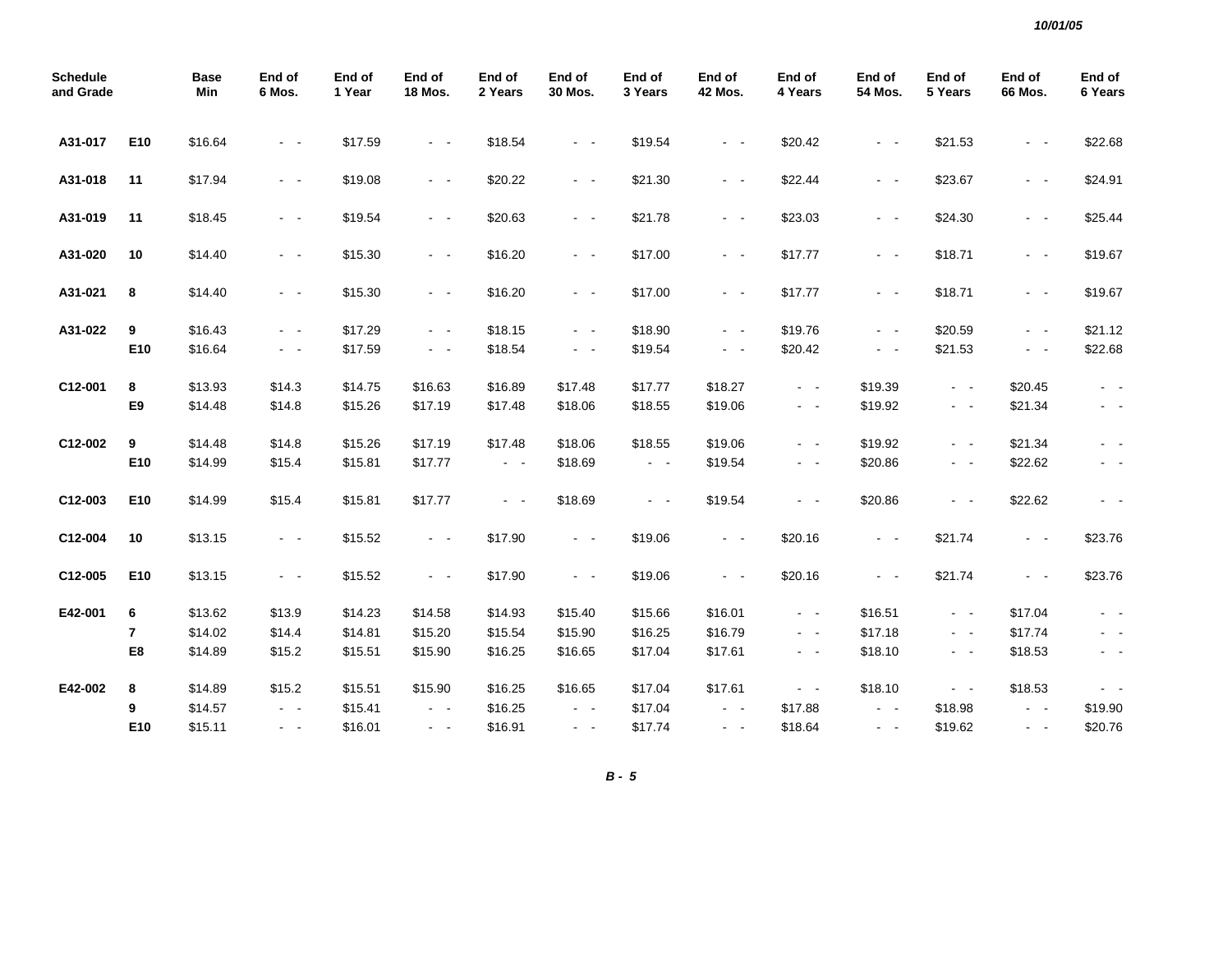| <b>Schedule</b><br>and Grade |                | <b>Base</b><br>Min | End of<br>6 Mos.    | End of<br>1 Year | End of<br>18 Mos.   | End of<br>2 Years | End of<br>30 Mos.                         | End of<br>3 Years | End of<br><b>42 Mos.</b> | End of<br>4 Years           | End of<br>54 Mos.     | End of<br>5 Years                         | End of<br>66 Mos.   | End of<br>6 Years |
|------------------------------|----------------|--------------------|---------------------|------------------|---------------------|-------------------|-------------------------------------------|-------------------|--------------------------|-----------------------------|-----------------------|-------------------------------------------|---------------------|-------------------|
| E42-003                      | 8              | \$14.02            | \$14.4              | \$14.81          | \$15.15             | \$15.51           | \$15.90                                   | \$16.25           | \$16.78                  | $\Delta \phi = \Delta \phi$ | \$17.12               | $\sim 100$                                | \$17.74             | $\sim 100$        |
|                              | 9              | \$14.57            | $\omega_{\rm{max}}$ | \$15.41          | $\omega_{\rm{max}}$ | \$16.25           | $\omega_{\rm{max}}$                       | \$17.04           | $\omega_{\rm{max}}$      | \$17.88                     | $\omega_{\rm{max}}$   | \$18.98                                   | $\sim$ $ \sim$      | \$19.90           |
|                              | E10            | \$15.11            | $\omega_{\rm{max}}$ | \$16.01          | $\omega_{\rm{eff}}$ | \$16.91           | $\omega_{\rm{eff}}$ , $\omega_{\rm{eff}}$ | \$17.74           | $\omega_{\rm{max}}$      | \$18.64                     | $\sim$ $ -$           | \$19.62                                   | $\omega_{\rm{max}}$ | \$20.76           |
| E42-004                      | 9              | \$15.93            | $\omega_{\rm{max}}$ | \$16.91          | $\omega_{\rm{max}}$ | \$17.89           | $\omega_{\rm{max}}$                       | \$18.84           | $\omega_{\rm{eff}}$      | \$19.90                     | $\sim$ $ \sim$        | \$20.92                                   | $\omega_{\rm{max}}$ | \$22.03           |
| E42-005                      | 11             | \$15.93            | $\sim$ $ -$         | \$16.91          | $\sim$ $ \sim$      | \$17.89           | $\sim$ $ \sim$                            | \$18.84           | $\sim$ $ \sim$           | \$19.90                     | $\sim$ $ \sim$        | \$20.92                                   | $\sim$ $ -$         | \$22.03           |
| E42-006                      | 6              | \$13.61            | \$13.9              | \$14.22          | \$14.56             | \$14.92           | \$15.37                                   | \$15.60           | \$16.01                  | $\sim$ $ \sim$              | \$16.51               | $\sim 100$                                | \$17.01             | $\sim$ $ \sim$    |
|                              | $\overline{7}$ | \$14.02            | \$14.4              | \$14.81          | \$15.15             | \$15.51           | \$15.90                                   | \$16.25           | \$16.78                  | $\sim$ $ -$                 | \$17.12               | $\sim$ $ \sim$                            | \$17.74             | $\sim$ $ -$       |
|                              | E8             | \$14.80            | \$15.1              | \$15.50          | \$15.90             | \$16.25           | \$16.62                                   | \$17.01           | \$17.59                  | $\sim$ $ \sim$              | \$18.03               | $\omega_{\rm{max}}$                       | \$18.50             | $\sim$ $-$        |
| E42-007                      | 8              | \$14.02            | \$14.4              | \$14.81          | \$15.15             | \$15.51           | \$15.90                                   | \$16.25           | \$16.78                  | $\sim$ $ \sim$              | \$17.12               | $\omega_{\rm{max}}$                       | \$17.74             | $\sim 100$        |
|                              | 9              | \$13.93            | $\omega_{\rm{max}}$ | \$14.77          | $\sim$ $ \sim$      | \$15.60           | $\omega_{\rm{max}}$                       | \$16.39           | $\omega_{\rm{max}}$      | \$17.25                     | $\omega_{\rm{max}}$   | \$18.31                                   | $\sim$ $ -$         | \$19.19           |
|                              | E10            | \$14.49            | $\sim$ $ -$         | \$15.39          | $\omega_{\rm{max}}$ | \$16.29           | $\sim$ $ \sim$                            | \$17.08           | $\omega_{\rm{max}}$      | \$17.96                     | $\sim$ $ \sim$        | \$18.96                                   | $\sim$ $ \sim$      | \$20.06           |
| E42-008                      | E8             | \$14.17            | \$14.5              | \$14.90          | \$15.28             | \$15.60           | \$16.02                                   | \$16.39           | \$16.97                  | $\sim$ $ \sim$              | \$17.42               | $\sim 100$                                | \$17.87             | $\sim$ $-$        |
| E42-009                      | 8              | \$14.17            | \$14.5              | \$14.90          | \$15.28             | \$15.60           | \$16.02                                   | \$16.39           | \$16.97                  | $\omega_{\rm{max}}$         | \$17.42               | $\omega_{\rm{eff}}$ , $\omega_{\rm{eff}}$ | \$17.87             | $\sim$ $ \sim$    |
|                              | 9              | \$13.93            | $\sim$ $ -$         | \$14.77          | $\omega_{\rm{max}}$ | \$15.60           | $\omega_{\rm{max}}$                       | \$16.39           | $\omega_{\rm{max}}$      | \$17.25                     | $\omega_{\rm{max}}$   | \$18.31                                   | $\omega_{\rm{max}}$ | \$19.19           |
|                              | E10            | \$14.49            | $\sim$ $ \sim$      | \$15.39          | $\omega_{\rm{eff}}$ | \$16.29           | $\sim$ $ \sim$                            | \$17.08           | $\omega_{\rm{max}}$      | \$17.96                     | $\sim$ $ \sim$        | \$18.96                                   | $\omega_{\rm{max}}$ | \$20.06           |
| E42-010                      | 9              | \$13.93            | $\sim$ $ -$         | \$14.77          | $\sim$ $ \sim$      | \$15.60           | $\sim$ $ \sim$                            | \$16.39           | $\sim$ $ -$              | \$17.25                     | $\sim$ $ -$           | \$18.31                                   | $\omega_{\rm{max}}$ | \$19.19           |
|                              | E10            | \$14.49            | $\sim$ $-$          | \$15.39          | $\sigma_{\rm{max}}$ | \$16.29           | $\sim$ $ \sim$                            | \$17.08           | $\sim$ $-$               | \$17.96                     | $\sim$ $ -$           | \$18.96                                   | $\sim$ $ -$         | \$20.06           |
| E42-011                      | 9              | \$14.14            | $\sim$ $ \sim$      | \$14.77          | $\sim$ $ \sim$      | \$15.39           | $\sim$ $ \sim$                            | \$16.29           | $\sim$ $ -$              | \$17.08                     | $\sim$ $ \sim$        | \$18.16                                   | $\sim$ $ -$         | \$18.96           |
|                              | 10             | \$15.50            | $\sim$ $ -$         | \$16.29          | $\sim$ $ \sim$      | \$17.08           | $\sim$ $ \sim$                            | \$18.16           | $\sim$ $ -$              | \$19.19                     | $\sim$ $ \sim$        | \$20.25                                   | $\omega_{\rm{max}}$ | \$21.38           |
|                              | P11            | \$17.27            | $\sim$ $ -$         | \$18.31          | $\omega_{\rm{max}}$ | \$19.35           | $\omega_{\rm{max}}$                       | \$20.81           | $\sim$ $ -$              | \$22.18                     | $\sim$ $ \sim$        | \$23.64                                   | $\omega_{\rm{max}}$ | \$25.23           |
| E42-012                      | 8              | \$14.17            | \$14.5              | \$14.90          | \$15.28             | \$15.60           | \$16.02                                   | \$16.39           | \$16.82                  | $\sim 100$                  | \$17.42               | $\sim 100$                                | \$17.87             | $\sim 100$        |
|                              | 9              | \$14.14            | $\omega_{\rm{max}}$ | \$14.77          | $\sim$ $ \sim$      | \$15.39           | $\sim$ $ -$                               | \$16.29           | $\sim$ $ -$              | \$17.08                     | $\omega_{\rm{eff}}$ . | \$18.16                                   | $\omega_{\rm{max}}$ | \$18.96           |
|                              | E10            | \$15.50            | $\omega_{\rm{max}}$ | \$16.29          | $\sim 100$          | \$17.08           | $\omega_{\rm{max}}$                       | \$18.16           | $\sim$ $ -$              | \$19.19                     | $\sim 100$            | \$20.25                                   | $\omega_{\rm{max}}$ | \$21.38           |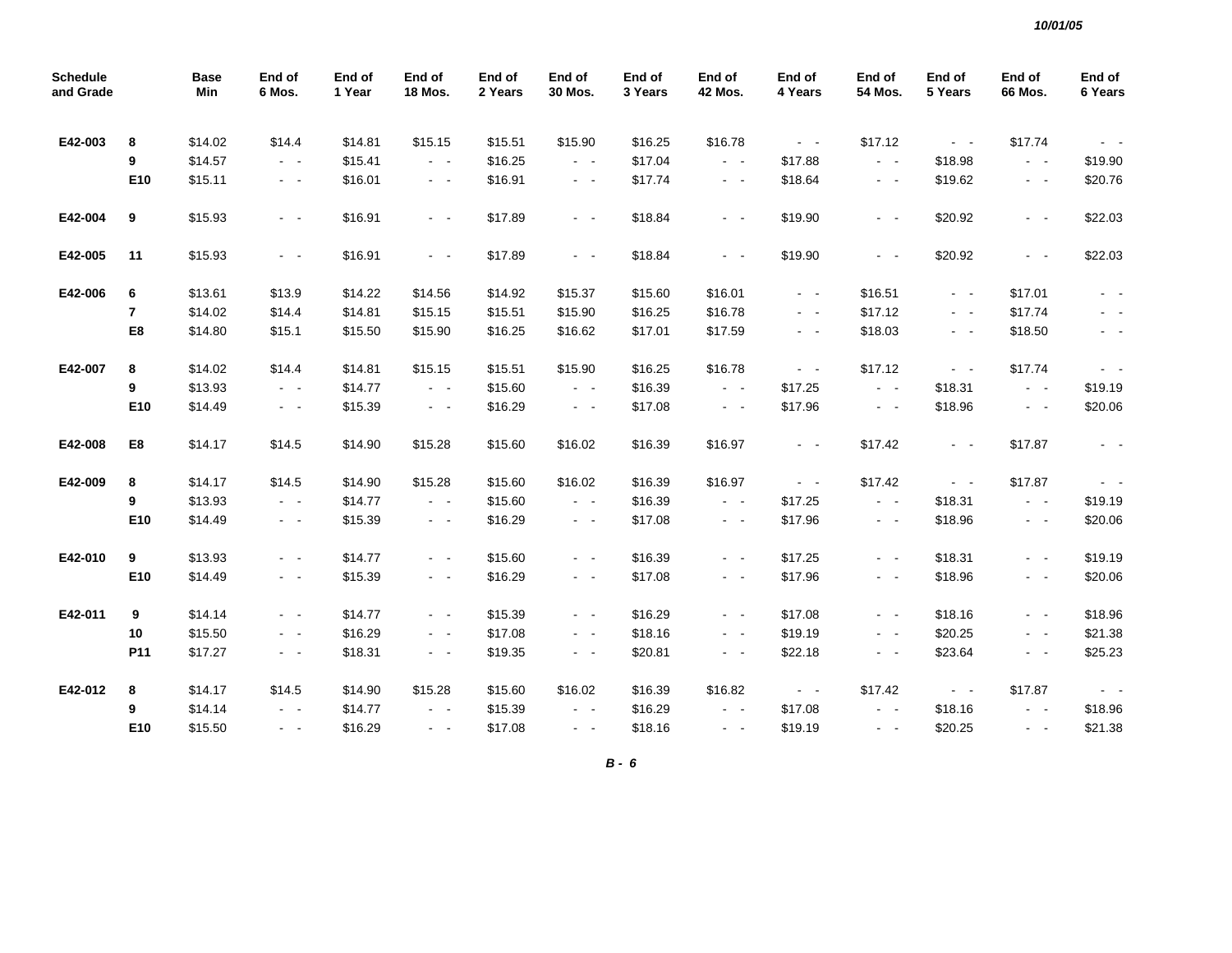| <b>Schedule</b><br>and Grade |     | <b>Base</b><br>Min | End of<br>6 Mos.                          | End of<br>1 Year | End of<br><b>18 Mos.</b> | End of<br>2 Years | End of<br>30 Mos.       | End of<br>3 Years | End of<br><b>42 Mos.</b> | End of<br>4 Years   | End of<br>54 Mos.     | End of<br>5 Years   | End of<br>66 Mos.   | End of<br>6 Years |
|------------------------------|-----|--------------------|-------------------------------------------|------------------|--------------------------|-------------------|-------------------------|-------------------|--------------------------|---------------------|-----------------------|---------------------|---------------------|-------------------|
| E42-013                      | 11  | \$15.31            | $\sim$ $ -$                               | \$16.29          | $\sim$ $ \sim$           | \$17.27           | $\omega_{\rm{max}}$     | \$18.16           | $\sim 100$               | \$19.19             | $\sim 100$            | \$20.25             | $\sim$ $ \sim$      | \$21.36           |
| E42-014                      | 12  | \$18.62            | $\sim$ $ -$                               | \$19.72          | $\omega_{\rm{max}}$      | \$20.81           | $\omega_{\rm{max}}$     | \$22.41           | $\sim 100$               | \$23.88             | $\sim$ $ \sim$        | \$25.47             | $\sim 100$          | \$27.15           |
| E42-015                      | 9   | \$14.53            | $\sim$ $ -$                               | \$15.39          | $\sim 100$ km s $^{-1}$  | \$16.25           | $\sim 100$              | \$17.01           | $\omega_{\rm{max}}$      | \$17.87             | $\sim 100$ km $^{-1}$ | \$18.98             | $\sim$ $ \sim$      | \$19.88           |
| E42-016                      | 9   | \$15.11            | $\sim$ $ \sim$                            | \$16.01          | $\omega_{\rm{max}}$      | \$16.91           | $\omega_{\rm{max}}$     | \$17.74           | $\sim$ $ \sim$           | \$18.64             | $\sim$ $ \sim$        | \$19.62             | $\sim$ $ \sim$      | \$20.76           |
| E42-017                      | 8   | \$15.10            | \$15.4                                    | \$15.81          | \$16.16                  | \$16.49           | \$16.87                 | \$17.25           | \$17.79                  | $\omega_{\rm{max}}$ | \$18.22               | $\omega_{\rm{max}}$ | \$18.64             | $\sim$ $ \sim$    |
|                              | 9   | \$14.82            | $\sim$ $-$                                | \$15.66          | $\sim$ $ -$              | \$16.49           | $\sim$ $ \sim$          | \$17.25           | $\omega_{\rm{max}}$      | \$18.09             | $\sim 100$            | \$19.13             | $\sim$ $ \sim$      | \$19.96           |
|                              | E10 | \$15.35            | $\sim$ $-$                                | \$16.26          | $\omega_{\rm{max}}$      | \$17.17           | $\omega_{\rm{max}}$     | \$17.89           | $\omega_{\rm{max}}$      | \$18.79             | $\sim$ $ \sim$        | \$19.76             | $\sigma_{\rm{max}}$ | \$20.80           |
| H21-001                      | 9   | \$15.74            | \$16.2                                    | \$16.73          | \$17.25                  | \$17.75           | \$18.55                 | \$19.19           | \$19.88                  | $\sim$ $ \sim$      | \$21.18               | $\sim 100$          | \$22.46             | $\sim$ $ \sim$    |
|                              | 10  | \$16.27            | $\omega_{\rm{max}}$                       | \$17.25          | $\sim$ $ \sim$           | \$18.23           | $\omega_{\rm{max}}$     | \$19.54           | $\sim 100$               | \$20.46             | $\sim 100$            | \$21.70             | $\sim$ $ \sim$      | \$22.96           |
|                              | P11 | \$18.84            | $\sim$ $ -$                               | \$19.95          | $\sim 100$               | \$21.06           | $\omega_{\rm{max}}$     | \$22.30           | $\sim$ $ \sim$           | \$23.64             | $\sim 100$            | \$25.05             | $\sigma_{\rm{max}}$ | \$26.51           |
| H21-002                      | 9   | \$15.74            | \$16.2                                    | \$16.73          | \$17.25                  | \$17.75           | \$18.55                 | \$19.19           | \$19.88                  | $\Delta \phi = 0.1$ | \$21.18               | $\sim 100$          | \$22.46             | $\sim$ $ \sim$    |
|                              | 10  | \$16.56            | $\sim 100$                                | \$17.59          | $\omega_{\rm{max}}$      | \$18.62           | $\omega_{\rm{max}}$     | \$19.93           | $\omega_{\rm{max}}$      | \$20.86             | $\omega_{\rm{max}}$   | \$22.11             | $\omega_{\rm{max}}$ | \$23.40           |
|                              | P11 | \$19.15            | $\omega_{\rm{eff}}$                       | \$20.32          | $\sim$ $ \sim$           | \$21.49           | $\sim$ $ -$             | \$22.76           | $\sim$ $ \sim$           | \$24.12             | $\sim 100$            | \$25.50             | $\sim$ $ \sim$      | \$27.03           |
| H21-003                      | 9   | \$15.74            | \$16.2                                    | \$16.73          | \$17.25                  | \$17.75           | \$18.55                 | \$19.19           | \$19.88                  | $\omega_{\rm{max}}$ | \$21.18               | $\sim 100$          | $\sim$ $ \sim$      | $\sim$ $ \sim$    |
|                              | 10  | \$15.11            | $\sim$ $ \sim$                            | \$15.99          | $\omega_{\rm{max}}$      | \$16.87           | $\omega_{\rm{max}}$     | \$18.09           | $\sim 100$               | \$19.17             | $\sim 100$            | \$20.28             | $\sim 100$          | \$21.44           |
|                              | P11 | \$19.40            | $\sigma_{\rm{eff}}$ , $\sigma_{\rm{eff}}$ | \$20.65          | $\sigma_{\rm{max}}$      | \$21.91           | $\sigma_{\rm{max}}$     | \$23.38           | $\sim$ $ \sim$           | \$24.83             | $\sim$ $ \sim$        | \$26.30             | $\sim$ $ \sim$      | \$27.76           |
| H21-004                      | 9   | \$17.01            | $\sim$ $ -$                               | \$18.09          | $\sim 100$               | \$19.17           | $\omega_{\rm{max}}$     | \$19.95           | $\omega_{\rm{max}}$      | \$20.86             | $\omega_{\rm{max}}$   | \$21.91             | $\sim$ $ \sim$      | \$22.76           |
|                              | 10  | \$17.64            | $\sim$ 10 $\pm$                           | \$18.59          | $\sim$ $ \sim$           | \$19.54           | $\sim$ $ \sim$          | \$20.65           | $\sim$ $ \sim$           | \$21.70             | $\sim 100$            | \$22.96             | $\sim$ $ -$         | \$24.31           |
|                              | P11 | \$19.97            | $\sim$ $ -$                               | \$21.26          | $\omega_{\rm{max}}$      | \$22.55           | $\omega_{\rm{max}}$     | \$23.87           | $\sim 100$               | \$25.27             | $\sim$ $ -$           | \$26.81             | $\sim 100$          | \$28.28           |
| H21-005                      | 9   | \$17.01            | $\sim$                                    | \$18.09          | $\sim 100$               | \$19.17           | $\sim$ $ -$             | \$19.95           | $\sim$ $ -$              | \$20.86             | $\sim$ $ -$           | \$21.91             | $\sim$ $ \sim$      | \$22.76           |
|                              | 10  | \$17.64            | $\sim$ $ -$                               | \$18.59          | $\sim 100$ km s $^{-1}$  | \$19.54           | $\sim 100$ km s $^{-1}$ | \$20.65           | $\sim$ $ -$              | \$21.70             | $\sim 100$            | \$22.96             | $\sim 100$          | \$24.31           |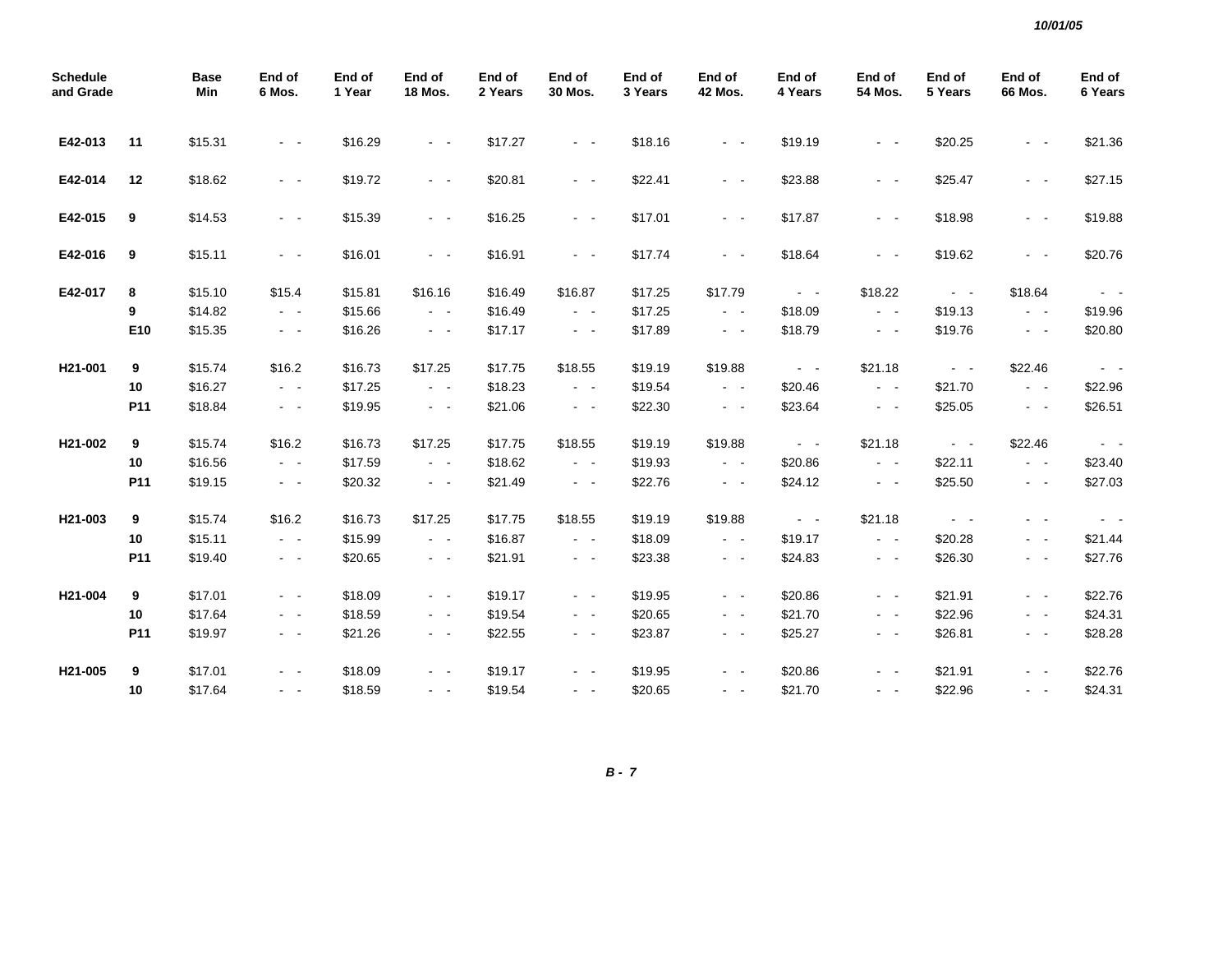| <b>Schedule</b><br>and Grade |                 | <b>Base</b><br>Min | End of<br>6 Mos.        | End of<br>1 Year | End of<br><b>18 Mos.</b> | End of<br>2 Years | End of<br>30 Mos.       | End of<br>3 Years | End of<br><b>42 Mos.</b> | End of<br>4 Years | End of<br><b>54 Mos.</b> | End of<br>5 Years | End of<br>66 Mos.   | End of<br>6 Years |
|------------------------------|-----------------|--------------------|-------------------------|------------------|--------------------------|-------------------|-------------------------|-------------------|--------------------------|-------------------|--------------------------|-------------------|---------------------|-------------------|
| H21-006                      | 10              | \$17.64            | $\sim 100$ km s $^{-1}$ | \$18.59          | $\sim$ $ \sim$           | \$19.54           | $\sim 100$              | \$20.65           | $\sim 100$               | \$21.70           | $\sim 100$ km s $^{-1}$  | \$22.96           | $\sim 100$          | \$24.31           |
|                              | P11             | \$19.97            | $\omega_{\rm{eff}}=0.1$ | \$21.26          | $\omega_{\rm{max}}$      | \$22.55           | $\omega_{\rm{max}}$     | \$23.87           | $\sim$ $ -$              | \$25.27           | $\sim$ $ -$              | \$26.81           | $\sim 100$          | \$28.28           |
| H21-007                      | P11             | \$18.84            | $\sim 100$              | \$19.95          | $\omega_{\rm{max}}$      | \$21.06           | $\omega_{\rm{max}}$     | \$22.30           | $\sim$ $ \sim$           | \$23.64           | $\sim$ $ -$              | \$25.05           | $\sim$ $ \sim$      | \$26.51           |
| H21-008                      | 9               | \$17.01            | $\omega_{\rm{max}}$     | \$18.09          | $\omega_{\rm{max}}$      | \$19.17           | $\omega_{\rm{max}}$     | \$19.95           | $\sim$ $ -$              | \$20.86           | $\sim$ $ -$              | \$21.91           | $\omega_{\rm{max}}$ | \$22.76           |
|                              | 10              | \$17.64            | $\sim$ $ -$             | \$18.59          | $\sim$ $ \sim$           | \$19.54           | $\sim$ $ \sim$          | \$20.65           | $\sim$ $ -$              | \$21.70           | $\sim$ $ -$              | \$22.96           | $ -$                | \$24.31           |
|                              | P11             | \$19.97            | $\sim$ $ \sim$          | \$21.26          | $\omega_{\rm{max}}$      | \$22.55           | $\sim$ $ \sim$          | \$23.87           | $\sim$ $ \sim$           | \$25.27           | $\sim$ $ \sim$           | \$26.81           | $\sim$ $ \sim$      | \$28.28           |
| H21-009                      | 12              | \$19.77            | $\omega_{\rm{max}}$     | \$21.26          | $\sim$ $ \sim$           | \$22.76           | $\sim$ $ \sim$          | \$24.11           | $\omega_{\rm{max}}$      | \$25.51           | $\omega_{\rm{eff}}$      | \$27.04           | $\omega_{\rm{max}}$ | \$28.83           |
| H21-010                      | 12              | \$20.18            | $\sim$ $ \sim$          | \$21.67          | $\sim$ $ \sim$           | \$23.17           | $\sim$ $ \sim$          | \$24.56           | $\sim$ $ \sim$           | \$26.02           | $\sim$ $ \sim$           | \$27.61           | $\sim$ $ \sim$      | \$29.44           |
| H21-011                      | 12              | \$20.65            | $\sim$ $ \sim$          | \$21.91          | $\sim$ $ \sim$           | \$23.16           | $\sim$ $ \sim$          | \$24.83           | $\sim$ $ \sim$           | \$26.51           | $\sim$ $ \sim$           | \$28.09           | $ -$                | \$29.72           |
| H21-012                      | P <sub>11</sub> | \$20.65            | $\sim$ $ \sim$          | \$21.91          | $\sim$ $ \sim$           | \$23.16           | $\sim$ $ \sim$          | \$24.83           | $\sim$ $ \sim$           | \$26.51           | $\sim$ $ \sim$           | \$28.09           | $ -$                | \$29.72           |
| H21-013                      | 12              | \$21.40            | $\sim 100$ km s $^{-1}$ | \$22.76          | $\sim 100$ km s $^{-1}$  | \$24.11           | $\sim 100$ km s $^{-1}$ | \$25.51           | $\sim 100$ km s $^{-1}$  | \$27.04           | $\sim 100$ km s $^{-1}$  | \$28.63           | $\sim$ $ \sim$      | \$30.30           |
| H21-014                      | 13              | \$21.49            | $\sim$ $ \sim$          | \$23.16          | $\omega_{\rm{max}}$      | \$24.83           | $\omega_{\rm{max}}$     | \$26.30           | $\sim$ $ -$              | \$28.09           | $\sim$ $ -$              | \$29.72           | $\omega_{\rm{max}}$ | \$31.51           |
| H21-015                      | 12              | \$21.94            | $\sim$ $ -$             | \$23.38          | $\omega_{\rm{max}}$      | \$24.83           | $\sim 100$              | \$26.51           | $\sim$ $ -$              | \$28.28           | $\sim$ $ -$              | \$30.05           | $\omega_{\rm{max}}$ | \$31.87           |
| H21-016                      | 13              | \$23.17            | $\sim$ $ \sim$          | \$24.59          | $\sim$ $ \sim$           | \$26.02           | $\sim$ $ \sim$          | \$27.53           | $\sim$ $ -$              | \$29.18           | $\sim$ $ \sim$           | \$30.92           | $\sim$ $ \sim$      | \$32.74           |
| H21-017                      | 14              | \$23.14            | $\sim$ $ \sim$          | \$24.83          | $\omega_{\rm{max}}$      | \$26.51           | $\sim$ $ -$             | \$28.63           | $\omega_{\rm{max}}$      | \$30.30           | $\sim$ $ -$              | \$32.14           | $\sim$ $ \sim$      | \$34.06           |
| H21-018                      | 14              | \$24.51            | $\sim$ $ -$             | \$26.30          | $\sim 100$ km s $^{-1}$  | \$28.09           | $\sim$ $ \sim$          | \$29.72           | $\sim 100$ km s $^{-1}$  | \$31.51           | $\sim$ $ -$              | \$33.44           | $\sim$ $ \sim$      | \$35.44           |
| H21-019                      | 15              | \$26.13            | $\sim$ $ -$             | \$28.09          | $\sim$ $ \sim$           | \$30.05           | $\sim$ $ \sim$          | \$32.14           | $\sim$ $ -$              | \$34.06           | $\sim$ $ \sim$           | \$36.15           | $\sim$ $ \sim$      | \$38.28           |
| H21-020                      | 13              | \$23.74            | $\sim 100$              | \$25.27          | $\omega_{\rm{max}}$      | \$26.81           | $\sim$ $ \sim$          | \$28.63           | $\sim$ $ \sim$           | \$30.60           | $\sim 100$ km s $^{-1}$  | \$32.47           | $\sim$ $\sim$       | \$34.38           |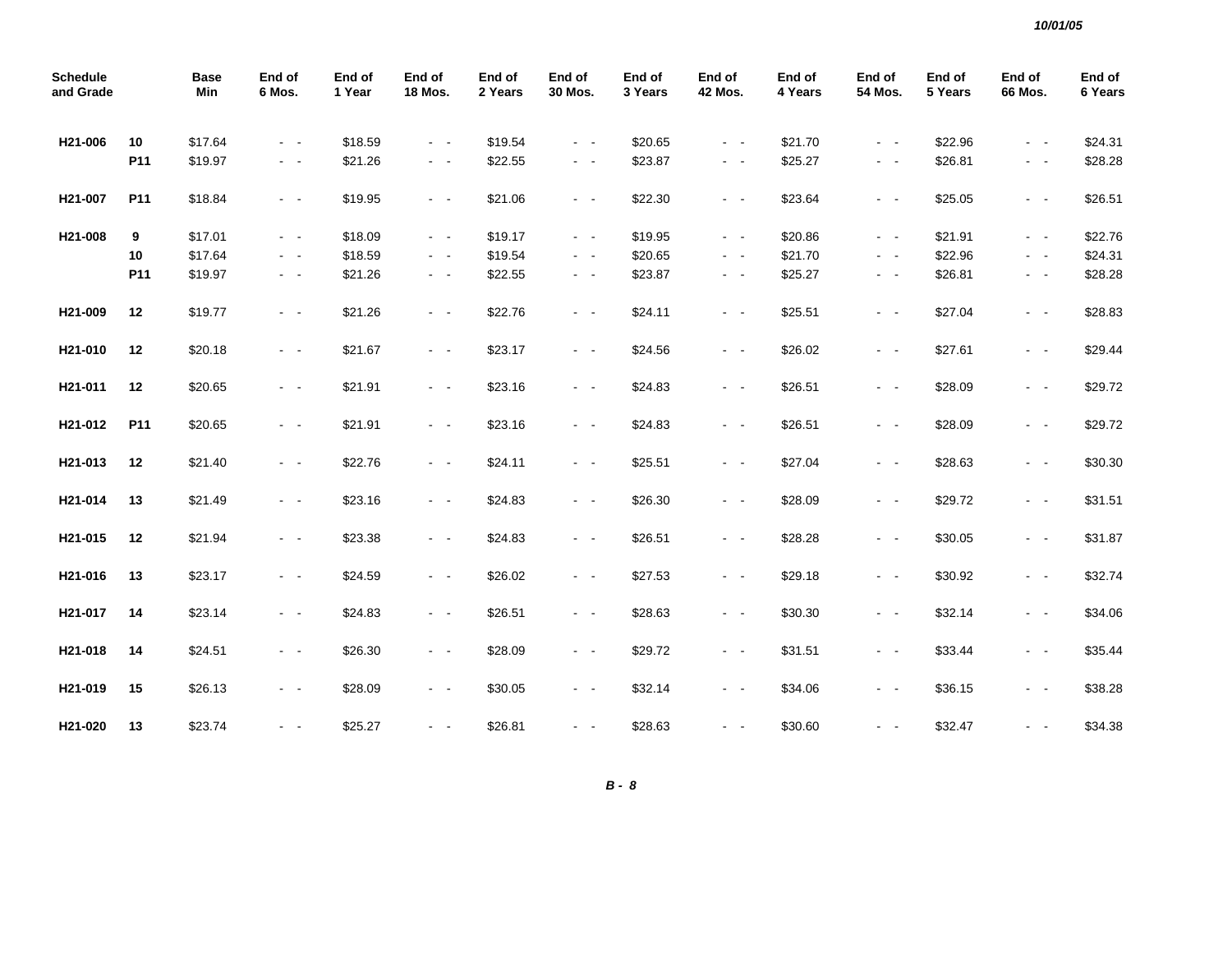| <b>Schedule</b><br>and Grade |      | <b>Base</b><br>Min | End of<br>6 Mos. | End of<br>1 Year | End of<br><b>18 Mos.</b> | End of<br>2 Years | End of<br>30 Mos.   | End of<br>3 Years | End of<br><b>42 Mos.</b> | End of<br>4 Years | End of<br><b>54 Mos.</b> | End of<br>5 Years | End of<br>66 Mos.   | End of<br>6 Years |
|------------------------------|------|--------------------|------------------|------------------|--------------------------|-------------------|---------------------|-------------------|--------------------------|-------------------|--------------------------|-------------------|---------------------|-------------------|
| H21-021                      | 15   | \$24.98            | $\sim$ $ \sim$   | \$26.81          | $\sim$ $ \sim$           | \$28.63           | $\sim$ $ \sim$      | \$30.92           | $\omega_{\rm{max}}$      | \$33.44           | $\sim$ $ -$              | \$35.44           | $\sim$ $ \sim$      | \$37.67           |
| H21-022                      | 10   | \$19.31            | $\sim$ $ \sim$   | \$20.37          | $\omega_{\rm{max}}$      | \$21.44           | $\sim$ $ \sim$      | \$22.90           | $\sim 100$               | \$23.91           | $\sim 100$ km s $^{-1}$  | \$25.29           | $\omega_{\rm{max}}$ | \$26.63           |
|                              | P11  | \$22.47            | $\sim$ $ -$      | \$23.76          | $\sim$ $ \sim$           | \$25.03           | $\sim$ $ \sim$      | \$26.44           | $\omega_{\rm{max}}$      | \$27.92           | $\omega_{\rm{max}}$      | \$29.46           | $\omega_{\rm{max}}$ | \$31.11           |
| H21-023                      | $12$ | \$23.57            | $\sim$ $ \sim$   | \$25.23          | $\sim$ $ -$              | \$26.89           | $\sim$ $ \sim$      | \$28.42           | $\omega_{\rm{max}}$      | \$30.03           | $\omega_{\rm{max}}$      | \$31.75           | $\sim$ $ \sim$      | \$33.79           |
| H21-024                      | 13   | \$25.08            | $\sim$ $ \sim$   | \$26.88          | $\omega_{\rm{max}}$      | \$28.67           | $\sim$ $ \sim$      | \$30.31           | $\sim 100$               | \$32.28           | $\sim$ $ \sim$           | \$34.10           | $\sim$ $ \sim$      | \$36.06           |
| H21-025                      | 14   | \$26.81            | $\sim$ $ -$      | \$28.67          | $\sim 100$               | \$30.54           | $\sim 100$          | \$32.89           | $\sim 100$ km $^{-1}$    | \$34.72           | $\omega_{\rm{max}}$      | \$36.75           | $\sim$ $ \sim$      | \$38.87           |
| H21-026                      | 12   | \$19.88            | $\sim$ $ -$      | \$21.43          | $\sim$ $ \sim$           | \$22.99           | $\sim$ $ \sim$      | \$24.31           | $\sim 100$               | \$25.76           | $\sim 100$               | \$27.32           | $\sim 100$          | \$29.14           |
| H21-027                      | 13   | \$21.70            | $\sim$ $ -$      | \$23.40          | $\sim$ $ -$              | \$25.10           | $\sim$ $ \sim$      | \$26.53           | $\sim$ $ \sim$           | \$28.35           | $\omega_{\rm{max}}$      | \$30.02           | $\sim$ $ \sim$      | \$31.80           |
| H21-028                      | 12   | \$21.66            | $\sim$ $ -$      | \$22.99          | $\omega_{\rm{max}}$      | \$24.31           | $\sim$ $ \sim$      | \$25.76           | $\sim$ $ \sim$           | \$27.32           | $\omega_{\rm{max}}$      | \$28.89           | $\sim$ $ -$         | \$30.60           |
| H21-029                      | 13   | \$23.32            | $\sim$ $ \sim$   | \$24.81          | $\omega_{\rm{max}}$      | \$26.29           | $\sim$ $ \sim$      | \$27.74           | $\sim 100$               | \$29.45           | $\omega_{\rm{max}}$      | \$31.23           | $\sim$ $ \sim$      | \$33.06           |
| H21-030                      | 14   | \$24.73            | $\sim$ $ \sim$   | \$26.53          | $\sim$ $ \sim$           | \$28.33           | $\sim$ $ \sim$      | \$30.03           | $\sim 100$               | \$31.82           | $\omega_{\rm{max}}$      | \$33.77           | $\sim$ $ \sim$      | \$35.74           |
| H21-031                      | 15   | \$26.32            | $\sim$ $ \sim$   | \$28.34          | $\sim$ $ \sim$           | \$30.36           | $\sim$ $ -$         | \$32.47           | $\sim$ $ \sim$           | \$34.37           | $\sim$ $ \sim$           | \$36.53           | $\sim$ $ \sim$      | \$38.66           |
| H21-032                      | 14   | \$23.39            | $\sim$ $ -$      | \$25.10          | $\omega_{\rm{max}}$      | \$26.81           | $\omega_{\rm{max}}$ | \$28.88           | $\omega_{\rm{max}}$      | \$30.57           | $\sim$ $ \sim$           | \$32.49           | $\sim$ $ \sim$      | \$34.38           |
| H21-033                      | 13   | \$22.02            | $\sim$ $ \sim$   | \$23.66          | $\sim$ $ \sim$           | \$25.31           | $\sim$ $ \sim$      | \$26.82           | $\omega_{\rm{max}}$      | \$28.68           | $\sim$ $ \sim$           | \$30.34           | $\sim$ $ \sim$      | \$32.15           |
| H21-034                      | 14   | \$23.59            | $\sim$ $-$       | \$25.31          | $\omega_{\rm{max}}$      | \$27.03           | $\omega_{\rm{max}}$ | \$29.18           | $\sim 100$               | \$30.91           | $\sim$ $ \sim$           | \$32.76           | $\sim$ $ \sim$      | \$34.77           |
| H21-035                      | 13   | \$21.96            | $\sim$ $ \sim$   | \$23.39          | $\sim$ $ \sim$           | \$24.83           | $\sim$ $ \sim$      | \$26.51           | $\sim$ $ \sim$           | \$28.29           | $\sim 100$               | \$30.08           | $\sim$ $ \sim$      | \$31.89           |
| H21-036                      | 14   | \$25.33            | $\sim$ $ \sim$   | \$26.81          | $\sim$ $ \sim$           | \$28.28           | $\sim$ $ \sim$      | \$30.30           | $\sim$ $ \sim$           | \$32.47           | $\sim$ $ \sim$           | \$34.38           | $\sim$ $ \sim$      | \$36.51           |
| H21-037                      | 13   | \$23.17            | $\sim$ $ \sim$   | \$24.59          | $\sim$ $\sim$            | \$26.02           | $\sim$ $\sim$       | \$27.53           | $\sim$ $ \sim$           | \$29.18           | $\sim 100$               | \$30.92           | $ -$                | \$32.74           |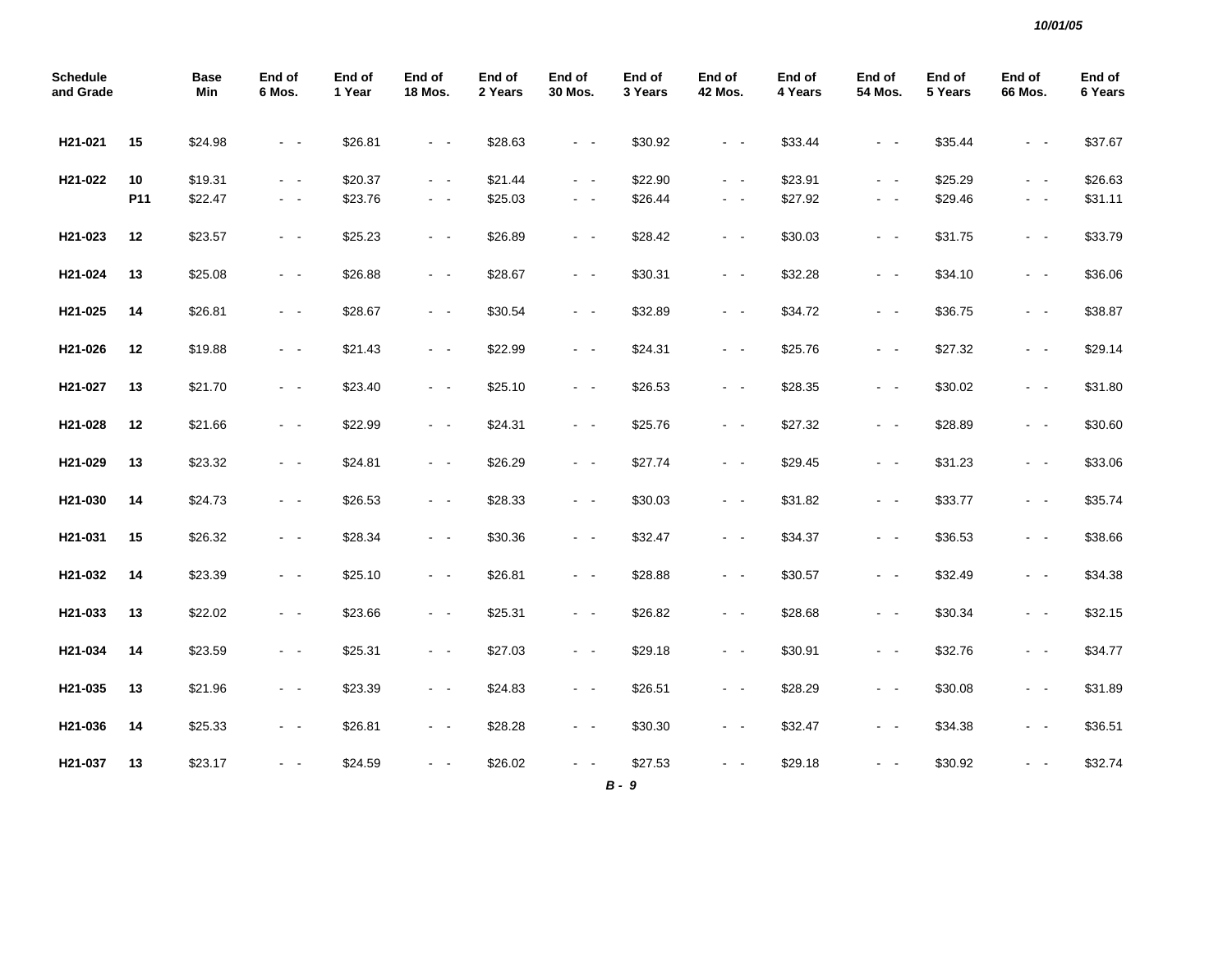| <b>Schedule</b><br>and Grade |                | <b>Base</b><br>Min | End of<br>6 Mos.    | End of<br>1 Year | End of<br><b>18 Mos.</b> | End of<br>2 Years | End of<br>30 Mos.   | End of<br>3 Years | End of<br><b>42 Mos.</b> | End of<br>4 Years          | End of<br>54 Mos. | End of<br>5 Years       | End of<br>66 Mos.   | End of<br>6 Years |
|------------------------------|----------------|--------------------|---------------------|------------------|--------------------------|-------------------|---------------------|-------------------|--------------------------|----------------------------|-------------------|-------------------------|---------------------|-------------------|
| H21-038                      | 15             | \$26.05            | $\sim$ $ -$         | \$27.76          | $\omega_{\rm{max}}$      | \$29.48           | $\sim 100$          | \$31.52           | $\sim 100$ km s $^{-1}$  | \$33.75                    | $\sim$ $ \sim$    | \$35.77                 | $\sim$ $ \sim$      | \$38.31           |
| L32-001                      | 4              | \$11.10            | \$11.3              | \$11.65          | \$11.93                  | \$12.24           | \$12.64             | \$12.94           | \$13.30                  | $\sim$ $ \sim$             | \$13.86           | $\sim 100$              | \$14.56             |                   |
|                              | E <sub>5</sub> | \$12.54            | \$12.8              | \$13.13          | \$13.42                  | \$13.82           | \$14.17             | \$14.46           | \$14.80                  | $\sim$ $ \sim$             | \$15.30           | $\sim$ $ \sim$          | \$15.94             | - -               |
| L32-002                      | 6              | \$13.03            | \$13.4              | \$13.82          | \$14.17                  | \$14.46           | \$14.80             | \$15.15           | \$15.52                  | $\sim$ $ \sim$             | \$16.30           | $\sim$ $ \sim$          | \$17.05             | - -               |
| L32-003                      | 6              | \$11.93            | \$12.2              | \$12.59          | \$12.89                  | \$13.27           | \$13.57             | \$13.88           | \$14.27                  | $\sim$ $ \sim$             | \$14.79           | $\sim$ $ \sim$          | \$15.31             | $\sim$ $ \sim$    |
|                              | E7             | \$12.95            | \$13.3              | \$13.70          | \$14.10                  | \$14.37           | \$14.79             | \$15.15           | \$15.71                  | $\sim$ $ -$                | \$16.13           | $\sim$ $ \sim$          | \$16.76             | $\sim 100$        |
| L32-004                      | 6              | \$11.93            | \$12.2              | \$12.59          | \$12.89                  | \$13.27           | \$13.57             | \$13.88           | \$14.27                  | $\sim$ $ -$                | \$14.79           | $\sim 100$ km s $^{-1}$ | \$15.31             | $\sim$ $ \sim$    |
|                              | $\overline{7}$ | \$12.95            | \$13.3              | \$13.70          | \$14.10                  | \$14.37           | \$14.79             | \$15.15           | \$15.71                  | $\sim$ $-$                 | \$16.13           | $\omega_{\rm{max}}$     | \$16.76             | $\sim$ $ \sim$    |
|                              | E8             | \$14.26            | \$14.6              | \$15.05          | \$15.43                  | \$15.71           | \$16.13             | \$16.56           | \$17.01                  | $\omega_{\rm{max}}$        | \$17.60           | $\sim$ $ \sim$          | \$18.30             | $\sim$ $ \sim$    |
| L32-005                      | $\overline{7}$ | \$11.93            | \$12.2              | \$12.59          | \$12.89                  | \$13.27           | \$13.57             | \$13.88           | \$14.27                  | $\sim$ $ -$                | \$14.79           | $\omega_{\rm{max}}$     | \$15.31             | $\sim$ $-$        |
|                              | 8              | \$12.95            | \$13.3              | \$13.70          | \$14.10                  | \$14.37           | \$14.79             | \$15.15           | \$15.71                  | $\sim$ $-$                 | \$16.13           | $\sim$ $ \sim$          | \$16.76             | $\sim$ $-$        |
|                              | E9             | \$14.26            | \$14.6              | \$15.05          | \$15.43                  | \$15.71           | \$16.13             | \$16.56           | \$17.01                  | $\sim$ $ -$                | \$17.60           | $\sim$ $ \sim$          | \$18.30             | $\sim$ $-$        |
| L32-006                      | 8              | \$12.95            | \$13.3              | \$13.70          | \$14.10                  | \$14.37           | \$14.79             | \$15.15           | \$15.71                  | $\sim$ $ -$                | \$16.13           | $\omega_{\rm{max}}$     | \$16.76             | $\sim$ $ \sim$    |
|                              | 9              | \$14.26            | \$14.6              | \$15.05          | \$15.43                  | \$15.71           | \$16.13             | \$16.56           | \$17.01                  | $\sigma_{\rm{max}}$        | \$17.60           | $\omega_{\rm{max}}$     | \$18.30             | $\sim$ $ -$       |
|                              | E10            | \$15.08            | $\omega_{\rm{max}}$ | \$15.98          | $\omega_{\rm{max}}$      | \$16.88           | $\omega_{\rm{max}}$ | \$17.77           | $\omega_{\rm{max}}$      | \$18.82                    | $\sim$ $ \sim$    | \$19.75                 | $\sim$ $ \sim$      | \$21.17           |
| L32-007                      | 9              | \$14.26            | \$14.6              | \$15.05          | \$15.43                  | \$15.71           | \$16.13             | \$16.56           | \$17.01                  | $\mathcal{L}_{\rm{max}}$ . | \$17.60           | $\sim 100$              | \$18.30             | $\sim 100$        |
|                              | 10             | \$15.08            | $\sim$ $ -$         | \$15.98          | $\sim$ $ \sim$           | \$16.88           | $\sim$ $ \sim$      | \$17.77           | $\sim$ $ \sim$           | \$18.82                    | $\sim$ $ \sim$    | \$19.75                 | $\omega_{\rm{max}}$ | \$21.17           |
|                              | E11            | \$16.04            | $\omega_{\rm{max}}$ | \$17.15          | $\omega_{\rm{max}}$      | \$18.26           | $\sim 100$          | \$19.38           | $\sim$ $ \sim$           | \$20.49                    | $\sim$ $ \sim$    | \$21.70                 | $\omega_{\rm{max}}$ | \$23.22           |
| L32-008                      | E8             | \$14.26            | \$14.6              | \$15.05          | \$15.43                  | \$15.71           | \$16.13             | \$16.56           | \$17.01                  | $\sim 100$                 | \$17.60           | $\sim 100$              | \$18.30             | $\sim 100$        |
| L32-009                      | 9              | \$15.08            | $\sim$ $ \sim$      | \$15.98          | $\sim 100$               | \$16.88           | $\sim$ $ \sim$      | \$17.77           | $\sim$ $ \sim$           | \$18.82                    | $\sim$ $ \sim$    | \$19.75                 | $\sim 100$          | \$21.17           |
| L32-010                      | 10             | \$15.08            | $\sim$ $ \sim$      | \$15.98          | $\sim$ $ \sim$           | \$16.88           | $\sim$ $ \sim$      | \$17.77           | $\sim$ $ \sim$           | \$18.82                    | $\sim$ $ \sim$    | \$19.75                 | $\sim 100$          | \$21.17           |
| L32-011                      | E11            | \$15.49            | $\sim$ $ \sim$      | \$16.47          | $\sim$ $ \sim$           | \$17.45           | $\sim$ $ \sim$      | \$18.39           | $\sim$ $ \sim$           | \$19.47                    | $\sim$ $ \sim$    | \$20.55                 | $\sim$ $ \sim$      | \$21.97           |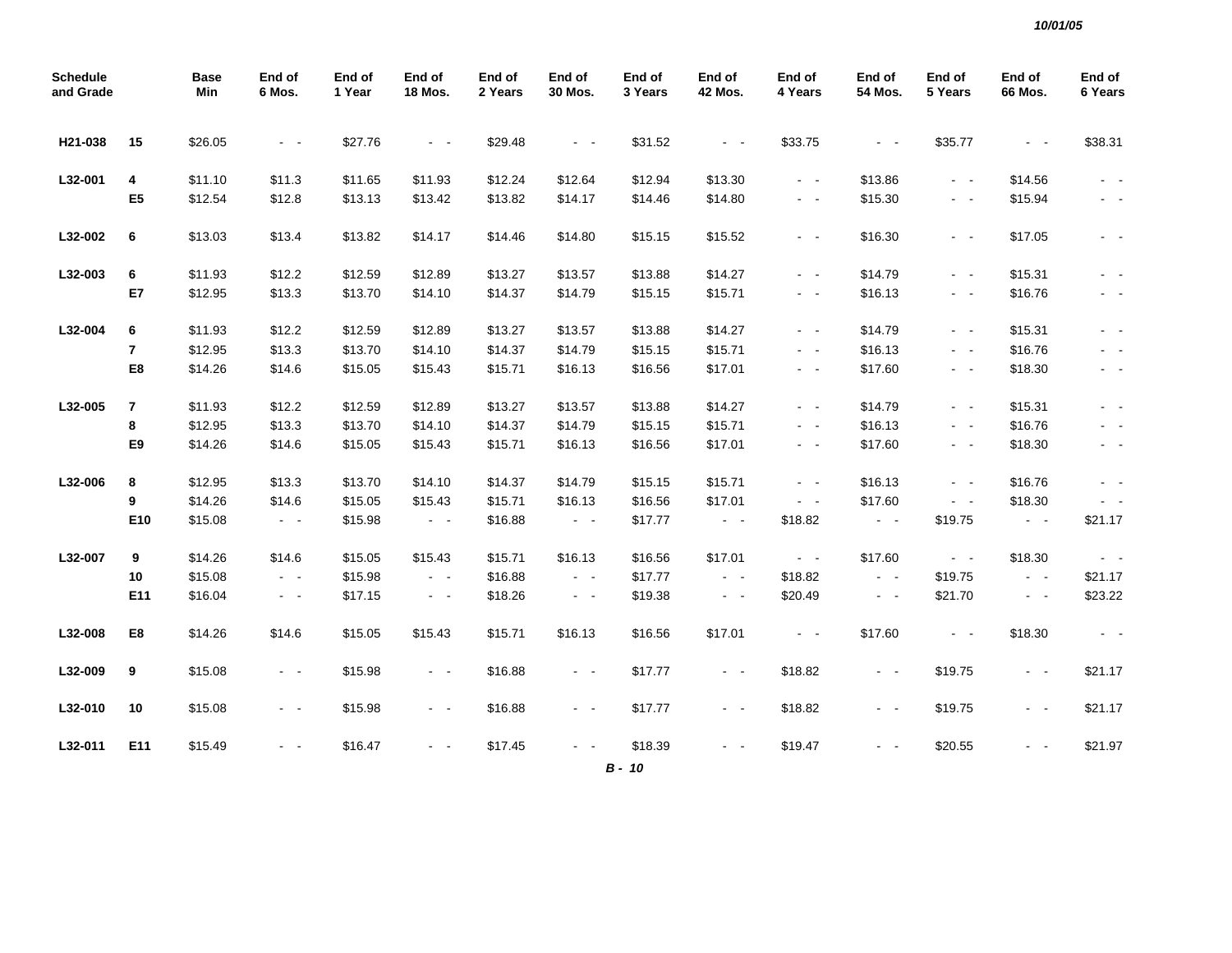| <b>Schedule</b><br>and Grade |     | <b>Base</b><br>Min | End of<br>6 Mos.    | End of<br>1 Year | End of<br><b>18 Mos.</b> | End of<br>2 Years | End of<br>30 Mos.     | End of<br>3 Years | End of<br><b>42 Mos.</b> | End of<br>4 Years | End of<br>54 Mos.   | End of<br>5 Years   | End of<br>66 Mos.   | End of<br>6 Years |
|------------------------------|-----|--------------------|---------------------|------------------|--------------------------|-------------------|-----------------------|-------------------|--------------------------|-------------------|---------------------|---------------------|---------------------|-------------------|
| L32-012                      | 11  | \$16.04            | $\sim$ $ \sim$      | \$17.15          | $\sim$ $ \sim$           | \$18.26           | $\omega_{\rm{max}}$   | \$19.38           | $\omega_{\rm{max}}$      | \$20.49           | $\sim$ $ \sim$      | \$21.70             | $\sim$ $ \sim$      | \$23.22           |
| L32-013                      | 12  | \$17.14            | $\sim$ $ \sim$      | \$18.26          | $\sim$ $ \sim$           | \$19.38           | $\omega_{\rm{max}}$   | \$20.86           | $\omega_{\rm{max}}$      | \$22.56           | $\omega_{\rm{max}}$ | \$23.89             | $\omega_{\rm{max}}$ | \$25.62           |
| L32-014                      | E12 | \$17.14            | $\sim$ $ \sim$      | \$18.26          | $\sim 100$ km s $^{-1}$  | \$19.38           | $\omega_{\rm{max}}$   | \$20.86           | $\sim$ $ \sim$           | \$22.56           | $\omega_{\rm{max}}$ | \$23.89             | $\sim$ $ \sim$      | \$25.62           |
| L32-015                      | 13  | \$19.08            | $\sim$ $ -$         | \$20.49          | $\sim$ $ \sim$           | \$21.91           | $\sim 100$            | \$23.42           | $\sim 100$               | \$24.85           | $\sim 100$          | \$26.32             | $\sim$ $ \sim$      | \$28.13           |
| L32-016                      | P11 | \$19.38            | $\sim$ $ \sim$      | \$20.86          | $\omega_{\rm{max}}$      | \$22.33           | $\omega_{\rm{max}}$   | \$23.66           | $\sim$ $ \sim$           | \$25.10           | $\sim$ $ \sim$      | \$26.55             | $\sim$ $ \sim$      | \$28.74           |
| L32-017                      | 10  | \$16.04            | $\sim$ $ \sim$      | \$17.15          | $\sim$ $ \sim$           | \$18.26           | $\sim$ $ \sim$        | \$19.38           | $\sim$ $ \sim$           | \$20.49           | $\sim$ $ \sim$      | \$21.70             | $\sim$ $ \sim$      | \$23.22           |
| L32-018                      | 9   | \$16.06            | $\sim$ $ \sim$      | \$17.01          | $\sim$ $ \sim$           | \$17.96           | $\omega_{\rm{max}}$   | \$19.01           | $\sim$ $ \sim$           | \$20.12           | $\sim$ $ -$         | \$21.22             | $\sim$ $ \sim$      | \$22.57           |
| L32-019                      | 8   | \$14.26            | \$14.6              | \$15.05          | \$15.43                  | \$15.71           | \$16.13               | \$16.56           | \$17.01                  | $\sim$ $ \sim$    | \$17.60             | $\sim$ $ -$         | \$18.30             | $\sim$ $-$        |
| <b>NERE-001 5</b>            |     | \$12.79            | \$13.0              | \$13.39          | \$13.70                  | \$13.92           | \$14.28               | \$14.46           | \$14.90                  | $\sim 100$        | \$15.43             | $\sim$ $ -$         | \$15.88             |                   |
|                              | 6   | \$13.76            | \$14.0              | \$14.28          | \$14.59                  | \$14.90           | \$15.33               | \$15.55           | \$15.86                  | $\sim$ $ \sim$    | \$16.30             | $\sim$ $ \sim$      | \$16.82             | $\sim$ $-$        |
|                              | E7  | \$14.55            | \$14.9              | \$15.24          | \$15.55                  | \$15.86           | \$16.31               | \$16.70           | \$17.17                  | $\sim$ $ -$       | \$17.57             | $\sim$ $ -$         | \$18.11             | $\sim$ $ -$       |
| <b>NERE-002 7</b>            |     | \$14.55            | \$14.9              | \$15.24          | \$15.55                  | \$15.86           | \$16.31               | \$16.70           | \$17.17                  | $\sim$ $ -$       | \$17.57             | $\omega_{\rm{max}}$ | \$18.11             | $\sim$ $ -$       |
|                              | E8  | \$15.41            | \$15.7              | \$16.10          | \$16.44                  | \$16.81           | \$17.17               | \$17.57           | \$17.90                  | $\sim$ $ \sim$    | \$18.52             | $\sim$ $ -$         | \$18.97             | $\sim$ $-$        |
| <b>NERE-003 E8</b>           |     | \$15.41            | \$15.7              | \$16.10          | \$16.44                  | \$16.81           | \$17.17               | \$17.57           | \$17.90                  | $\sim 100$        | \$18.52             | $\sim$ $ \sim$      | \$18.97             | $\sim$ $-$        |
| <b>NERE-004 8</b>            |     | \$15.41            | \$15.7              | \$16.10          | \$16.44                  | \$16.81           | \$17.17               | \$17.57           | \$17.90                  | $\sim$ $ \sim$    | \$18.52             | $\sim$ $ \sim$      | \$18.97             | $\sim$ $ \sim$    |
| <b>NERE-005 8</b>            |     | \$14.29            | \$14.6              | \$14.94          | \$15.28                  | \$15.55           | \$15.86               | \$16.20           | \$16.56                  | $\sim 100$        | \$17.24             | $\sim$ $ \sim$      | \$17.76             | $\sim$ $ -$       |
| <b>NERE-006 9</b>            |     | \$15.24            | \$15.6              | \$15.97          | \$16.31                  | \$16.64           | \$17.04               | \$17.41           | \$17.76                  | $\sim$ $ \sim$    | \$18.45             | $\sim$ $ \sim$      | \$18.90             | $\sim$ $-$        |
| <b>NERE-007 10</b>           |     | \$15.38            | $\omega_{\rm{max}}$ | \$16.31          | $\sim$ $ \sim$           | \$17.24           | $\sim 100$ km $^{-1}$ | \$18.09           | $\sim$ $ -$              | \$18.90           | $\sim$ $ -$         | \$19.86             | $\sim$ $ -$         | \$20.81           |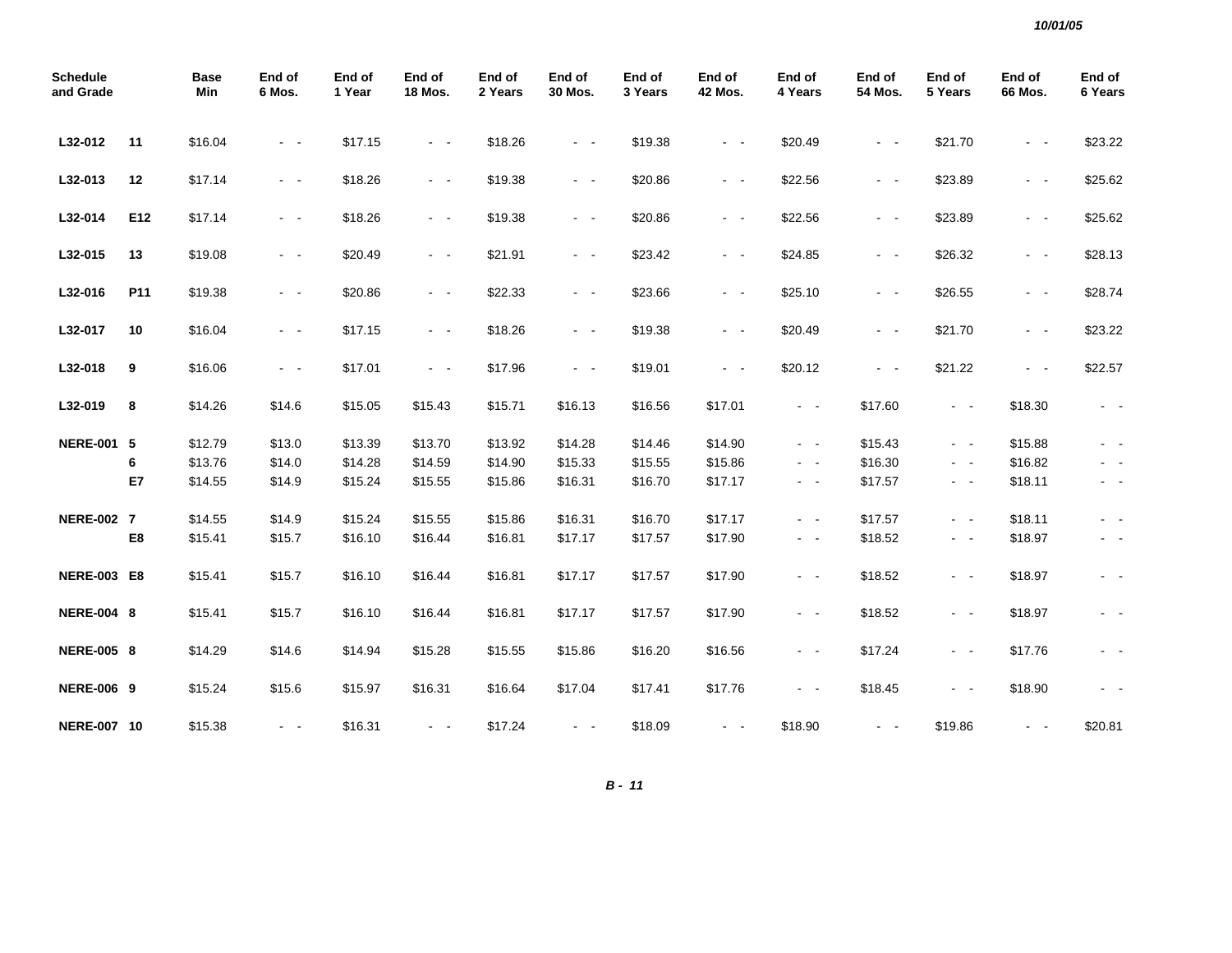| <b>Schedule</b><br>and Grade | <b>Base</b><br>Min | End of<br>6 Mos.    | End of<br>1 Year | End of<br>18 Mos.       | End of<br>2 Years | End of<br><b>30 Mos.</b> | End of<br>3 Years | End of<br><b>42 Mos.</b> | End of<br>4 Years | End of<br>54 Mos.       | End of<br>5 Years | End of<br>66 Mos.                                                                                            | End of<br>6 Years |
|------------------------------|--------------------|---------------------|------------------|-------------------------|-------------------|--------------------------|-------------------|--------------------------|-------------------|-------------------------|-------------------|--------------------------------------------------------------------------------------------------------------|-------------------|
| NERE-008 11                  | \$16.62            | $\sim$ $ \sim$      | \$17.61          | $\sim 100$ km s $^{-1}$ | \$18.60           | $\sim$ $ \sim$           | \$19.62           | $\omega_{\rm{max}}$      | \$20.63           | $\sim$ $ \sim$          | \$21.81           | $\sim$ $ \sim$                                                                                               | \$22.99           |
| NERE-009 12                  | \$18.29            | $\sim$ $ \sim$      | \$19.31          | $\omega_{\rm{max}}$     | \$20.33           | $\sim 100$               | \$21.64           | $\omega_{\rm{max}}$      | \$22.99           | $\omega_{\rm{max}}$     | \$24.40           | $\sim$ $ \sim$                                                                                               | \$25.84           |
| <b>NERE-010 9</b>            | \$15.61            | $\sim$ $ \sim$      | \$16.51          | $\sim$ $ \sim$          | \$17.41           | $\sim$ $ \sim$           | \$18.19           | $\sim$ $ \sim$           | \$19.09           | $\sim$ $ \sim$          | \$20.03           | $\sim$ $ \sim$                                                                                               | \$20.98           |
| NERE-011 10                  | \$15.61            | $\sim$ $ \sim$      | \$16.51          | $\omega_{\rm{max}}$     | \$17.41           | $\omega_{\rm{max}}$      | \$18.19           | $\omega_{\rm{max}}$      | \$19.09           | $\sim 100$              | \$20.03           | $\sim$ $ -$                                                                                                  | \$20.98           |
| <b>NERE-012 E10</b>          | \$15.67            | $\sim 100$          | \$16.55          | $\sim$ $ \sim$          | \$17.44           | $\sim$ $ \sim$           | \$18.23           | $\sim 100$               | \$19.13           | $\sim$ $ -$             | \$20.06           | $\sim$ $ \sim$                                                                                               | \$21.04           |
| NERE-013 11                  | \$16.25            | $\omega_{\rm{max}}$ | \$17.07          | $\omega_{\rm{max}}$     | \$17.89           | $\omega_{\rm{max}}$      | \$18.96           | $\omega_{\rm{max}}$      | \$19.98           | $\omega_{\rm{max}}$     | \$21.22           | $\sim$ $ \sim$                                                                                               | \$22.18           |
| NERE-014 12                  | \$17.07            | $\sim$ $ \sim$      | \$18.19          | $\omega_{\rm{max}}$     | \$19.31           | $\sim$ $ \sim$           | \$20.33           | $\sim$ $ \sim$           | \$21.42           | $\sim$ $ -$             | \$22.59           | $\sim$ $ \sim$                                                                                               | \$23.80           |
| NERE-015 11                  | \$17.07            | $\sim$ $ \sim$      | \$18.19          | $\sim$ $ \sim$          | \$19.31           | $\sim$ $ \sim$           | \$20.33           | $\sim$ $ \sim$           | \$21.42           | $\sim 100$              | \$22.59           | $\sim$ $ \sim$                                                                                               | \$23.80           |
| NERE-016 12                  | \$18.29            | $\omega_{\rm{max}}$ | \$19.31          | $\sim 100$              | \$20.33           | $\sim 100$ km $^{-1}$    | \$21.64           | $\sim$ $ -$              | \$23.17           | $\sim 100$ km s $^{-1}$ | \$24.44           | $\sim$ $ \sim$                                                                                               | \$26.11           |
| NERE-017 12                  | \$18.39            | $\sim$              | \$19.47          | $\sim$ $ \sim$          | \$20.55           | $\sim$ $ \sim$           | \$21.67           | $\sim$ $ \sim$           | \$22.82           | $\sim$ $ \sim$          | \$23.87           | $\sim$ $ \sim$                                                                                               | \$25.19           |
| NERE-018 13                  | \$19.89            | $\omega_{\rm{max}}$ | \$21.19          | $\omega_{\rm{max}}$     | \$22.49           | $\sim$ $ \sim$           | \$24.15           | $\omega_{\rm{max}}$      | \$25.73           | $\omega_{\rm{max}}$     | \$27.47           | $\sim$ $ \sim$                                                                                               | \$29.03           |
| NERE-019 14                  | \$21.22            | $\sim$ $ \sim$      | \$22.68          | $\omega_{\rm{max}}$     | \$24.15           | $\sim$ $ \sim$           | \$25.93           | $\sim$ $ \sim$           | \$27.98           | $\sim$ $ \sim$          | \$29.80           | $\frac{1}{2} \left( \frac{1}{2} \right) \left( \frac{1}{2} \right) = \frac{1}{2} \left( \frac{1}{2} \right)$ | \$31.84           |
| NERE-020 10                  | \$16.05            | $\sim$ $ \sim$      | \$17.07          | $\sim$ $ \sim$          | \$18.09           | $\omega_{\rm{max}}$      | \$18.99           | $\sim$ $ \sim$           | \$20.04           | $\sim$ $ -$             | \$21.12           | $\sim$ $ \sim$                                                                                               | \$22.18           |
| NERE-021 11                  | \$17.06            | $\sim$ $ \sim$      | \$18.08          | $\omega_{\rm{max}}$     | \$19.10           | $\sim 100$               | \$20.00           | $\omega_{\rm{max}}$      | \$21.05           | $\sim$ $ -$             | \$22.13           | $\sim$ $ \sim$                                                                                               | \$23.19           |
| NERE-022 12                  | \$18.43            | $\sim 100$          | \$19.54          | $\sim$ $ \sim$          | \$20.65           | $\sim$ $ \sim$           | \$21.77           | $\sim$ $ \sim$           | \$22.87           | $\sim$ $ \sim$          | \$24.03           | $ -$                                                                                                         | \$25.05           |
| NERE-023 11                  | \$17.42            | $\sim$ $ \sim$      | \$18.53          | $\omega_{\rm{max}}$     | \$19.64           | $\omega_{\rm{max}}$      | \$20.76           | $\omega_{\rm{max}}$      | \$21.86           | $\omega_{\rm{max}}$     | \$23.02           | $\omega_{\rm{max}}$                                                                                          | \$24.04           |
| NERE-024 12                  | \$17.93            | $\omega_{\rm{max}}$ | \$19.16          | $\sim$ $ \sim$          | \$20.39           | $\sim$ $ -$              | \$21.86           | $\omega_{\rm{max}}$      | \$23.25           | $\sim$ $ \sim$          | \$24.73           | $\sim$ $ \sim$                                                                                               | \$26.20           |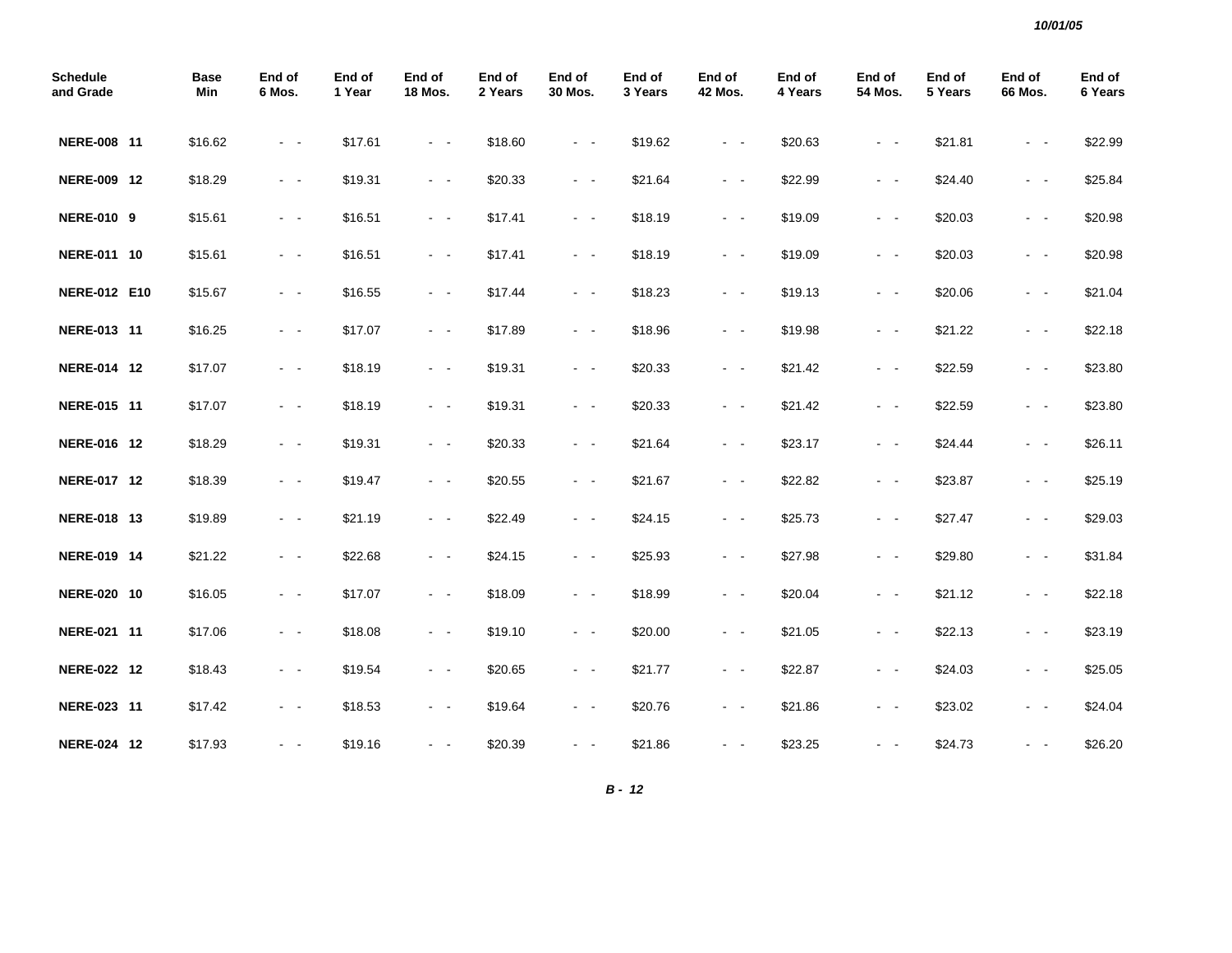| <b>Schedule</b><br>and Grade |     | <b>Base</b><br>Min | End of<br>6 Mos.        | End of<br>1 Year | End of<br><b>18 Mos.</b> | End of<br>2 Years | End of<br>30 Mos.       | End of<br>3 Years | End of<br><b>42 Mos.</b> | End of<br>4 Years | End of<br>54 Mos.       | End of<br>5 Years   | End of<br><b>66 Mos.</b> | End of<br>6 Years |
|------------------------------|-----|--------------------|-------------------------|------------------|--------------------------|-------------------|-------------------------|-------------------|--------------------------|-------------------|-------------------------|---------------------|--------------------------|-------------------|
| NERE-025 12                  |     | \$19.25            | $\sim$ $ -$             | \$20.55          | $\omega_{\rm{max}}$      | \$21.86           | $\omega_{\rm{max}}$     | \$23.47           | $\omega_{\rm{max}}$      | \$25.00           | $\sim 100$              | \$26.63             | $\sim$ $ \sim$           | \$28.16           |
| NERE-026 13                  |     | \$19.25            | $\sim$ $ -$             | \$20.55          | $\sim 100$               | \$21.86           | $\omega_{\rm{max}}$     | \$23.47           | $\omega_{\rm{max}}$      | \$25.00           | $\sim 100$ km s $^{-1}$ | \$26.63             | $\sim$ $ \sim$           | \$28.16           |
| NERE-027 13                  |     | \$20.56            | $\sim$ $ -$             | \$22.02          | $\sim 100$               | \$23.47           | $\sim 100$ km s $^{-1}$ | \$25.19           | $\sim 100$               | \$27.14           | $\omega_{\rm{max}}$     | \$28.93             | $\sim$ $ \sim$           | \$30.93           |
| NERE-028 14                  |     | \$20.56            | $\sim$ $ -$             | \$22.02          | $\omega_{\rm{max}}$      | \$23.47           | $\sim 100$              | \$25.19           | $\sim 100$               | \$27.14           | $\sim 100$              | \$28.93             | $\sim$ $ \sim$           | \$30.93           |
| NERE-029 12                  |     | \$22.04            | $\sim$ $ \sim$          | \$23.61          | $\omega_{\rm{max}}$      | \$25.19           | $\omega_{\rm{max}}$     | \$26.91           | $\sim 100$               | \$28.71           | $\sim 100$              | \$30.40             | $\sim$ $ \sim$           | \$32.16           |
| NERE-030 13                  |     | \$23.47            | $\sim$ $ \sim$          | \$25.19          | $\sim 100$               | \$26.91           | $\omega_{\rm{max}}$     | \$28.93           | $\sim 100$               | \$30.93           | $\sim 100$              | \$32.75             | $\sim$ $ \sim$           | \$34.33           |
| NERE-031 14                  |     | \$23.47            | $\sim$ $ -$             | \$25.19          | $\sim 100$               | \$26.91           | $\omega_{\rm{max}}$     | \$28.93           | $\omega_{\rm{max}}$      | \$30.93           | $\sim$ $ \sim$          | \$32.75             | $\sim$ $ \sim$           | \$34.33           |
| <b>NERE-032 8</b>            |     | \$15.41            | \$15.7                  | \$16.10          | \$16.44                  | \$16.80           | \$17.18                 | \$17.57           | \$17.91                  | $\sim$ $  -$      | \$18.53                 | $\omega_{\rm{max}}$ | \$18.99                  | $\sim 100$        |
|                              | E9  | \$15.38            | $\sim 100$              | \$15.97          | $\sim$ $ \sim$           | \$16.55           | $\sim 100$              | \$17.44           | $\omega_{\rm{max}}$      | \$18.20           | $\sim 100$              | \$19.24             | $\sim 100$               | \$20.07           |
| <b>NERE-033 8</b>            |     | \$15.36            | \$15.7                  | \$16.07          | \$16.39                  | \$16.76           | \$17.12                 | \$17.52           | \$17.88                  | $\sim$ $  -$      | \$18.49                 | $\sim 100$          | \$18.94                  | $\sim 100$        |
|                              | 9   | \$15.34            | $\omega_{\rm{max}}$     | \$15.93          | $\sim$ $ \sim$           | \$16.51           | $\omega_{\rm{max}}$     | \$17.41           | $\omega_{\rm{max}}$      | \$18.16           | $\omega_{\rm{max}}$     | \$19.20             | $\sim$ $ \sim$           | \$20.03           |
|                              | E10 | \$16.27            | $\sigma_{\rm{eff}}=0.5$ | \$17.07          | $\sim$ $ \sim$           | \$17.87           | $\sim$ $ \sim$          | \$18.99           | $\sim$ $ \sim$           | \$20.04           | $\sim$ $ \sim$          | \$21.12             | $\sigma_{\rm{max}}$      | \$22.22           |
| NERE-034 10                  |     | \$16.34            | $\sim$ $ \sim$          | \$17.12          | $\sim 100$               | \$17.90           | $\omega_{\rm{max}}$     | \$19.05           | $\omega_{\rm{max}}$      | \$20.07           | $\sim$ $ -$             | \$21.17             | $\sim$ $ \sim$           | \$22.37           |
| NERE-035 11                  |     | \$18.10            | $\sim$ $-$              | \$19.16          | $\sim$ $ \sim$           | \$20.22           | $\sim$ $ \sim$          | \$21.67           | $\sim$ $ \sim$           | \$23.02           | $\sim$ $ \sim$          | \$24.48             | $\sim$ $ \sim$           | \$26.20           |
| NERE-036 12                  |     | \$19.43            | $\sim$ $ -$             | \$20.55          | $\omega_{\rm{max}}$      | \$21.67           | $\omega_{\rm{max}}$     | \$23.25           | $\sim 100$               | \$24.73           | $\sim$ $ \sim$          | \$26.42             | $\sim$ $ \sim$           | \$28.16           |
| NERE-037 14                  |     | \$19.43            | $\sim$ $ \sim$          | \$20.55          | $\omega_{\rm{max}}$      | \$21.67           | $\sim$ $ \sim$          | \$23.25           | $\sim$ $ \sim$           | \$24.73           | $\sim 100$              | \$26.42             | $\sim$ $ \sim$           | \$28.16           |
| NERE-038 13                  |     | \$20.79            | $\sim$ $-$              | \$22.02          | $\sim$ $ \sim$           | \$23.25           | $\sim$ $ \sim$          | \$25.00           | $\sim$ $ \sim$           | \$26.91           | $\sim$ $ \sim$          | \$28.71             | $\sim$ $ \sim$           | \$30.73           |
| NERE-039 15                  |     | \$20.79            | $\sim$ $ \sim$          | \$22.02          | $\omega_{\rm{max}}$      | \$23.25           | $\sim 100$ km s $^{-1}$ | \$25.00           | $\sim$ $ -$              | \$26.91           | $\sim 100$              | \$28.71             | $\sim$ $ \sim$           | \$30.73           |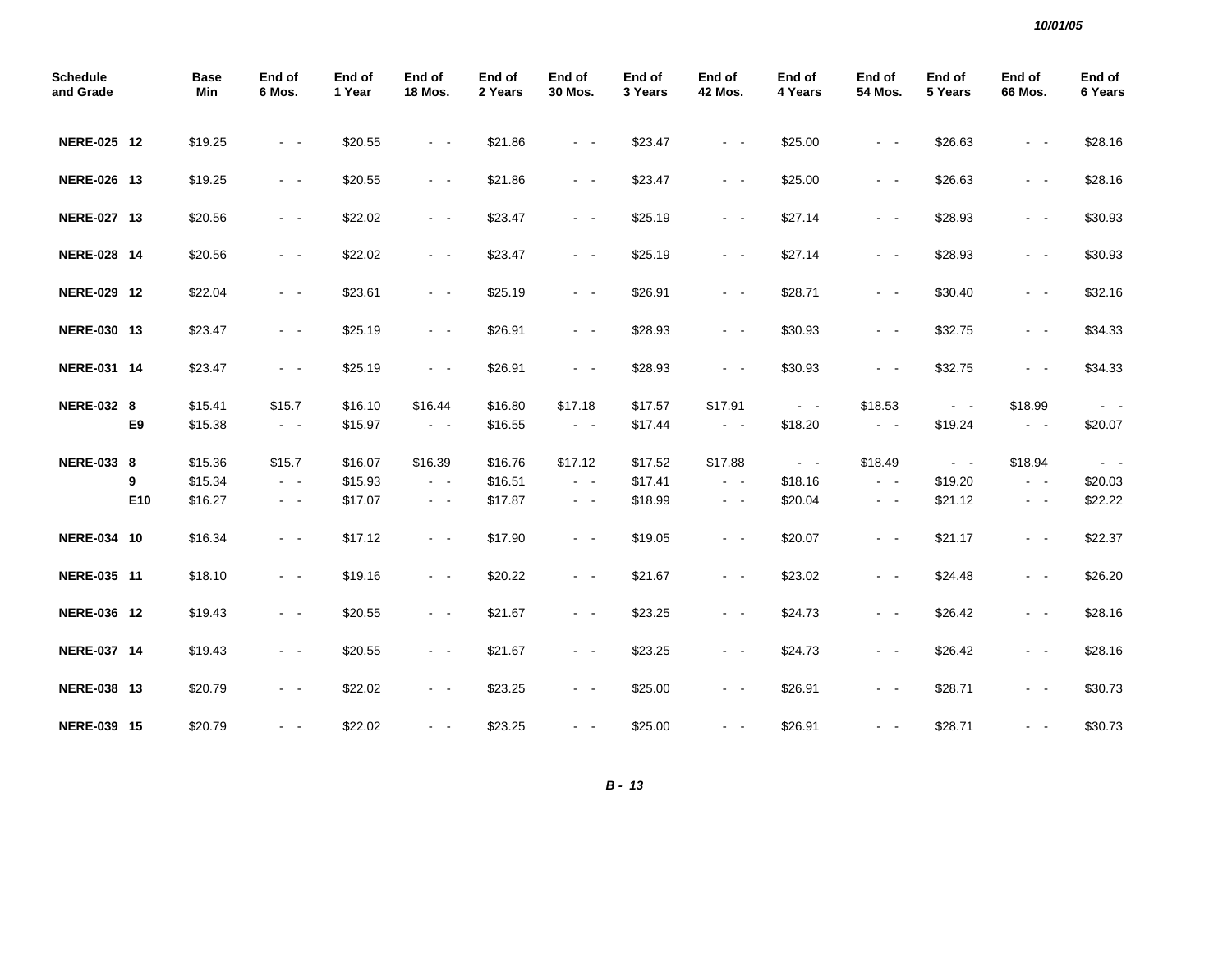| <b>Schedule</b><br>and Grade |                | <b>Base</b><br>Min | End of<br>6 Mos.    | End of<br>1 Year | End of<br><b>18 Mos.</b>                                                                       | End of<br>2 Years | End of<br>30 Mos.   | End of<br>3 Years | End of<br><b>42 Mos.</b> | End of<br>4 Years   | End of<br>54 Mos.   | End of<br>5 Years   | End of<br><b>66 Mos.</b> | End of<br>6 Years |
|------------------------------|----------------|--------------------|---------------------|------------------|------------------------------------------------------------------------------------------------|-------------------|---------------------|-------------------|--------------------------|---------------------|---------------------|---------------------|--------------------------|-------------------|
| <b>NERE-040 7</b>            |                | \$14.54            | \$14.8              | \$15.15          | \$15.49                                                                                        | \$15.81           | \$16.26             | \$16.63           | \$17.12                  | $\omega_{\rm{max}}$ | \$17.52             | $\sim$ $ \sim$      | \$18.09                  |                   |
| NERE-041 10                  |                | \$16.34            | $\sim$ $ -$         | \$17.12          | $\sim$ $ \sim$                                                                                 | \$17.90           | $\omega_{\rm{max}}$ | \$19.05           | $\sim$ $ \sim$           | \$20.07             | $\omega_{\rm{max}}$ | \$21.17             | $\sim$ $ \sim$           | \$22.37           |
| <b>NERE-042 9</b>            |                | \$15.39            | $\sim$ $ -$         | \$16.10          | $\sim$ $ \sim$                                                                                 | \$16.81           | $\sim$ $ \sim$      | \$17.57           | $\sim$ $ \sim$           | \$18.36             | $\sim$ $ \sim$      | \$19.23             | $\sim$ $ \sim$           | \$20.26           |
| NERE-043 10                  |                | \$15.67            | $\sim$ $ -$         | \$16.55          | $\sim 100$                                                                                     | \$17.44           | $\omega_{\rm{max}}$ | \$18.23           | $\sim 100$               | \$19.13             | $\omega_{\rm{max}}$ | \$20.06             | $\sim$ $ \sim$           | \$21.04           |
| <b>NERE-044 7</b>            |                | \$14.57            | \$14.8              | \$15.20          | \$15.52                                                                                        | \$15.86           | \$16.30             | \$16.70           | \$17.18                  | $\omega_{\rm{max}}$ | \$17.57             | $\omega_{\rm{max}}$ | \$18.13                  | $\sim$ $ \sim$    |
|                              | 8              | \$15.41            | \$15.7              | \$16.10          | \$16.44                                                                                        | \$16.80           | \$17.18             | \$17.57           | \$17.91                  | $\sim$ $ \sim$      | \$18.53             | $\sim$ $ \sim$      | \$18.99                  | $\sim$ $ \sim$    |
|                              | E <sub>9</sub> | \$15.38            | $\sim$ $ -$         | \$15.97          | $\omega_{\rm{max}}$                                                                            | \$16.55           | $\omega_{\rm{max}}$ | \$17.44           | $\omega_{\rm{eff}}$      | \$18.20             | $\sim$ $ \sim$      | \$19.24             | $\omega_{\rm{max}}$      | \$20.07           |
| NERE-045 12                  |                | \$21.20            | $\sim$ $ -$         | \$22.29          | $\sim 100$                                                                                     | \$23.38           | $\omega_{\rm{max}}$ | \$24.51           | $\sim$ $ \sim$           | \$25.61             | $\sim$ $ \sim$      | \$26.74             | $\sim 100$               | \$27.79           |
| NERE-046 13                  |                | \$21.67            | $\sim$ $ -$         | \$22.90          | $\omega_{\rm{max}}$                                                                            | \$24.12           | $\omega_{\rm{max}}$ | \$25.61           | $\sim$ $ \sim$           | \$27.00             | $\omega_{\rm{max}}$ | \$28.44             | $\sim$ $ \sim$           | \$29.91           |
| NERE-047 14                  |                | \$23.03            | $\omega_{\rm{max}}$ | \$24.32          | $\sim 100$                                                                                     | \$25.61           | $\omega_{\rm{max}}$ | \$27.18           | $\omega_{\rm{max}}$      | \$28.68             | $\omega_{\rm{max}}$ | \$30.39             | $\sim$ $ \sim$           | \$31.91           |
| NERE-048 15                  |                | \$24.29            | $\sim$ $-$          | \$25.73          | $\sim 100$                                                                                     | \$27.18           | $\sim$ $ \sim$      | \$28.97           | $\sim 100$               | \$30.87             | $\sim 100$          | \$32.67             | $\sim$ $ \sim$           | \$34.65           |
| NERE-049 16                  |                | \$26.32            | $\sim$ $ -$         | \$27.99          | $\omega_{\rm{max}}$                                                                            | \$29.65           | $\sim$ $ \sim$      | \$31.70           | $\sim$ $ \sim$           | \$33.87             | $\omega_{\rm{max}}$ | \$35.89             | $\sim$ $ \sim$           | \$37.77           |
| NERE-050 17                  |                | \$29.06            | $\sim$ $ \sim$      | \$30.87          | $\omega_{\rm{max}}$                                                                            | \$32.67           | $\omega_{\rm{max}}$ | \$34.96           | $\sim$ $ \sim$           | \$37.51             | $\sim$ $ \sim$      | \$39.13             | $\sim$ $ \sim$           | \$41.21           |
| <b>NERE-051 9</b>            |                | \$15.44            | $\omega_{\rm{max}}$ | \$16.31          | $\omega_{\rm{max}}$                                                                            | \$17.18           | $\omega_{\rm{max}}$ | \$18.19           | $\sim$ $ \sim$           | \$19.15             | $\omega_{\rm{max}}$ | \$20.40             | $\sim$ $ \sim$           | \$21.55           |
| NERE-052 10                  |                | \$17.51            | $\sim$ $ -$         | \$18.52          | $\omega_{\rm{max}}$                                                                            | \$19.53           | $\sim$ $ \sim$      | \$20.60           | $\sim$ $ \sim$           | \$21.76             | $\sim$ $ \sim$      | \$22.76             | $\sim$ $ \sim$           | \$24.05           |
| NERE-053 11                  |                | \$17.51            | $\sim$ $ \sim$      | \$18.52          | $\sim 100$                                                                                     | \$19.53           | $\omega_{\rm{max}}$ | \$20.60           | $\sim$ $ \sim$           | \$21.76             | $\omega_{\rm{max}}$ | \$22.76             | $\sim$ $ \sim$           | \$24.05           |
| NERE-054 12                  |                | \$17.51            | $\omega_{\rm{max}}$ | \$18.52          | $\omega_{\rm{max}}$                                                                            | \$19.53           | $\omega_{\rm{max}}$ | \$20.60           | $\sim$ $ \sim$           | \$21.76             | $\omega_{\rm{max}}$ | \$22.76             | $\sim$ $ \sim$           | \$24.05           |
| NERE-055 11                  |                | \$18.62            | - -                 | \$19.72          | $\frac{1}{2} \left( \frac{1}{2} \right) \left( \frac{1}{2} \right) \left( \frac{1}{2} \right)$ | \$20.81           | $ -$                | \$22.36           | $\sim$ $ \sim$           | \$23.81             | $\sim$ $\sim$       | \$25.62             | $ -$                     | \$27.17           |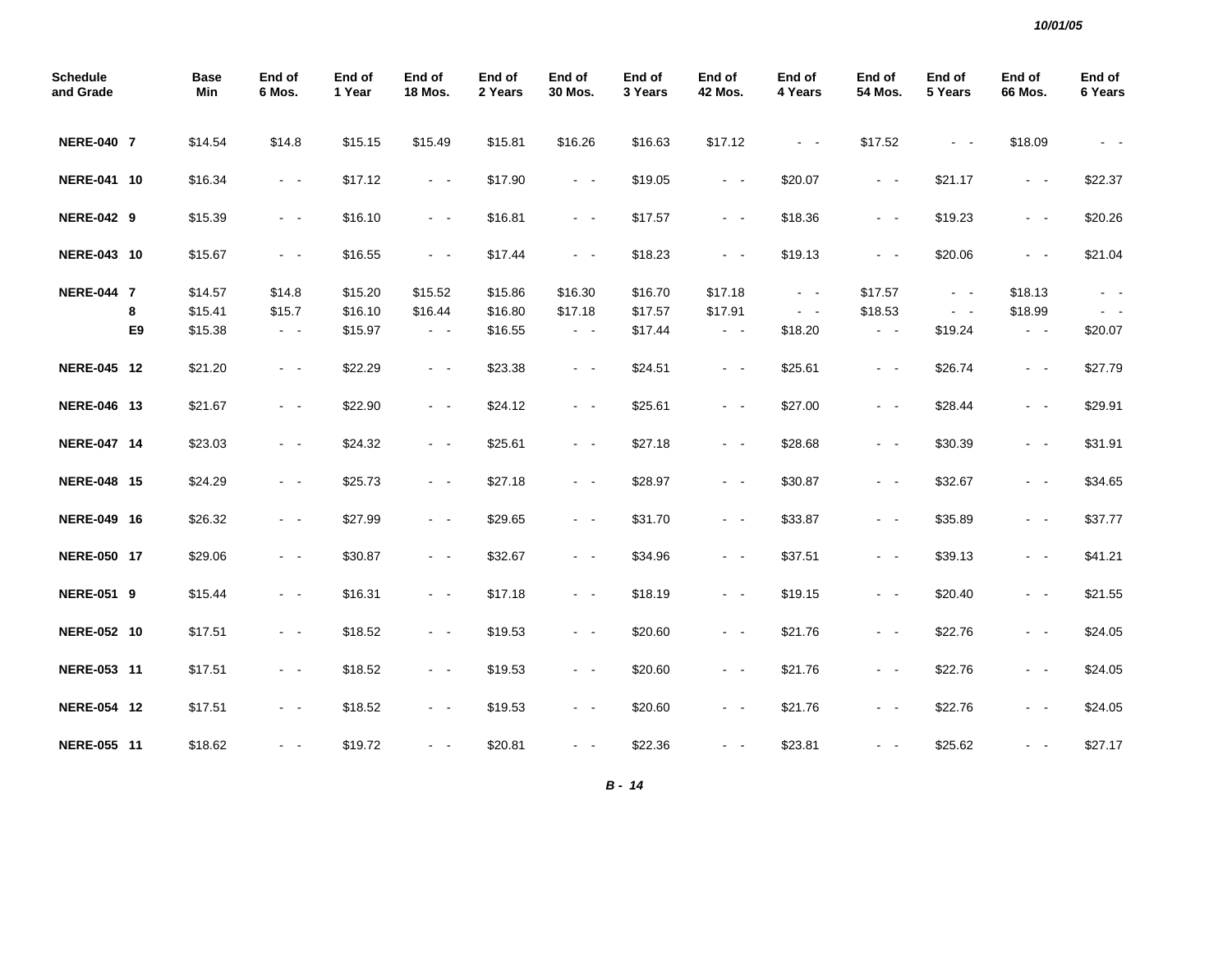| <b>Schedule</b><br>and Grade | <b>Base</b><br>Min | End of<br>6 Mos.    | End of<br>1 Year | End of<br><b>18 Mos.</b> | End of<br>2 Years | End of<br>30 Mos.       | End of<br>3 Years | End of<br><b>42 Mos.</b>                                                                       | End of<br>4 Years | End of<br>54 Mos.                                                                                                                     | End of<br>5 Years | End of<br><b>66 Mos.</b> | End of<br>6 Years |
|------------------------------|--------------------|---------------------|------------------|--------------------------|-------------------|-------------------------|-------------------|------------------------------------------------------------------------------------------------|-------------------|---------------------------------------------------------------------------------------------------------------------------------------|-------------------|--------------------------|-------------------|
| NERE-056 13                  | \$18.62            | $\sim$ $ \sim$      | \$19.72          | $\sim$ $ \sim$           | \$20.81           | $\sim$ $ \sim$          | \$22.36           | $\sim$ $ \sim$                                                                                 | \$23.81           | $ -$                                                                                                                                  | \$25.62           | $\sim$ $ \sim$           | \$27.17           |
| NERE-057 12                  | \$20.12            | $\sim$ $ \sim$      | \$21.34          | $\sim$ $ \sim$           | \$22.56           | $\sim$ $ \sim$          | \$24.05           | $\sim$ $ \sim$                                                                                 | \$25.92           | $\omega_{\rm{max}}$                                                                                                                   | \$27.72           | $\sim 100$               | \$29.64           |
| NERE-058 14                  | \$20.95            | $\sim$ $ \sim$      | \$22.21          | $\sim$ $ \sim$           | \$23.47           | $\sim$ $ \sim$          | \$25.17           | $\sim$ $ \sim$                                                                                 | \$26.86           | $\sim$ $ -$                                                                                                                           | \$29.21           | $\sim$ $ \sim$           | \$30.98           |
| NERE-059 13                  | \$20.03            | $\omega_{\rm{max}}$ | \$21.16          | $\sim 100$               | \$22.29           | $\omega_{\rm{max}}$     | \$23.56           | $\omega_{\rm{max}}$                                                                            | \$25.15           | $\sim$ $ -$                                                                                                                           | \$26.41           | $\omega_{\rm{max}}$      | \$28.24           |
| NERE-060 14                  | \$21.57            | $\omega_{\rm{max}}$ | \$23.15          | $\omega_{\rm{max}}$      | \$24.72           | $\omega_{\rm{max}}$     | \$26.08           | $\sim$ $ \sim$                                                                                 | \$27.65           | $\omega_{\rm{max}}$                                                                                                                   | \$29.30           | $\sim$ $ \sim$           | \$31.01           |
| NERE-061 15                  | \$23.80            | $\omega_{\rm{max}}$ | \$25.46          | $\sim$ $ \sim$           | \$27.13           | $\omega_{\rm{max}}$     | \$28.72           | $\sim$ $ \sim$                                                                                 | \$30.46           | $\sim$ $ \sim$                                                                                                                        | \$32.20           | $\sim$ $ \sim$           | \$33.81           |
| <b>NERE-062 8</b>            | \$15.35            | \$15.7              | \$16.06          | \$16.42                  | \$16.80           | \$17.19                 | \$17.57           | \$18.05                                                                                        | $\sim 100$        | \$18.87                                                                                                                               | $\sim 100$        | \$19.35                  | $\sim$ $ \sim$    |
| <b>NERE-063 8</b>            | \$16.50            | $\sim$ $ -$         | \$17.44          | $\sim 100$               | \$18.38           | $\omega_{\rm{max}}$     | \$19.14           | $\sim$ $ \sim$                                                                                 | \$20.06           | $\omega_{\rm{max}}$                                                                                                                   | \$20.94           | $\omega_{\rm{max}}$      | \$21.49           |
| NERE-064 10                  | \$16.50            | $\sim$ $ \sim$      | \$17.44          | $\sim$ $ \sim$           | \$18.38           | $\omega_{\rm{max}}$     | \$19.14           | $\sim$ $ \sim$                                                                                 | \$20.06           | $\sim$ $ \sim$                                                                                                                        | \$20.94           | $\omega_{\rm{max}}$      | \$21.49           |
| <b>NERE-065 9</b>            | \$17.11            | $\omega_{\rm{max}}$ | \$18.05          | $\omega_{\rm{max}}$      | \$18.99           | $\sim 100$ km s $^{-1}$ | \$20.06           | $\sim$ $ \sim$                                                                                 | \$21.16           | $\sim$ $ -$                                                                                                                           | \$22.29           | $\sim$ $ \sim$           | \$23.56           |
| NERE-066 10                  | \$17.11            | $\sim 100$          | \$18.05          | $\sim$ $ \sim$           | \$18.99           | $\sim$ $ -$             | \$20.06           | $\sim$ $ -$                                                                                    | \$21.16           | $\sim$ $ -$                                                                                                                           | \$22.29           | $\sim$ $ \sim$           | \$23.56           |
| NERE-067 11                  | \$17.11            | $\sim$ $ \sim$      | \$18.05          | $\sim 100$               | \$18.99           | $\sim$ $ \sim$          | \$20.06           | $\sim 100$                                                                                     | \$21.16           | $\sim 100$                                                                                                                            | \$22.29           | $\sim$ $ \sim$           | \$23.56           |
| NERE-068 10                  | \$18.59            | $\sim$ $ \sim$      | \$19.68          | $\sim$ $ \sim$           | \$20.78           | $\sim$ $ \sim$          | \$21.92           | $\sim$ $ \sim$                                                                                 | \$23.15           | $\frac{1}{2} \left( \frac{1}{2} \right) \left( \frac{1}{2} \right) \frac{1}{2} \left( \frac{1}{2} \right) \left( \frac{1}{2} \right)$ | \$24.44           | $\sim$ $ \sim$           | \$25.57           |
| NERE-069 11                  | \$18.59            | $\sim$ $ \sim$      | \$19.68          | $\sim$ $ \sim$           | \$20.78           | $\omega_{\rm{max}}$     | \$21.92           | $\sim$ $ \sim$                                                                                 | \$23.15           | $\frac{1}{2} \left( \frac{1}{2} \right) \left( \frac{1}{2} \right) \frac{1}{2} \left( \frac{1}{2} \right) \left( \frac{1}{2} \right)$ | \$24.44           | $\sim 100$               | \$25.57           |
| NERE-070 12                  | \$18.59            | $\sim$ $ \sim$      | \$19.68          | $\sim$ $ \sim$           | \$20.78           | $\omega_{\rm{max}}$     | \$21.92           | $\sim$ $ \sim$                                                                                 | \$23.15           | $\sim$ $ \sim$                                                                                                                        | \$24.44           | $\sim 100$               | \$25.57           |
| NERE-071 11                  | \$19.58            | $\sim$ $ -$         | \$20.94          | $\sim$ $ \sim$           | \$22.29           | $\sim$ $ -$             | \$23.56           | $\sim 100$                                                                                     | \$24.91           | $\sim$ $ -$                                                                                                                           | \$26.08           | $\sim 100$               | \$27.65           |
| NERE-072 12                  | \$19.58            | $\sim$ $ \sim$      | \$20.94          | $\sim$ $ \sim$           | \$22.29           | $\sim$ $ \sim$          | \$23.56           | $\frac{1}{2} \left( \frac{1}{2} \right) \left( \frac{1}{2} \right) \left( \frac{1}{2} \right)$ | \$24.91           | $ -$                                                                                                                                  | \$26.08           | $\sim$ $ \sim$           | \$27.65           |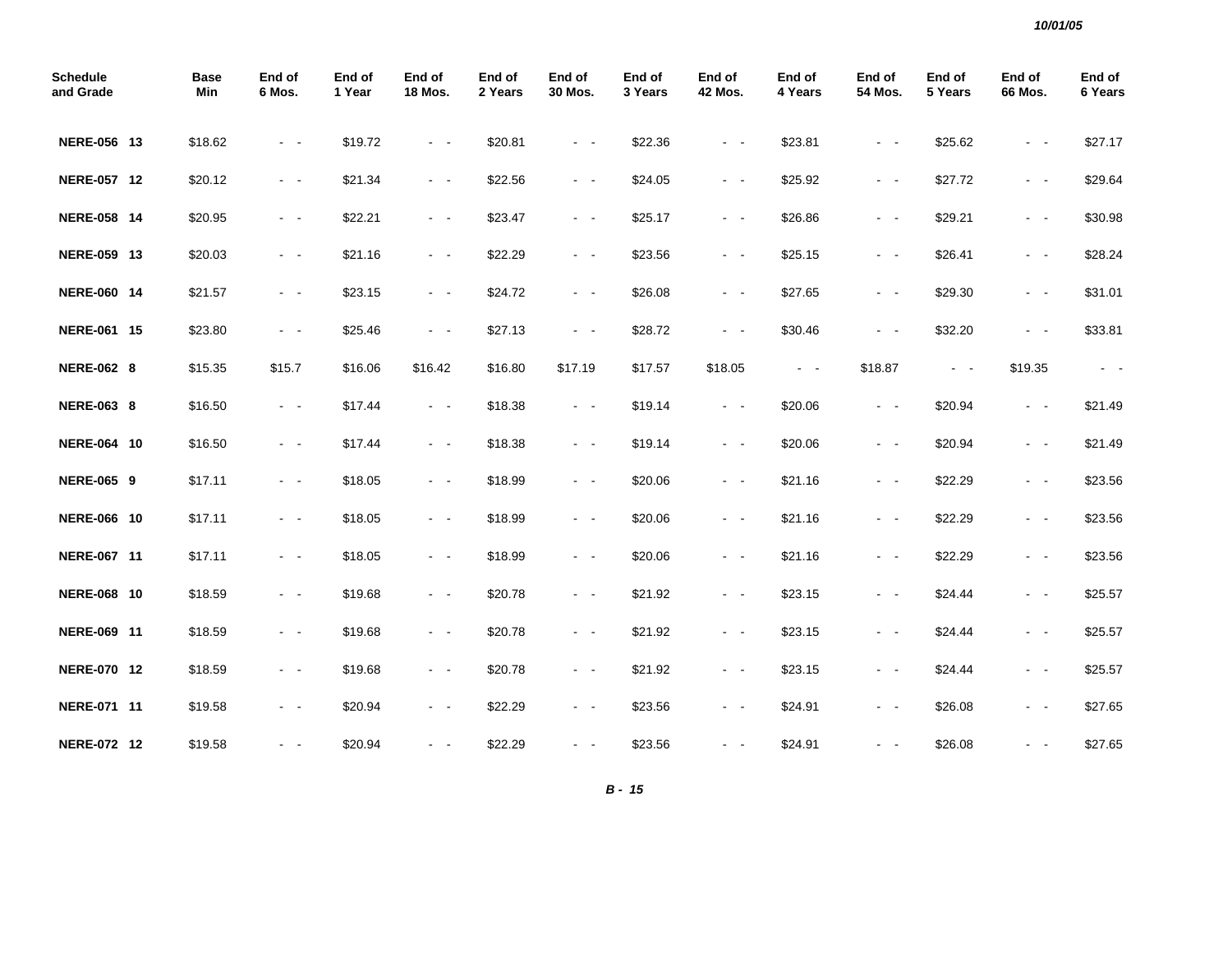| <b>Schedule</b><br>and Grade |                 | <b>Base</b><br>Min | End of<br>6 Mos.                                                                                                                      | End of<br>1 Year | End of<br><b>18 Mos.</b> | End of<br>2 Years | End of<br>30 Mos.   | End of<br>3 Years | End of<br><b>42 Mos.</b> | End of<br>4 Years   | End of<br>54 Mos.   | End of<br>5 Years   | End of<br>66 Mos.   | End of<br>6 Years   |
|------------------------------|-----------------|--------------------|---------------------------------------------------------------------------------------------------------------------------------------|------------------|--------------------------|-------------------|---------------------|-------------------|--------------------------|---------------------|---------------------|---------------------|---------------------|---------------------|
| NERE-073 13                  |                 | \$19.58            | $\sim$ $ \sim$                                                                                                                        | \$20.94          | $\omega_{\rm{max}}$      | \$22.29           | $\sim$ $ \sim$      | \$23.56           | $\sim$ $ \sim$           | \$24.91             | $\omega_{\rm{max}}$ | \$26.08             | $\sim$ $ \sim$      | \$27.65             |
| NERE-074 13                  |                 | \$22.22            | $\sim$ $ -$                                                                                                                           | \$23.56          | $\sim$ $ \sim$           | \$24.91           | $\sim$ $ \sim$      | \$26.41           | $\sim$ $ \sim$           | \$28.24             | $\sim$ $ \sim$      | \$29.87             | $\sim$ $ \sim$      | \$31.58             |
| NERE-075 14                  |                 | \$22.22            | $\sim$ $ -$                                                                                                                           | \$23.56          | $\sim$ $ \sim$           | \$24.91           | $\omega_{\rm{max}}$ | \$26.41           | $\sim$ $ \sim$           | \$28.24             | $\sim$ $ \sim$      | \$29.87             | $\sim$ $ \sim$      | \$31.58             |
| NERE-076 13                  |                 | \$21.10            | $\sim$ $ -$                                                                                                                           | \$22.37          | $\sim$ $ \sim$           | \$23.64           | $\sim$ $ \sim$      | \$25.09           | $\sim$ $ -$              | \$26.49             | $\sim$ $ -$         | \$28.09             | $\sim$ $ \sim$      | \$29.75             |
|                              | 14              | \$24.71            | $\sim$ $-$                                                                                                                            | \$26.29          | $\sim$ $ \sim$           | \$27.87           | $\sim$ $ \sim$      | \$29.75           | $\sim$ $ \sim$           | \$31.78             | $\sim$ $ -$         | \$33.79             | $\sim$ $ \sim$      | \$35.74             |
|                              | P <sub>15</sub> | \$27.53            | $\sim 100$                                                                                                                            | \$29.49          | $\sim 100$               | \$31.45           | $\sim 100$          | \$33.42           | $\sim$ $ -$              | \$35.37             | $\sigma_{\rm{max}}$ | \$37.51             | $\sim 100$          | \$39.69             |
| NERE-077 16                  |                 | \$32.35            | $\omega_{\rm{max}}$                                                                                                                   | \$34.42          | $\omega_{\rm{max}}$      | \$36.49           | $\omega_{\rm{max}}$ | \$38.65           | $\sim$ $ -$              | \$40.47             | $\sim 100$          | \$42.93             | $\sim 100$          | \$45.05             |
| NERE-078 17                  |                 | \$34.98            | $\sim$ $ -$                                                                                                                           | \$37.18          | $\sim 100$               | \$39.38           | $\omega_{\rm{max}}$ | \$41.32           | $\sim 100$               | \$43.80             | $\sim 100$          | \$45.91             | $\sim$ $ \sim$      | \$48.16             |
| NERE-079 18                  |                 | \$37.44            | $\frac{1}{2} \left( \frac{1}{2} \right) \left( \frac{1}{2} \right) \frac{1}{2} \left( \frac{1}{2} \right) \left( \frac{1}{2} \right)$ | \$39.77          | $\sim$ $ \sim$           | \$42.11           | $\omega_{\rm{max}}$ | \$44.64           | $\sim$ $ \sim$           | \$46.81             | $\omega_{\rm{max}}$ | \$49.06             | $\omega_{\rm{max}}$ | \$51.52             |
| NERE-080 13                  |                 | \$20.76            | $\sim$ $ -$                                                                                                                           | \$22.03          | $\omega_{\rm{max}}$      | \$23.30           | $\omega_{\rm{max}}$ | \$24.65           | $\sim$ $ \sim$           | \$26.30             | $\omega_{\rm{max}}$ | \$27.87             | $\omega_{\rm{max}}$ | \$29.75             |
| NERE-081 14                  |                 | \$21.92            | $\sim$ $ -$                                                                                                                           | \$23.49          | $\sim$ $ \sim$           | \$25.07           | $\sim$ $ \sim$      | \$27.02           | $\sim$ $ \sim$           | \$28.69             | $\sim$ $ \sim$      | \$30.41             | $\sim$ $ \sim$      | \$32.13             |
| NERE-082 15                  |                 | \$23.76            | $\omega_{\rm{max}}$                                                                                                                   | \$25.55          | $\omega_{\rm{max}}$      | \$27.35           | $\omega_{\rm{max}}$ | \$29.19           | $\sim$ $ \sim$           | \$31.52             | $\omega_{\rm{max}}$ | \$33.43             | $\sim$ $ -$         | \$35.37             |
| NERE-083 13                  |                 | \$21.41            | $\sim$ $ \sim$                                                                                                                        | \$22.97          | $\omega_{\rm{max}}$      | \$24.52           | $\omega_{\rm{max}}$ | \$26.26           | $\sim$ $ \sim$           | \$28.05             | $\omega_{\rm{max}}$ | \$29.68             | $\sim$ $ \sim$      | \$31.46             |
| NERE-084 14                  |                 | \$22.79            | $\sim$ $ \sim$                                                                                                                        | \$24.52          | $\omega_{\rm{max}}$      | \$26.26           | $\sim$ $ \sim$      | \$28.25           | $\sim$ $ \sim$           | \$30.24             | $\omega_{\rm{max}}$ | \$32.09             | $\sim$ $ \sim$      | \$33.68             |
| NERE-085 15                  |                 | \$24.67            | $\sim$ $ -$                                                                                                                           | \$26.46          | $\sim$ $ \sim$           | \$28.25           | $\sim$ $ \sim$      | \$30.53           | $\sim$ $ \sim$           | \$33.07             | $\omega_{\rm{max}}$ | \$34.71             | $\sim$ $ \sim$      | \$36.79             |
| <b>NERE-086 7</b>            |                 | \$15.01            | \$15.3                                                                                                                                | \$15.59          | \$16.02                  | \$16.37           | \$16.78             | \$17.10           | \$17.59                  | $\omega_{\rm{max}}$ | \$18.40             | $\omega_{\rm{max}}$ | \$18.90             | $\omega_{\rm{max}}$ |
| <b>NERE-087 7</b>            |                 | \$14.79            | $\sim$ $ \sim$                                                                                                                        | \$15.71          | $\sim 100$               | \$16.62           | $\omega_{\rm{max}}$ | \$17.42           | $\sim 100$               | \$18.20             | $\sim$ $ \sim$      | \$19.15             | $\sim$ $ \sim$      | \$20.12             |
| <b>NERE-088 10</b>           |                 | \$14.79            | $\sim$                                                                                                                                | \$15.71          | $\omega_{\rm{max}}$      | \$16.62           | $\sim$ $ \sim$      | \$17.42           | $\sim$ $ \sim$           | \$18.20             | $\sim 100$          | \$19.15             | $\sim$ $ \sim$      | \$20.12             |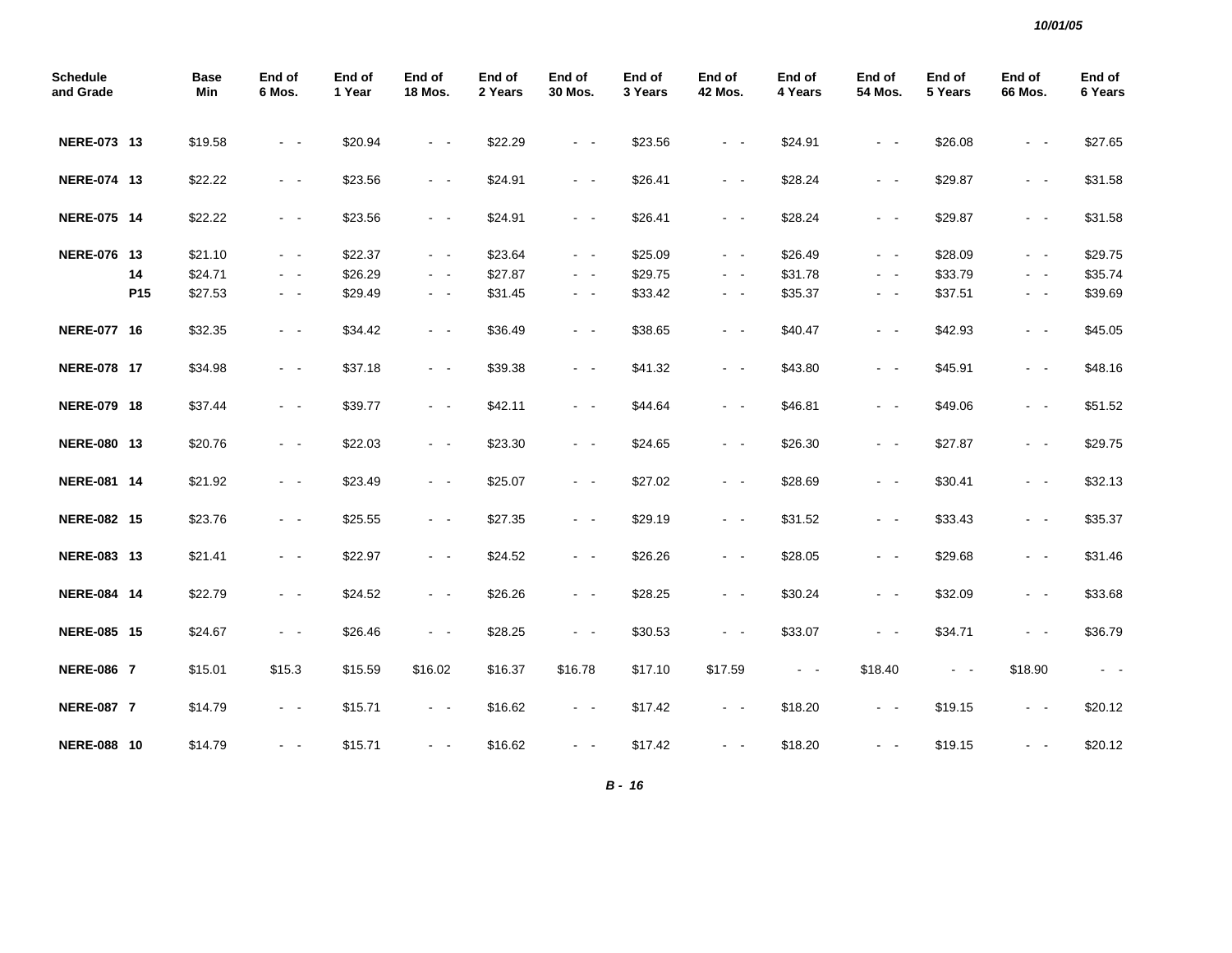| <b>Schedule</b><br>and Grade | <b>Base</b><br>Min | End of<br>6 Mos.                                                                               | End of<br>1 Year | End of<br><b>18 Mos.</b> | End of<br>2 Years | End of<br>30 Mos.                                                                                                                     | End of<br>3 Years | End of<br><b>42 Mos.</b> | End of<br>4 Years | End of<br>54 Mos.   | End of<br>5 Years | End of<br>66 Mos.                                                                                            | End of<br>6 Years |
|------------------------------|--------------------|------------------------------------------------------------------------------------------------|------------------|--------------------------|-------------------|---------------------------------------------------------------------------------------------------------------------------------------|-------------------|--------------------------|-------------------|---------------------|-------------------|--------------------------------------------------------------------------------------------------------------|-------------------|
| <b>NERE-089 9</b>            | \$14.79            | $\omega_{\rm{max}}$                                                                            | \$15.71          | $\omega_{\rm{max}}$      | \$16.62           | $\omega_{\rm{max}}$                                                                                                                   | \$17.42           | $\sim$ $ \sim$           | \$18.20           | $\omega_{\rm{max}}$ | \$19.15           | $\sim$ $ \sim$                                                                                               | \$20.12           |
| NERE-090 10                  | \$16.04            | $\sim$ $ \sim$                                                                                 | \$17.00          | $\sim$ $ \sim$           | \$17.96           | $\sim$ $ \sim$                                                                                                                        | \$18.95           | $\sim$ $ \sim$           | \$19.95           | $\omega_{\rm{max}}$ | \$21.16           | $\sim$ $ \sim$                                                                                               | \$22.29           |
| NERE-091 11                  | \$16.04            | $\sim$ $\sim$                                                                                  | \$17.00          | $\omega_{\rm{max}}$      | \$17.96           | $\sim$ $ \sim$                                                                                                                        | \$18.95           | $\sim$ $ \sim$           | \$19.95           | $\sim$ $ \sim$      | \$21.16           | $\sim$ $ \sim$                                                                                               | \$22.29           |
| NERE-092 12                  | \$17.56            | $\omega_{\rm{max}}$                                                                            | \$18.60          | $\sim 100$               | \$19.64           | $\omega_{\rm{max}}$                                                                                                                   | \$20.94           | $\sim 100$               | \$22.29           | $\sim$ $ -$         | \$23.70           | $\sim$ $ -$                                                                                                  | \$25.13           |
| NERE-093 11                  | \$17.56            | $\omega_{\rm{max}}$                                                                            | \$18.60          | $\omega_{\rm{max}}$      | \$19.64           | $\omega_{\rm{max}}$                                                                                                                   | \$20.94           | $\sim 100$               | \$22.29           | $\sim$ $ -$         | \$23.70           | $\sim$ $ -$                                                                                                  | \$25.13           |
| NERE-094 13                  | \$20.10            | $\sim$ $ \sim$                                                                                 | \$21.30          | $\sim$ $ \sim$           | \$22.50           | $\sim$ $ \sim$                                                                                                                        | \$24.20           | $\sim$ $ \sim$           | \$26.08           | $\omega_{\rm{max}}$ | \$27.92           | $\sim$ $ -$                                                                                                  | \$29.50           |
| NERE-095 12                  | \$20.10            | $\omega_{\rm{max}}$                                                                            | \$21.30          | $\omega_{\rm{max}}$      | \$22.50           | $\omega_{\rm{max}}$                                                                                                                   | \$24.20           | $\sim 100$               | \$26.08           | $\omega_{\rm{max}}$ | \$27.92           | $\sim$ $ -$                                                                                                  | \$29.50           |
| <b>NERE-096 E11</b>          | \$18.35            | $\sim$ $ -$                                                                                    | \$19.37          | $\omega_{\rm{max}}$      | \$20.39           | $\omega_{\rm{max}}$                                                                                                                   | \$21.39           | $\sim$ $ \sim$           | \$22.49           | $\omega_{\rm{max}}$ | \$23.47           | $\sim$ $ \sim$                                                                                               | \$24.73           |
| NERE-097 13                  | \$23.28            | $\frac{1}{2} \left( \frac{1}{2} \right) \left( \frac{1}{2} \right) \left( \frac{1}{2} \right)$ | \$24.59          | $\sim$ $ \sim$           | \$25.91           | $\omega_{\rm{max}}$                                                                                                                   | \$27.51           | $\sim 100$               | \$29.00           | $\omega_{\rm{max}}$ | \$30.56           | $\sim$ $ \sim$                                                                                               | \$32.21           |
| NERE-098 12                  | \$17.73            | $\sim$ $ -$                                                                                    | \$18.81          | $\sim$ $ \sim$           | \$19.89           | $\sim$ $ \sim$                                                                                                                        | \$21.34           | $\sim$ $ \sim$           | \$22.97           | $\sim$ $ -$         | \$24.31           | $\sim$ $ \sim$                                                                                               | \$25.84           |
| NERE-099 10                  | \$16.58            | $\sim$                                                                                         | \$17.70          | $\sim$ $ \sim$           | \$18.81           | $\omega_{\rm{max}}$                                                                                                                   | \$19.89           | $\sim$ $ \sim$           | \$20.96           | $\omega_{\rm{max}}$ | \$22.13           | $ -$                                                                                                         | \$23.36           |
| NERE-100 11                  | \$17.73            | $\sim$ $ \sim$                                                                                 | \$18.81          | $\sim$ $ \sim$           | \$19.89           | $\sim$ $ \sim$                                                                                                                        | \$21.34           | $\sim$ $ \sim$           | \$22.97           | $\sim 100$          | \$24.31           | $\sim$ $ \sim$                                                                                               | \$25.72           |
| NERE-101 12                  | \$17.73            | $\sim$                                                                                         | \$18.81          | $\sim$ $ \sim$           | \$19.89           | $\frac{1}{2} \left( \frac{1}{2} \right) \left( \frac{1}{2} \right) \frac{1}{2} \left( \frac{1}{2} \right) \left( \frac{1}{2} \right)$ | \$21.34           | $\sim$ $ \sim$           | \$22.97           | $\omega_{\rm{max}}$ | \$24.31           | $\sim$ $ \sim$                                                                                               | \$25.72           |
| NERE-102 13                  | \$19.59            | $\sim$ $ \sim$                                                                                 | \$20.96          | $\sim$ $ \sim$           | \$22.32           | $\sim$ $ -$                                                                                                                           | \$23.81           | $\sim$ $ \sim$           | \$25.22           | $\omega_{\rm{max}}$ | \$26.77           | $\sim$ $ \sim$                                                                                               | \$28.25           |
| NERE-103 13                  | \$21.78            | - -                                                                                            | \$23.41          | $\sim$ $ \sim$           | \$25.05           | - -                                                                                                                                   | \$26.48           | $\sim$ $ \sim$           | \$28.30           | $\sim$ $ \sim$      | \$29.99           | $\frac{1}{2} \left( \frac{1}{2} \right) \left( \frac{1}{2} \right) = \frac{1}{2} \left( \frac{1}{2} \right)$ | \$31.75           |
| NERE-104 14                  | \$23.33            | $\sim$ $ \sim$                                                                                 | \$25.05          | $\sim$ $ \sim$           | \$26.77           | $\sim$ $ \sim$                                                                                                                        | \$28.85           | $\omega_{\rm{max}}$      | \$30.51           | $\omega_{\rm{max}}$ | \$32.42           | $ -$                                                                                                         | \$34.35           |
| NERE-105 15                  | \$25.11            | $\sim$ $ \sim$                                                                                 | \$26.98          | $\sim$ $ \sim$           | \$28.85           | $\sim$ $ -$                                                                                                                           | \$31.18           | $\sim$ $ \sim$           | \$33.75           | $\sim$ $ \sim$      | \$35.72           | $ -$                                                                                                         | \$38.00           |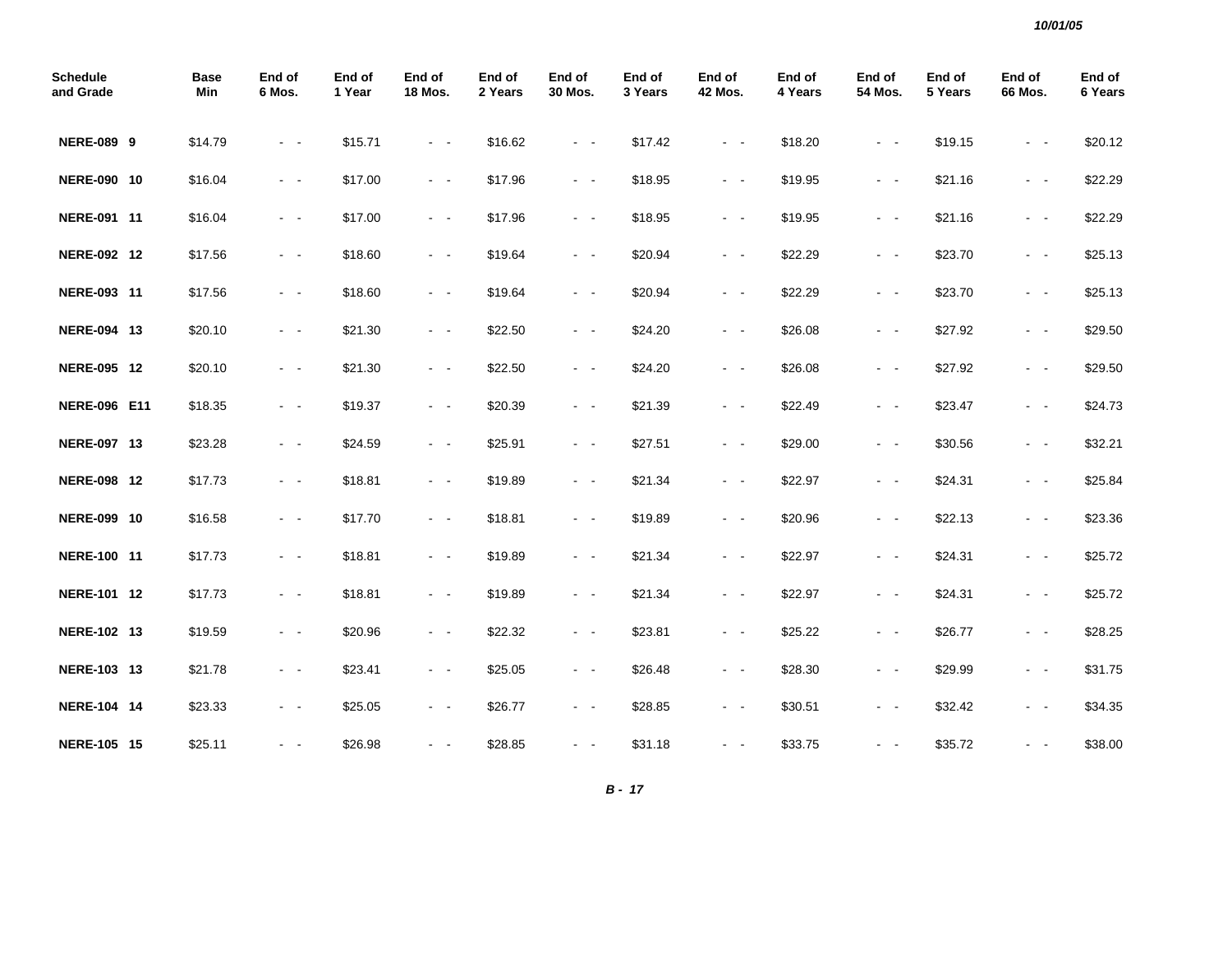| <b>Schedule</b><br>and Grade | <b>Base</b><br>Min | End of<br>6 Mos.                                                                                                                      | End of<br>1 Year | End of<br><b>18 Mos.</b> | End of<br>2 Years | End of<br>30 Mos.                                                                                                                     | End of<br>3 Years | End of<br><b>42 Mos.</b> | End of<br>4 Years | End of<br>54 Mos.       | End of<br>5 Years | End of<br>66 Mos. | End of<br>6 Years |
|------------------------------|--------------------|---------------------------------------------------------------------------------------------------------------------------------------|------------------|--------------------------|-------------------|---------------------------------------------------------------------------------------------------------------------------------------|-------------------|--------------------------|-------------------|-------------------------|-------------------|-------------------|-------------------|
| NERE-106 12                  | \$19.93            | $\sim$ $ \sim$                                                                                                                        | \$21.34          | $\sim 100$               | \$22.76           | $\sim$ $ \sim$                                                                                                                        | \$24.05           | $\sim 100$               | \$25.48           | $\omega_{\rm{max}}$     | \$26.98           | $\sim$ $ \sim$    | \$28.80           |
| NERE-107 13                  | \$21.53            | $\sim$ $ \sim$                                                                                                                        | \$23.16          | $\sim$ $ \sim$           | \$24.79           | $\sim$ $ \sim$                                                                                                                        | \$26.26           | $\sim$ $ \sim$           | \$28.05           | $\omega_{\rm{max}}$     | \$29.68           | $ -$              | \$31.46           |
| <b>NERE-108 14</b>           | \$23.11            | $\omega_{\rm{max}}$                                                                                                                   | \$24.79          | $\omega_{\rm{max}}$      | \$26.46           | $\omega_{\rm{max}}$                                                                                                                   | \$28.57           | $\sim$ $ \sim$           | \$30.24           | $\omega_{\rm{max}}$     | \$32.09           | $\sim$ $ \sim$    | \$34.02           |
| NERE-109 15                  | \$24.96            | $\sim$ $ -$                                                                                                                           | \$26.77          | $\sim$ $ \sim$           | \$28.57           | $\sim$ $ \sim$                                                                                                                        | \$30.88           | $\sim$ $ \sim$           | \$33.40           | $\sim$ $ -$             | \$35.41           | $\sim$ $ \sim$    | \$37.61           |
| NERE-110 15                  | \$27.95            | $\sim$ $\sim$                                                                                                                         | \$30.02          | $\omega_{\rm{max}}$      | \$32.09           | $\omega_{\rm{max}}$                                                                                                                   | \$34.36           | $\sim$ $ \sim$           | \$36.79           | $\omega_{\rm{max}}$     | \$38.92           | $\sim 100$        | \$41.30           |
| NERE-111 13                  | \$25.11            | $\omega_{\rm{max}}$                                                                                                                   | \$26.88          | $\omega_{\rm{max}}$      | \$28.64           | $\sim 100$ km s $^{-1}$                                                                                                               | \$30.26           | $\sim 100$               | \$32.23           | $\sim 100$ km s $^{-1}$ | \$34.06           | $\sim$ $ \sim$    | \$36.01           |
| NERE-112 14                  | \$26.79            | $\omega_{\rm{max}}$                                                                                                                   | \$28.64          | $\sim 100$               | \$30.50           | $\omega_{\rm{max}}$                                                                                                                   | \$32.85           | $\omega_{\rm{max}}$      | \$34.65           | $\omega_{\rm{max}}$     | \$36.68           | $\sim$ $ \sim$    | \$38.81           |
| NERE-113 14                  | \$23.54            | $\sim$ $ -$                                                                                                                           | \$25.25          | $\sim$ $ \sim$           | \$26.96           | $\omega_{\rm{max}}$                                                                                                                   | \$29.14           | $\sim$ $ \sim$           | \$30.87           | $\sim$ $ \sim$          | \$32.72           | $\sim$ $ -$       | \$34.71           |
| NERE-114 15                  | \$25.36            | $\sim$ $ \sim$                                                                                                                        | \$27.25          | $\omega_{\rm{max}}$      | \$29.14           | $\omega_{\rm{max}}$                                                                                                                   | \$31.46           | $\sim$ $ \sim$           | \$34.02           | $\omega_{\rm{max}}$     | \$36.07           | $\sim$ $ -$       | \$38.37           |
| NERE-115 12                  | \$21.46            | $\omega_{\rm{max}}$                                                                                                                   | \$22.76          | $\sim 100$ km s $^{-1}$  | \$24.05           | $\sim 100$ km s $^{-1}$                                                                                                               | \$25.48           | $\omega_{\rm{max}}$      | \$26.98           | $\omega_{\rm{max}}$     | \$28.57           | $\sim$ $ -$       | \$30.25           |
| NERE-116 13                  | \$23.07            | $\sim$ $ -$                                                                                                                           | \$24.52          | $\omega_{\rm{max}}$      | \$25.98           | $\omega_{\rm{max}}$                                                                                                                   | \$27.51           | $\sim$ $ \sim$           | \$29.14           | $\omega_{\rm{max}}$     | \$30.88           | $\sim$ $ \sim$    | \$32.71           |
| <b>NERE-117 14</b>           | \$24.47            | $\sim$ $\sim$                                                                                                                         | \$26.26          | $\sim$ $ \sim$           | \$28.05           | $\sim 100$                                                                                                                            | \$29.68           | $\sim 100$               | \$31.46           | $\sim$ $ -$             | \$33.40           | $\sim$ $ \sim$    | \$35.41           |
| NERE-118 15                  | \$26.08            | $\frac{1}{2} \left( \frac{1}{2} \right) \left( \frac{1}{2} \right) \frac{1}{2} \left( \frac{1}{2} \right) \left( \frac{1}{2} \right)$ | \$28.05          | $\sim$ $ \sim$           | \$30.02           | $\omega_{\rm{max}}$                                                                                                                   | \$32.09           | $\sim$ $ \sim$           | \$34.02           | $\omega_{\rm{max}}$     | \$36.08           | $\sim$ $ \sim$    | \$38.27           |
| NERE-119 12                  | \$21.94            | $\frac{1}{2} \left( \frac{1}{2} \right) \left( \frac{1}{2} \right) \frac{1}{2} \left( \frac{1}{2} \right) \left( \frac{1}{2} \right)$ | \$23.36          | $\sim$ $ \sim$           | \$24.79           | $\sim$ $ \sim$                                                                                                                        | \$26.46           | $\sim$ $ \sim$           | \$28.25           | $\sim$ $ \sim$          | \$30.02           | $\sim$ $ \sim$    | \$31.83           |
| NERE-120 13                  | \$23.67            | $\sim$ $ -$                                                                                                                           | \$25.22          | $\sim 100$               | \$26.77           | $\omega_{\rm{max}}$                                                                                                                   | \$28.57           | $\sim$ $ \sim$           | \$30.53           | $\omega_{\rm{max}}$     | \$32.42           | $\sim$ $ \sim$    | \$34.36           |
| NERE-121 14                  | \$25.28            | $\sim$ $ -$                                                                                                                           | \$26.77          | $\omega_{\rm{max}}$      | \$28.25           | $\sim$ $ -$                                                                                                                           | \$30.24           | $\sim$ $ \sim$           | \$32.42           | $\sim 100$              | \$34.36           | $\sim$ $ \sim$    | \$36.48           |
| <b>NERE-122 15</b>           | \$26.05            | - -                                                                                                                                   | \$27.73          | $\sim$ $ -$              | \$29.42           | $\frac{1}{2} \left( \frac{1}{2} \right) \left( \frac{1}{2} \right) \frac{1}{2} \left( \frac{1}{2} \right) \left( \frac{1}{2} \right)$ | \$31.46           | $\sim$ $ \sim$           | \$33.68           | $\sim 100$              | \$35.71           | $ -$              | \$38.27           |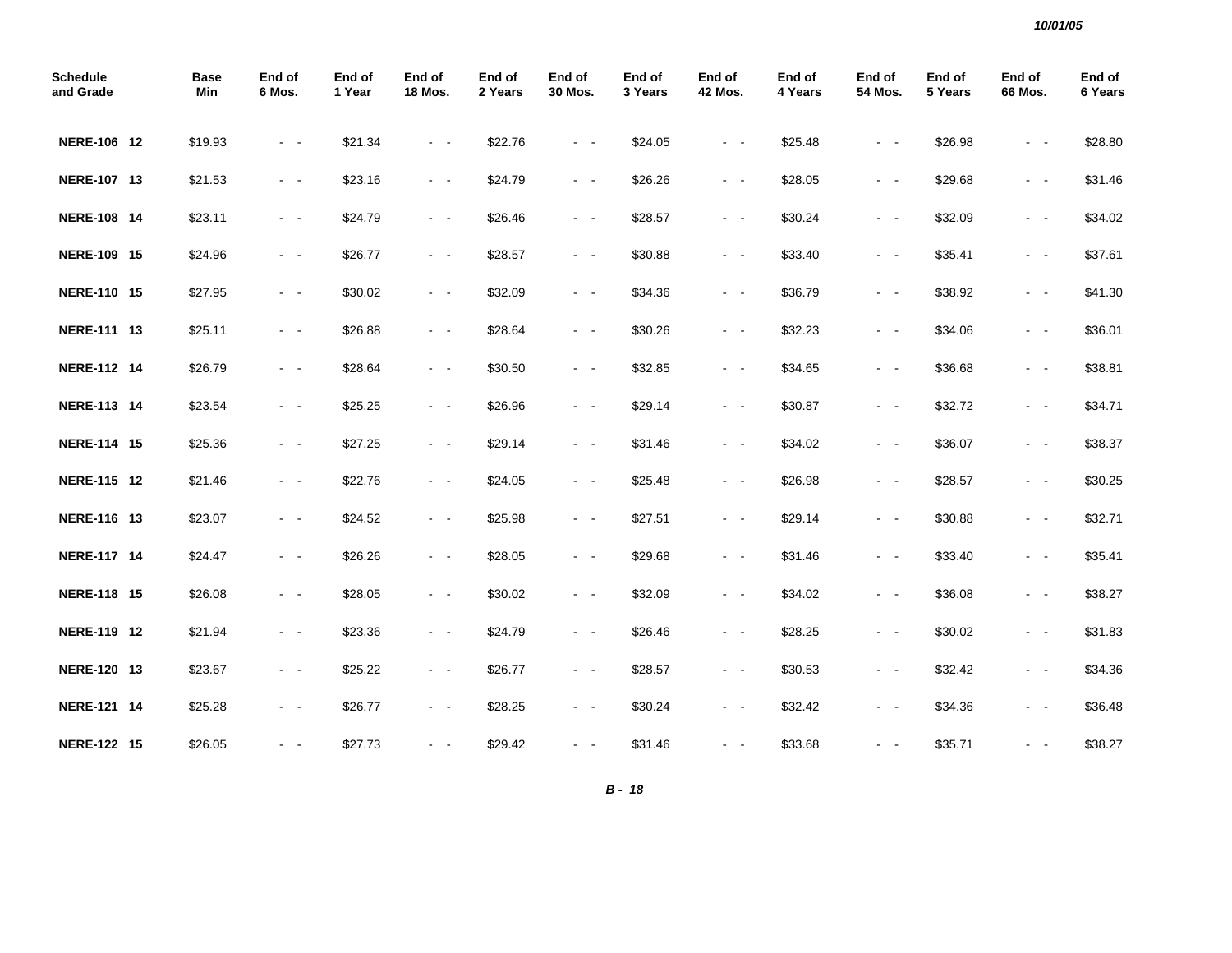| <b>Schedule</b><br>and Grade |     | <b>Base</b><br>Min | End of<br>6 Mos.    | End of<br>1 Year | End of<br><b>18 Mos.</b> | End of<br>2 Years | End of<br>30 Mos.       | End of<br>3 Years | End of<br><b>42 Mos.</b> | End of<br>4 Years   | End of<br>54 Mos.       | End of<br>5 Years | End of<br>66 Mos.       | End of<br>6 Years |
|------------------------------|-----|--------------------|---------------------|------------------|--------------------------|-------------------|-------------------------|-------------------|--------------------------|---------------------|-------------------------|-------------------|-------------------------|-------------------|
| NERE-123 13                  |     | \$21.03            | $\sim$ $ \sim$      | \$22.31          | $\sim$ $ \sim$           | \$23.59           | $\sim$ $ \sim$          | \$25.01           | $\sim$ $ \sim$           | \$26.63             | $\sim$ $ \sim$          | \$28.20           | $\sim$ $ \sim$          | \$30.18           |
| NERE-124 14                  |     | \$22.12            | $\sim$ $ \sim$      | \$23.76          | $\omega_{\rm{max}}$      | \$25.39           | $\omega_{\rm{max}}$     | \$27.43           | $\sim$ $ \sim$           | \$29.11             | $\omega_{\rm{max}}$     | \$30.81           | $\sim$ $ \sim$          | \$32.55           |
| NERE-125 15                  |     | \$24.14            | $\sim$ $ \sim$      | \$25.92          | $\sim$ $ \sim$           | \$27.69           | $\sim$ $ \sim$          | \$29.63           | $\sim$ $ \sim$           | \$32.02             | $\omega_{\rm{max}}$     | \$33.87           | $\sim$ $ \sim$          | \$35.83           |
| NERE-126 16                  |     | \$25.76            | $\sim$ $ -$         | \$27.69          | $\omega_{\rm{max}}$      | \$29.63           | $\omega_{\rm{max}}$     | \$32.02           | $\sim$ $ \sim$           | \$34.22             | $\omega_{\rm{max}}$     | \$36.57           | $\sim$ $ \sim$          | \$38.72           |
| NERE-127 11                  |     | \$16.17            | $\omega_{\rm{max}}$ | \$17.07          | $\omega_{\rm{max}}$      | \$17.97           | $\omega_{\rm{max}}$     | \$19.14           | $\omega_{\rm{max}}$      | \$21.28             | $\omega_{\rm{max}}$     | \$23.05           | $\omega_{\rm{max}}$     | \$23.78           |
| NERE-128 11                  |     | \$17.48            | $\sim$ $ -$         | \$18.48          | $\sim 100$               | \$19.48           | $\omega_{\rm{max}}$     | \$20.59           | $\sim 100$               | \$22.01             | $\sim$ $ -$             | \$23.84           | $\sim$ $ -$             | \$25.10           |
| NERE-129 11                  |     | \$16.17            | $\sim$ $ \sim$      | \$17.07          | $\sim$ $ \sim$           | \$17.97           | $\omega_{\rm{max}}$     | \$19.14           | $\sim$ $ \sim$           | \$20.23             | $\sim$ $ \sim$          | \$21.86           | $\sim$ $ \sim$          | \$23.78           |
| NERE-130 12                  |     | \$18.23            | $\sim$ $\sim$       | \$19.31          | $\omega_{\rm{max}}$      | \$20.39           | $\sim$ $ \sim$          | \$21.53           | $\sim$ $ \sim$           | \$22.88             | $\sim$ $ \sim$          | \$24.65           | $\sim$ $ \sim$          | \$26.04           |
| NERE-131 13                  |     | \$19.38            | $\omega_{\rm{max}}$ | \$20.56          | $\sim 100$               | \$21.75           | $\omega_{\rm{max}}$     | \$23.36           | $\sim 100$               | \$24.90             | $\sim$ $ -$             | \$27.04           | $\sim$ $ -$             | \$28.71           |
| NERE-133 10                  |     | \$15.46            | $\sim$ $ -$         | \$16.44          | $\omega_{\rm{max}}$      | \$17.42           | $\sim$ $ \sim$          | \$18.32           | $\sim$ $ \sim$           | \$19.35             | $\sim$ $ -$             | \$20.41           | $\sim$ $ \sim$          | \$21.49           |
| <b>NERE-134 9</b>            |     | \$16.29            | \$16.7              | \$17.12          | \$17.57                  | \$17.92           | \$18.89                 | \$19.54           | \$20.25                  | $\omega_{\rm{max}}$ | $\omega_{\rm{max}}$     | $\sim$ $ -$       | $\sim 100$ km s $^{-1}$ | $\sim$ $ \sim$    |
|                              | 10  | \$15.46            | $\sim$ $ \sim$      | \$16.44          | $\omega_{\rm{max}}$      | \$17.42           | $\omega_{\rm{max}}$     | \$18.32           | $\omega_{\rm{max}}$      | \$19.35             | $\sim 100$              | \$20.41           | $\sim$ $ \sim$          | \$21.49           |
|                              | P11 | \$16.67            | $\sim$ $ \sim$      | \$17.58          | $\omega_{\rm{max}}$      | \$18.50           | $\sim$ $ \sim$          | \$19.71           | $\sim 100$               | \$20.59             | $\omega_{\rm{max}}$     | \$21.76           | $ -$                    | \$22.76           |
| <b>NERE-135</b>              | 9   | \$16.26            | \$16.7              | \$17.15          | \$17.58                  | \$18.05           | \$18.96                 | \$19.71           | \$20.41                  | $\omega_{\rm{max}}$ | $\sim 100$ km s $^{-1}$ | $\sim$ $ \sim$    | $\sim 100$ km s $^{-1}$ | $\sim 100$        |
|                              | 10  | \$15.46            | $\sim$ $ -$         | \$16.44          | $\omega_{\rm{max}}$      | \$17.42           | $\omega_{\rm{max}}$     | \$18.32           | $\sim 100$               | \$19.35             | $\omega_{\rm{max}}$     | \$20.41           | $\sim$ $ -$             | \$21.49           |
|                              | P11 | \$16.76            | $\sim$ $ \sim$      | \$17.86          | $\sim$ $ \sim$           | \$18.96           | $\sim$ $ \sim$          | \$20.06           | $\sim$ $ \sim$           | \$21.20             | $\sim$ $ \sim$          | \$22.32           | $\sim$ $ \sim$          | \$23.36           |
| NERE-136 11                  |     | \$16.76            | $\sim$ $ -$         | \$17.86          | $\omega_{\rm{max}}$      | \$18.96           | $\sim$ $ \sim$          | \$20.06           | $\sim$ $ \sim$           | \$21.20             | $\omega_{\rm{max}}$     | \$22.32           | $ -$                    | \$23.36           |
| NERE-137 12                  |     | \$17.73            | $\sim$ $ \sim$      | \$18.81          | $\sim$ $ \sim$           | \$19.89           | $\sim$ $ \sim$          | \$20.96           | $\sim$ $ \sim$           | \$22.08             | $\omega_{\rm{max}}$     | \$23.16           | $\sim$ $ \sim$          | \$24.52           |
| NERE-138 12                  |     | \$17.30            | $\sim$ $ -$         | \$18.50          | $\sim 100$               | \$19.71           | $\sim 100$ km s $^{-1}$ | \$21.20           | $\sim 100$               | \$22.56             | $\sim 100$ km s $^{-1}$ | \$24.05           |                         | \$25.48           |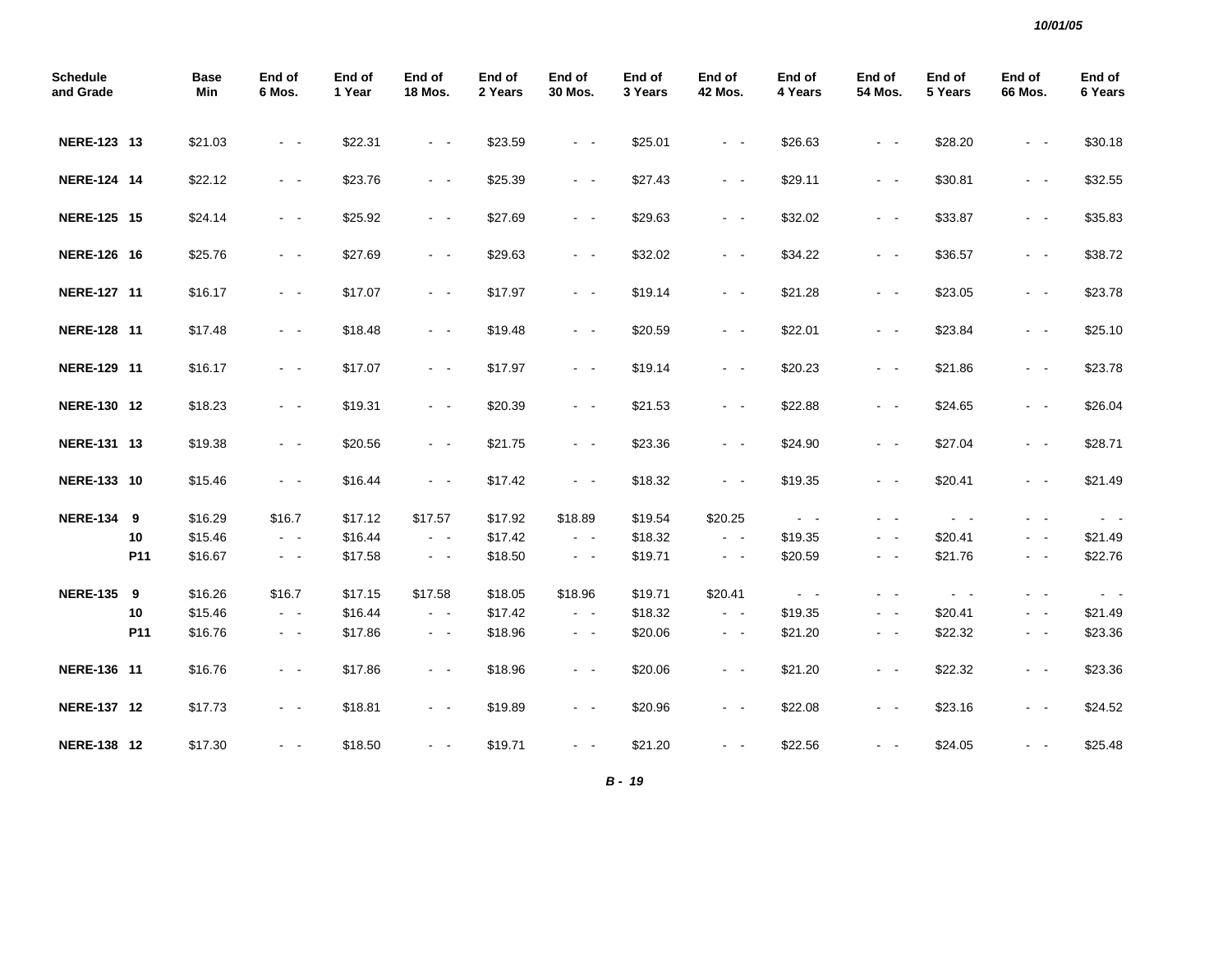| <b>Schedule</b><br>and Grade | <b>Base</b><br>Min | End of<br>6 Mos.    | End of<br>1 Year | End of<br><b>18 Mos.</b> | End of<br>2 Years | End of<br>30 Mos.   | End of<br>3 Years | End of<br><b>42 Mos.</b> | End of<br>4 Years | End of<br>54 Mos.                                                                                                                     | End of<br>5 Years | End of<br><b>66 Mos.</b> | End of<br>6 Years |
|------------------------------|--------------------|---------------------|------------------|--------------------------|-------------------|---------------------|-------------------|--------------------------|-------------------|---------------------------------------------------------------------------------------------------------------------------------------|-------------------|--------------------------|-------------------|
| NERE-139 12                  | \$18.57            | $\sim$ $ \sim$      | \$19.89          | $\sim$ $ \sim$           | \$21.20           | $\sim$ $ \sim$      | \$22.76           | $\sim$ $ \sim$           | \$24.31           | $\frac{1}{2} \left( \frac{1}{2} \right) \left( \frac{1}{2} \right) \frac{1}{2} \left( \frac{1}{2} \right) \left( \frac{1}{2} \right)$ | \$25.98           | $\sim$ $ \sim$           | \$27.51           |
| NERE-140 13                  | \$18.57            | $\sim$ $ \sim$      | \$19.89          | $\sim$ $ \sim$           | \$21.20           | $\sim$ $ \sim$      | \$22.76           | $\sim$ $ \sim$           | \$24.31           | $\sim$ $ \sim$                                                                                                                        | \$25.98           | $\sim 100$               | \$27.51           |
| NERE-141 13                  | \$18.57            | $\sim$ $ \sim$      | \$19.89          | $\sim$ $ \sim$           | \$21.20           | $\sim$ $ \sim$      | \$22.76           | $\sim$ $ \sim$           | \$24.31           | $\frac{1}{2} \left( \frac{1}{2} \right) \left( \frac{1}{2} \right) \frac{1}{2} \left( \frac{1}{2} \right) \left( \frac{1}{2} \right)$ | \$26.26           | $\sim$ $ \sim$           | \$27.74           |
| NERE-142 13                  | \$19.93            | $\sim$ $ -$         | \$21.34          | $\sim$ $ \sim$           | \$22.76           | $\sim$ $ \sim$      | \$24.52           | $\sim$ $ \sim$           | \$26.46           | $\frac{1}{2} \left( \frac{1}{2} \right) \left( \frac{1}{2} \right) \frac{1}{2} \left( \frac{1}{2} \right) \left( \frac{1}{2} \right)$ | \$28.25           | $\sim$ $ \sim$           | \$30.24           |
| NERE-143 14                  | \$19.93            | $\sim$ $ -$         | \$21.34          | $\sim 100$               | \$22.76           | $\sim$ $ -$         | \$24.52           | $\omega_{\rm{max}}$      | \$26.46           | $\frac{1}{2} \left( \frac{1}{2} \right) \left( \frac{1}{2} \right) \frac{1}{2} \left( \frac{1}{2} \right) \left( \frac{1}{2} \right)$ | \$28.25           | $\sim$ $ \sim$           | \$30.24           |
| <b>NERE-144 P11</b>          | \$21.53            | $\omega_{\rm{max}}$ | \$23.16          | $\omega_{\rm{max}}$      | \$24.79           | $\omega_{\rm{max}}$ | \$26.46           | $\omega_{\rm{max}}$      | \$28.05           | $\omega_{\rm{max}}$                                                                                                                   | \$29.68           | $\sim$ $ \sim$           | \$31.46           |
| NERE-145 12                  | \$21.41            | $\sim$ $ -$         | \$22.97          | $\sim 100$               | \$24.52           | $\omega_{\rm{max}}$ | \$26.26           | $\sim 100$               | \$28.05           | $\omega_{\rm{max}}$                                                                                                                   | \$29.68           | $\sim 100$ km s $^{-1}$  | \$31.46           |
| NERE-146 14                  | \$21.97            | $\sim$ $ \sim$      | \$23.59          | $\omega_{\rm{max}}$      | \$25.22           | $\omega_{\rm{max}}$ | \$27.24           | $\sim$ $ \sim$           | \$29.42           | $\omega_{\rm{max}}$                                                                                                                   | \$31.46           | $\sim$ $ -$              | \$33.40           |
| NERE-147 15                  | \$21.97            | $\sim$ $ -$         | \$23.59          | $\omega_{\rm{max}}$      | \$25.22           | $\omega_{\rm{max}}$ | \$27.24           | $\omega_{\rm{max}}$      | \$29.42           | $\sim$ $ -$                                                                                                                           | \$31.46           | $\omega_{\rm{max}}$      | \$33.40           |
| NERE-148 13                  | \$22.79            | $\omega_{\rm{max}}$ | \$24.52          | $\omega_{\rm{max}}$      | \$26.26           | $\sim$ $ -$         | \$28.25           | $\sim$ $ \sim$           | \$30.24           | $\sim 100$                                                                                                                            | \$32.09           | $\sim$ $ \sim$           | \$33.68           |
| NERE-149 10                  | \$15.64            | $\omega_{\rm{max}}$ | \$16.44          | $\omega_{\rm{max}}$      | \$17.24           | $\sim$ $ \sim$      | \$18.32           | $\sim$ $ \sim$           | \$19.35           | $\sim$ $ -$                                                                                                                           | \$20.41           | $\omega_{\rm{max}}$      | \$21.55           |
| NERE-150 12                  | \$23.46            | $\sim 100$          | \$25.22          | $\sim$ $ \sim$           | \$26.98           | $\sim$ $ \sim$      | \$28.57           | $\sim$ $ \sim$           | \$30.53           | $\sim$ $ -$                                                                                                                           | \$32.42           | $\sim 100$               | \$34.36           |
| NERE-151 13                  | \$24.22            | $\sim$ $\sim$       | \$25.98          | $\omega_{\rm{max}}$      | \$27.73           | $\omega_{\rm{max}}$ | \$29.42           | $\sim$ $ \sim$           | \$31.16           | $\sim$ $ -$                                                                                                                           | \$33.08           | $\sim$ $ \sim$           | \$35.08           |
| NERE-152 14                  | \$24.22            | $\sim 100$          | \$25.98          | $\sim 100$               | \$27.73           | $\sim$ $ \sim$      | \$29.42           | $\sim 100$               | \$31.16           | $\sim 100$                                                                                                                            | \$33.08           | $\sim$ $ \sim$           | \$35.08           |
| NERE-153 13                  | \$24.96            | $\sim$ $ -$         | \$26.77          | $\sim$ $ \sim$           | \$28.57           | $\sim$ $ \sim$      | \$30.53           | $\sim$ $ \sim$           | \$32.71           | $\omega_{\rm{max}}$                                                                                                                   | \$34.71           | $\sim 100$               | \$36.79           |
| <b>NERE-154 14</b>           | \$24.67            | $\sim$ $ -$         | \$26.46          | $\sim$ $ \sim$           | \$28.25           | $\sim$ $ -$         | \$30.53           | $\sim$ $ \sim$           | \$33.07           | $\sim$ $ -$                                                                                                                           | \$34.71           | $\sim$ $ \sim$           | \$36.79           |
| <b>NERE-155 15</b>           | \$24.67            | $\sim$ $ \sim$      | \$26.46          | $\sim 100$ km s $^{-1}$  | \$28.25           | $\sim$ $ \sim$      | \$30.53           | $\omega_{\rm{max}}$      | \$33.07           | $\omega_{\rm{max}}$                                                                                                                   | \$34.71           | $\omega_{\rm{max}}$      | \$36.79           |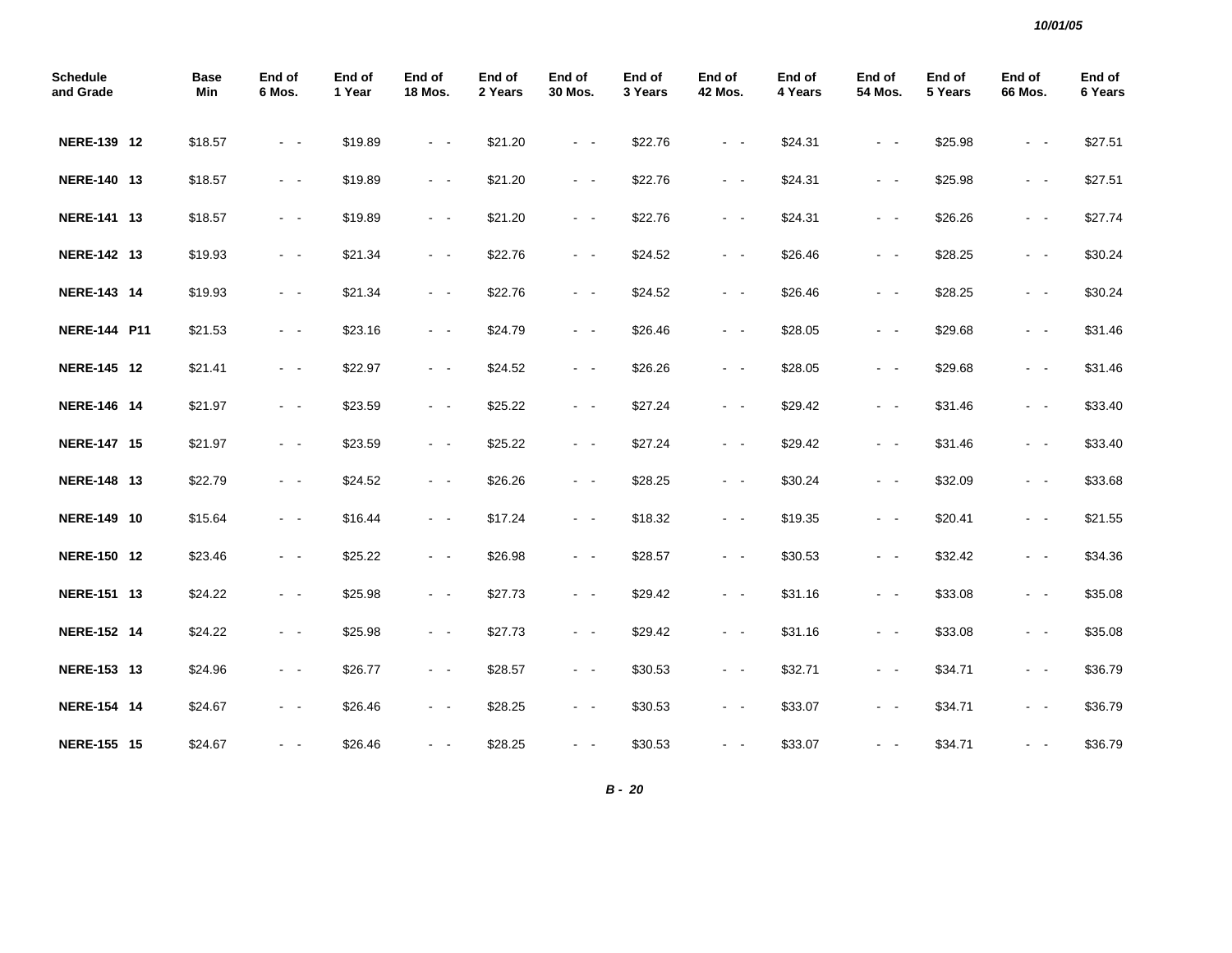| <b>Schedule</b><br>and Grade |     | <b>Base</b><br>Min | End of<br>6 Mos.    | End of<br>1 Year | End of<br><b>18 Mos.</b> | End of<br>2 Years | End of<br>30 Mos.   | End of<br>3 Years | End of<br><b>42 Mos.</b> | End of<br>4 Years | End of<br>54 Mos.   | End of<br>5 Years | End of<br><b>66 Mos.</b> | End of<br>6 Years |
|------------------------------|-----|--------------------|---------------------|------------------|--------------------------|-------------------|---------------------|-------------------|--------------------------|-------------------|---------------------|-------------------|--------------------------|-------------------|
| NERE-156 16                  |     | \$24.67            | $\sim$ $ \sim$      | \$26.46          | $\omega_{\rm{max}}$      | \$28.25           | $\omega_{\rm{max}}$ | \$30.53           | $\sim$ $ \sim$           | \$33.07           | $\omega_{\rm{max}}$ | \$34.71           | $\omega_{\rm{max}}$      | \$36.79           |
| NERE-157 14                  |     | \$25.79            | $\sim$ $ \sim$      | \$27.73          | $\sim$ $ \sim$           | \$29.68           | $\sim$ $ \sim$      | \$31.83           | $\sim$ $ \sim$           | \$34.02           | $\sim$ $ \sim$      | \$36.08           | $\omega_{\rm{max}}$      | \$38.27           |
| <b>NERE-158 15</b>           |     | \$25.79            | $\sim$ $ -$         | \$27.73          | $\sim$ $ \sim$           | \$29.68           | $\sim$ $ \sim$      | \$31.83           | $\sim$ $ \sim$           | \$34.02           | $\sim$ $ \sim$      | \$36.08           | $\sim$ $ \sim$           | \$38.27           |
| NERE-159 15                  |     | \$27.95            | $\sim$ $ -$         | \$30.02          | $\sim 100$               | \$32.09           | $\omega_{\rm{max}}$ | \$34.36           | $\omega_{\rm{max}}$      | \$36.79           | $\omega_{\rm{max}}$ | \$38.92           | $\omega_{\rm{max}}$      | \$41.30           |
| NERE-160 16                  |     | \$27.95            | $\sim$ $ -$         | \$30.02          | $\sim 100$               | \$32.09           | $\omega_{\rm{max}}$ | \$34.36           | $\omega_{\rm{max}}$      | \$36.79           | $\sim$ $ -$         | \$38.92           | $\omega_{\rm{max}}$      | \$41.30           |
| NERE-161 16                  |     | \$33.81            | $\sim$ $ \sim$      | \$35.71          | $\omega_{\rm{max}}$      | \$37.61           | $\omega_{\rm{max}}$ | \$39.80           | $\sim$ $ \sim$           | \$41.71           | $\sim$ $ \sim$      | \$44.11           | $\sim$ $ \sim$           | \$46.79           |
| NERE-162 17                  |     | \$31.39            | $\sim$ $ -$         | \$33.40          | $\sim 100$               | \$35.41           | $\omega_{\rm{max}}$ | \$37.61           | $\sim 100$               | \$39.80           | $\omega_{\rm{max}}$ | \$42.11           | $\omega_{\rm{max}}$      | \$44.59           |
| NERE-163 17                  |     | \$36.02            | $\omega_{\rm{max}}$ | \$38.27          | $\omega_{\rm{max}}$      | \$40.52           | $\sim$ $ \sim$      | \$42.96           | $\sim 100$               | \$45.02           | $\sim$ $ \sim$      | \$47.24           | $\sim$ $ \sim$           | \$49.12           |
| NERE-164 18                  |     | \$38.91            | $\sim$ $ \sim$      | \$41.30          | $\omega_{\rm{max}}$      | \$43.69           | $\omega_{\rm{max}}$ | \$45.87           | $\sim$ $ \sim$           | \$48.63           | $\sim$ $ \sim$      | \$51.09           | $\sim$ $ \sim$           | \$53.08           |
| NERE-165 19                  |     | \$39.62            | $\sim$ $ \sim$      | \$42.11          | $\sim$ $ \sim$           | \$44.59           | $\sim$ $ \sim$      | \$47.24           | $\sim$ $ \sim$           | \$50.57           | $\sim$ $ \sim$      | \$53.57           | $\sim 100$               | \$56.25           |
| NERE-166 12                  |     | \$19.42            | $\sim$ $ \sim$      | \$20.78          | $\sim 100$               | \$22.13           | $\sim 100$          | \$23.81           | $\omega_{\rm{max}}$      | \$25.48           | $\sim$ $ \sim$      | \$27.24           | $\sim 100$               | \$28.80           |
| NERE-167 13                  |     | \$20.84            | $\sim$ $ \sim$      | \$22.32          | $\sim$ $ \sim$           | \$23.81           | $\sim$ $ \sim$      | \$25.72           | $\sim 100$               | \$27.73           | $\omega_{\rm{max}}$ | \$29.68           | $\sim$ $ \sim$           | \$31.83           |
| <b>NERE-168 14</b>           |     | \$23.11            | $\omega_{\rm{max}}$ | \$24.79          | $\omega_{\rm{max}}$      | \$26.46           | $\omega_{\rm{max}}$ | \$28.57           | $\sim$ $ \sim$           | \$30.88           | $\omega_{\rm{max}}$ | \$33.07           | $\sim$ $ \sim$           | \$35.08           |
| NERE-169 15                  |     | \$25.79            | $\sim$ $ -$         | \$27.73          | $\sim$ $ \sim$           | \$29.68           | $\sim$ $ \sim$      | \$32.09           | $\sim$ $ \sim$           | \$34.36           | $\sim$ $ \sim$      | \$36.48           | $\sim$ $ \sim$           | \$38.52           |
| <b>NERE-170 8</b>            |     | \$14.74            | \$15.0              | \$15.42          | \$15.77                  | \$16.14           | \$16.50             | \$16.88           | \$17.25                  | $\sim 100$        | \$17.81             | $\sim 100$        | \$18.24                  | $\sim$ $ \sim$    |
|                              | 9   | \$14.76            | $\sim$ $ \sim$      | \$15.31          | $\sim$ $ \sim$           | \$15.87           | $\sim 100$          | \$16.78           | $\omega_{\rm{max}}$      | \$17.53           | $\omega_{\rm{max}}$ | \$18.54           | $\sim$ $ \sim$           | \$19.33           |
|                              | E10 | \$15.64            | $\sim$ $ \sim$      | \$16.44          | $\omega_{\rm{max}}$      | \$17.24           | $\omega_{\rm{max}}$ | \$18.32           | $\omega_{\rm{eff}}$      | \$19.35           | $\omega_{\rm{max}}$ | \$20.41           | $\sim$ $ \sim$           | \$21.55           |
| <b>NERE-171 9</b>            |     | \$14.76            | $\omega_{\rm{max}}$ | \$15.31          | $\sim$ $ \sim$           | \$15.87           | $\sim$ $ \sim$      | \$16.78           | $\sim$ $ \sim$           | \$17.53           | $\omega_{\rm{max}}$ | \$18.54           | $\sim 100$ km s $^{-1}$  | \$19.33           |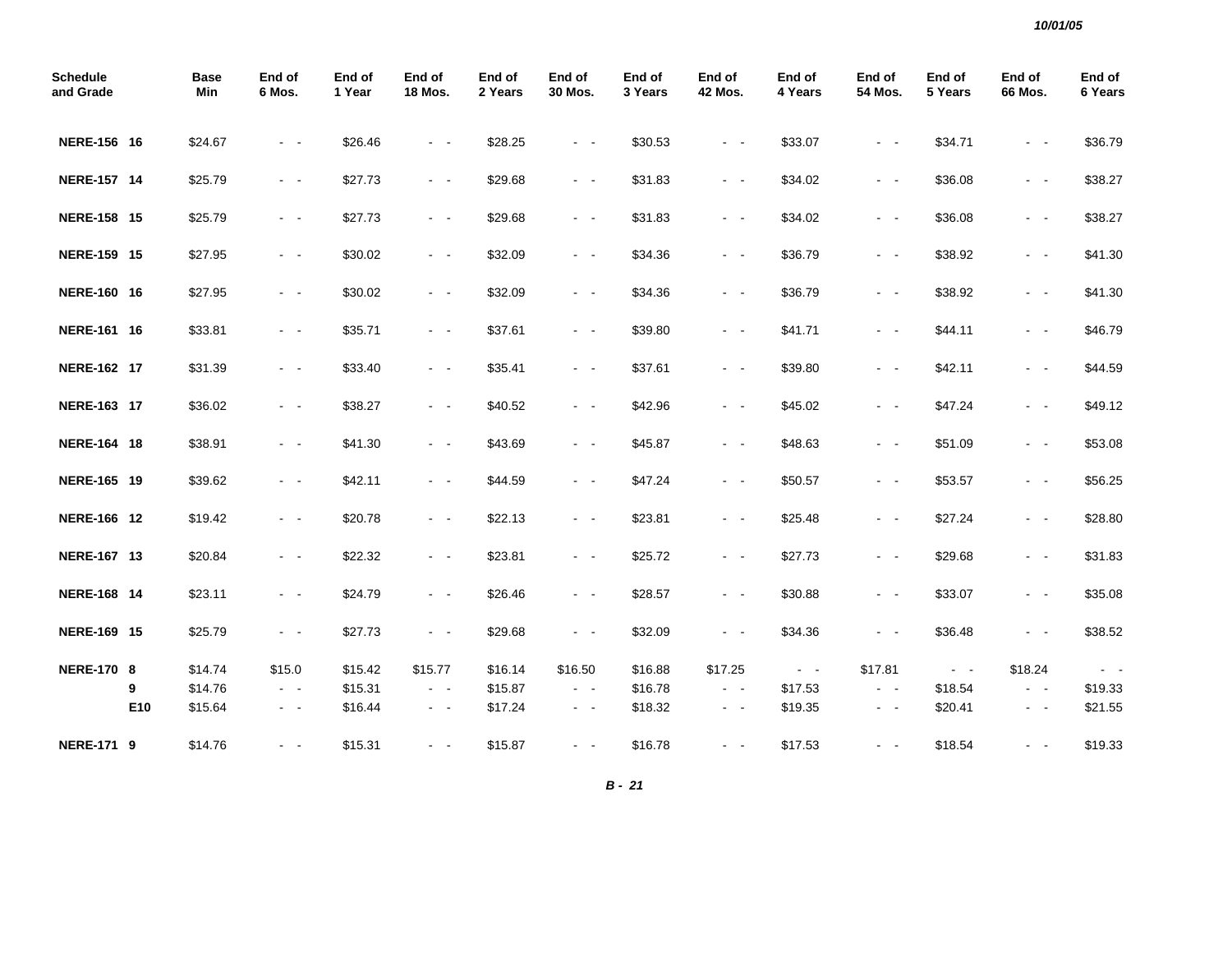| <b>Schedule</b><br>and Grade |                 | <b>Base</b><br>Min | End of<br>6 Mos.    | End of<br>1 Year | End of<br><b>18 Mos.</b> | End of<br>2 Years | End of<br>30 Mos.   | End of<br>3 Years | End of<br><b>42 Mos.</b> | End of<br>4 Years       | End of<br>54 Mos.       | End of<br>5 Years | End of<br>66 Mos.                         | End of<br>6 Years   |
|------------------------------|-----------------|--------------------|---------------------|------------------|--------------------------|-------------------|---------------------|-------------------|--------------------------|-------------------------|-------------------------|-------------------|-------------------------------------------|---------------------|
| <b>NERE-172 9</b>            |                 | \$15.38            | $\sim$ $ -$         | \$16.19          | $\sim$ $-$               | \$17.00           | $\omega_{\rm{max}}$ | \$17.86           | $\sim 100$               | \$18.81                 | $\sim$ $ -$             | \$19.71           | $\sim 100$                                | \$20.59             |
|                              | 10              | \$16.67            | $\sim$ $ -$         | \$17.58          | $\sim$ $ -$              | \$18.50           | $\sim$ $ -$         | \$19.71           | $\sim$ $ \sim$           | \$20.59                 | $\sim$ $ \sim$          | \$21.76           | $\sim$ $ \sim$                            | \$22.76             |
|                              | P <sub>11</sub> | \$18.82            | $\sim$ $ -$         | \$19.89          | $\sim$ $ \sim$           | \$20.96           | $\omega_{\rm{max}}$ | \$22.13           | $\omega_{\rm{max}}$      | \$23.59                 | $\sim$ $ -$             | \$25.00           | $\sim$ $ \sim$                            | \$26.46             |
| <b>NERE-173 10</b>           |                 | \$16.67            | $\sim$ $ -$         | \$17.58          | $\sim$ $-$               | \$18.50           | $\omega_{\rm{max}}$ | \$19.71           | $\sim 100$               | \$20.59                 | $\sim 100$ km s $^{-1}$ | \$21.76           | $\omega_{\rm{max}}$                       | \$22.76             |
|                              | P11             | \$18.82            | $\sim 100$          | \$19.89          | $\omega_{\rm{max}}$      | \$20.96           | $\omega_{\rm{max}}$ | \$22.13           | $\sim 100$               | \$23.59                 | $\sim$ $ -$             | \$25.00           | $\omega_{\rm{eff}}$ , $\omega_{\rm{eff}}$ | \$26.46             |
| <b>NERE-174 9</b>            |                 | \$16.26            | \$16.7              | \$17.15          | \$17.58                  | \$18.05           | \$18.96             | \$19.71           | \$20.41                  | $\sim 100$ km s $^{-1}$ | $\sim$ $ \sim$          | $\sim 100$        | $\sim$ $\sim$                             | $\omega_{\rm{max}}$ |
|                              | 10              | \$15.64            | $\omega_{\rm{max}}$ | \$16.44          | $\sim$ $ -$              | \$17.24           | $\omega_{\rm{max}}$ | \$18.32           | $\omega_{\rm{max}}$      | \$19.35                 | $\omega_{\rm{max}}$     | \$20.41           | $\sim$ $ -$                               | \$21.55             |
|                              | P11             | \$17.48            | $\sim$ $ \sim$      | \$18.50          | $\omega_{\rm{max}}$      | \$19.52           | $\omega_{\rm{max}}$ | \$20.96           | $\sim$ $ \sim$           | \$22.32                 | $\sim$ $ \sim$          | \$23.81           | $\omega_{\rm{max}}$                       | \$25.48             |
| <b>NERE-175 P11</b>          |                 | \$17.48            | $\omega_{\rm{max}}$ | \$18.50          | $\sim$ $ -$              | \$19.52           | $\omega_{\rm{max}}$ | \$20.96           | $\sim 100$               | \$22.32                 | $\omega_{\rm{max}}$     | \$23.81           | $\omega_{\rm{max}}$                       | \$25.48             |
| <b>NERE-176 10</b>           |                 | \$15.64            | $\omega_{\rm{max}}$ | \$16.44          | $\sim$ $ -$              | \$17.24           | $\sim$ $ -$         | \$18.32           | $\sim 100$               | \$19.35                 | $\omega_{\rm{max}}$     | \$20.41           | $\omega_{\rm{max}}$                       | \$21.55             |
|                              | P <sub>11</sub> | \$17.48            | $\sim$ $-$          | \$18.50          | $\sim$ $ \sim$           | \$19.52           | $\sim$ $ \sim$      | \$20.96           | $\sim$ $ \sim$           | \$22.32                 | $\sim$ $ -$             | \$23.81           | $\sim$ $ \sim$                            | \$25.48             |
| <b>NERE-178 10</b>           |                 | \$15.64            | $\sim$ $ \sim$      | \$16.44          | $\sim$ $ -$              | \$17.24           | $\sim$ $ -$         | \$18.32           | $\omega_{\rm{max}}$      | \$19.35                 | $\omega_{\rm{max}}$     | \$20.41           | $\sim$ $ \sim$                            | \$21.55             |
| NERE-179 11                  |                 | \$17.48            | $\sim$ $ \sim$      | \$18.50          | $\sim$ $ \sim$           | \$19.52           | $\sim$ $ \sim$      | \$20.96           | $\omega_{\rm{max}}$      | \$22.32                 | $\sim$ $ -$             | \$23.81           | $\sim$ $ \sim$                            | \$25.48             |
| NERE-180 12                  |                 | \$18.82            | $\sim$ $-$          | \$19.89          | $\sim$ $ \sim$           | \$20.96           | $\sim$ $ \sim$      | \$22.56           | $\sim$ $ \sim$           | \$24.05                 | $\sim$ $ \sim$          | \$25.72           | $\sim$ $ \sim$                            | \$27.51             |
| NERE-181 12                  |                 | \$20.08            | $\omega_{\rm{max}}$ | \$21.20          | $\sim$ $ -$              | \$22.32           | $\sim$ $ -$         | \$23.81           | $\sim 100$               | \$25.48                 | $\omega_{\rm{max}}$     | \$26.98           | $\omega_{\rm{eff}}$ , $\omega_{\rm{eff}}$ | \$28.80             |
| NERE-182 13                  |                 | \$20.12            | $\sim$ $ -$         | \$21.34          | $\sim$ $ -$              | \$22.56           | $\sim 100$          | \$24.31           | $\sim 100$               | \$26.26                 | $\omega_{\rm{max}}$     | \$28.05           | $\omega_{\rm{max}}$                       | \$30.02             |
| NERE-183 13                  |                 | \$21.62            | $\sim$ $ \sim$      | \$22.97          | $\sim$ $ \sim$           | \$24.31           | $\sim$ $ \sim$      | \$25.98           | $\sim$ $ \sim$           | \$27.73                 | $\sim$ $ \sim$          | \$29.68           | $\sim$ $ \sim$                            | \$31.46             |
| NERE-184 13                  |                 | \$21.94            | $\sim 100$          | \$23.36          | $\sim$ $ \sim$           | \$24.79           | $\sim$ $ -$         | \$26.46           | $\omega_{\rm{max}}$      | \$28.25                 | $\omega_{\rm{max}}$     | \$30.02           | $\sim$ $ -$                               | \$31.83             |
|                              | 14              | \$25.28            | $\sim 100$          | \$26.77          | $\omega_{\rm{max}}$      | \$28.25           | $\sim$ $ \sim$      | \$30.24           | $\omega_{\rm{max}}$      | \$32.42                 | $\sim$ $ -$             | \$34.36           | $\omega_{\rm{max}}$                       | \$36.48             |
|                              | P <sub>15</sub> | \$27.95            | $\sim$ $ -$         | \$30.02          | $\sim$ $ \sim$           | \$32.09           | $\sim$ $ \sim$      | \$34.36           | $\omega_{\rm{max}}$      | \$36.79                 | $\sim$ $ -$             | \$38.92           | $\omega_{\rm{max}}$                       | \$41.30             |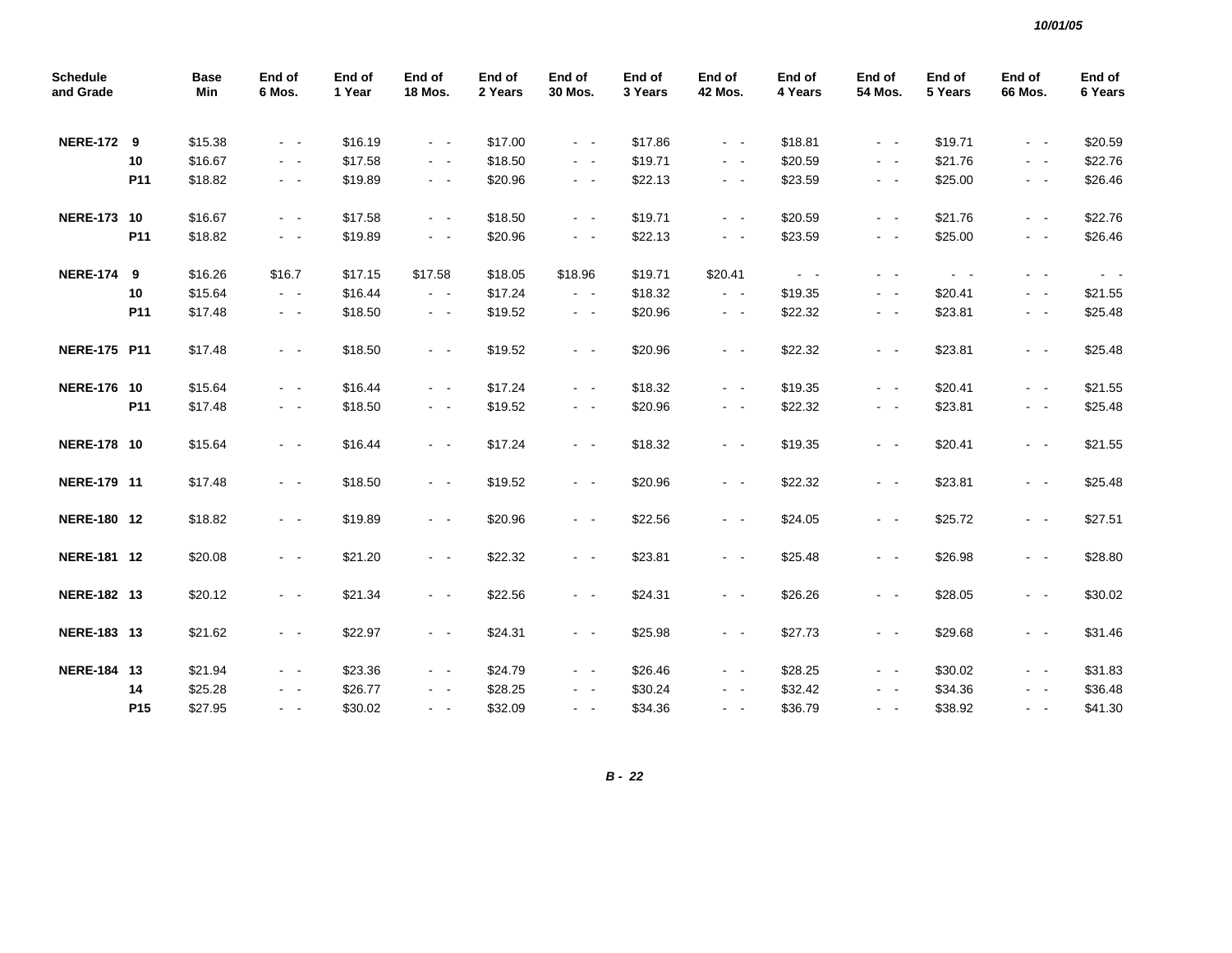| <b>Schedule</b><br>and Grade |                 | <b>Base</b><br>Min | End of<br>6 Mos.    | End of<br>1 Year | End of<br><b>18 Mos.</b> | End of<br>2 Years | End of<br>30 Mos.       | End of<br>3 Years   | End of<br>42 Mos.       | End of<br>4 Years | End of<br>54 Mos.                         | End of<br>5 Years | End of<br>66 Mos.   | End of<br>6 Years |
|------------------------------|-----------------|--------------------|---------------------|------------------|--------------------------|-------------------|-------------------------|---------------------|-------------------------|-------------------|-------------------------------------------|-------------------|---------------------|-------------------|
| NERE-185 14                  |                 | \$24.88            | $\omega_{\rm{max}}$ | \$26.46          | $\omega_{\rm{max}}$      | \$28.05           | $\sim 100$              | \$30.24             | $\sim 100$              | \$32.42           | $\sim$ $ -$                               | \$34.71           | $\sim$ $ -$         | \$36.79           |
|                              | P <sub>15</sub> | \$27.95            | $\sim$ $ -$         | \$30.02          | $\omega_{\rm{max}}$      | \$32.09           | $\sim 100$              | \$34.36             | $\omega_{\rm{max}}$     | \$36.79           | $\omega_{\rm{eff}}$ , $\omega_{\rm{eff}}$ | \$38.92           | $\sim 100$          | \$41.30           |
| NERE-186 14                  |                 | \$22.19            | $\omega_{\rm{max}}$ | \$23.59          | $\sim$ $ -$              | \$25.00           | $\omega_{\rm{max}}$     | \$26.98             | $\omega_{\rm{max}}$     | \$29.14           | $\omega_{\rm{max}}$                       | \$31.16           | $\sim$ $ \sim$      | \$33.07           |
| NERE-187 14                  |                 | \$23.07            | $\omega_{\rm{max}}$ | \$24.52          | $\omega_{\rm{max}}$      | \$25.98           | $\omega_{\rm{max}}$     | \$28.05             | $\sim 100$              | \$30.02           | $\omega_{\rm{max}}$                       | \$31.83           | $\omega_{\rm{eff}}$ | \$33.68           |
| NERE-188 15                  |                 | \$24.88            | $\omega_{\rm{max}}$ | \$26.46          | $\omega_{\rm{max}}$      | \$28.05           | $\omega_{\rm{max}}$     | \$30.24             | $\omega_{\rm{max}}$     | \$32.42           | $\omega_{\rm{max}}$                       | \$34.71           | $\sim$ $ \sim$      | \$36.79           |
| NERE-189 16                  |                 | \$27.95            | $\sim 100$          | \$30.02          | $\omega_{\rm{max}}$      | \$32.09           | $\sim$ $ \sim$          | \$34.36             | $\sim$ $ \sim$          | \$36.79           | $\sim$ $ \sim$                            | \$38.92           | $\sim$ $ \sim$      | \$41.30           |
| NERE-190 16                  |                 | \$31.39            | $\sim$ $ -$         | \$33.40          | $\omega_{\rm{max}}$      | \$35.41           | $\omega_{\rm{max}}$     | \$37.61             | $\sim 100$ km s $^{-1}$ | \$39.80           | $\omega_{\rm{max}}$                       | \$42.11           | $\sim$ $ \sim$      | \$44.59           |
| NERE-191 13                  |                 | \$22.57            | $\omega_{\rm{max}}$ | \$24.12          | $\omega_{\rm{max}}$      | \$25.66           | $\omega_{\rm{max}}$     | \$27.51             | $\sim 100$              | \$29.32           | $\omega_{\rm{max}}$                       | \$30.99           | $\sim$ $ -$         | \$32.47           |
| NERE-192 12                  |                 | \$20.16            | $\sim$ $ \sim$      | \$21.23          | $\omega_{\rm{max}}$      | \$22.30           | $\omega_{\rm{max}}$     | \$23.31             | $\omega_{\rm{max}}$     | \$24.45           | $\omega_{\rm{max}}$                       | \$25.56           | $\sim$ $ \sim$      | \$26.51           |
| NERE-193 13                  |                 | \$20.64            | $\omega_{\rm{max}}$ | \$21.83          | $\sim 100$ km s $^{-1}$  | \$23.01           | $\sim 100$ km s $^{-1}$ | \$24.45             | $\sim 100$ km s $^{-1}$ | \$25.77           | $\sim 100$ km s $^{-1}$                   | \$27.20           | $\omega_{\rm{max}}$ | \$28.49           |
| NERE-194 12                  |                 | \$20.65            | $\omega_{\rm{max}}$ | \$21.83          | $\omega_{\rm{max}}$      | \$23.00           | $\omega_{\rm{max}}$     | \$24.52             | $\sim 100$              | \$26.27           | $\omega_{\rm{max}}$                       | \$27.76           | $\omega_{\rm{max}}$ | \$29.66           |
| NERE-195 13                  |                 | \$22.26            | $\omega_{\rm{max}}$ | \$23.65          | $\omega_{\rm{max}}$      | \$25.05           | $\omega_{\rm{max}}$     | \$26.78             | $\omega_{\rm{max}}$     | \$28.57           | $\omega_{\rm{max}}$                       | \$30.56           | $\omega_{\rm{max}}$ | \$32.40           |
| NERE-196 14                  |                 | \$23.75            | $\omega_{\rm{max}}$ | \$25.26          | $\omega_{\rm{max}}$      | \$26.78           | $\omega_{\rm{max}}$     | \$28.87             | $\sim 100$              | \$30.94           | $\sim 100$ km s $^{-1}$                   | \$32.77           | $\omega_{\rm{max}}$ | \$34.68           |
| NERE-197 15                  |                 | \$25.63            | $\omega_{\rm{max}}$ | \$27.25          | $\omega_{\rm{max}}$      | \$28.87           | $\omega_{\rm{max}}$     | \$31.13             | $\sim 100$              | \$33.39           | $\omega_{\rm{max}}$                       | \$35.76           | $\sim$ $ \sim$      | \$37.90           |
| <b>NERE-199 12</b>           |                 | \$21.70            | $\sim$ $ \sim$      | \$22.99          | $\omega_{\rm{max}}$      | \$24.27           | $\omega_{\rm{max}}$     | \$25.73             | $\omega_{\rm{max}}$     | \$27.25           | $\omega_{\rm{max}}$                       | \$28.87           | $\omega_{\rm{max}}$ | \$30.52           |
| NERE-200 13                  |                 | \$23.30            | $\omega_{\rm{max}}$ | \$24.78          | $\omega_{\rm{max}}$      | \$26.25           | $\omega_{\rm{max}}$     | \$27.72             | $\omega_{\rm{max}}$     | \$29.40           | $\omega_{\rm{max}}$                       | \$31.16           | $\sim$ $ \sim$      | \$33.04           |
| NERE-201 14                  |                 | \$24.67            | $\sim$ $ \sim$      | \$26.48          | $\sim$ $ \sim$           | \$28.29           | $\sim$                  | \$30.00             | $\omega_{\rm{max}}$     | \$31.77           | $\omega_{\rm{max}}$                       | \$33.72           | $\sim$ $ \sim$      | \$35.71           |
| NERE-202 15                  |                 | \$26.24            | $\sim$ $ \sim$      | \$28.29          |                          | \$30.34           | $\sim$ $\sim$           | \$32.40<br>$B - 23$ | $\sim$ $ \sim$          | \$34.34           |                                           | \$36.49           | - -                 | \$38.64           |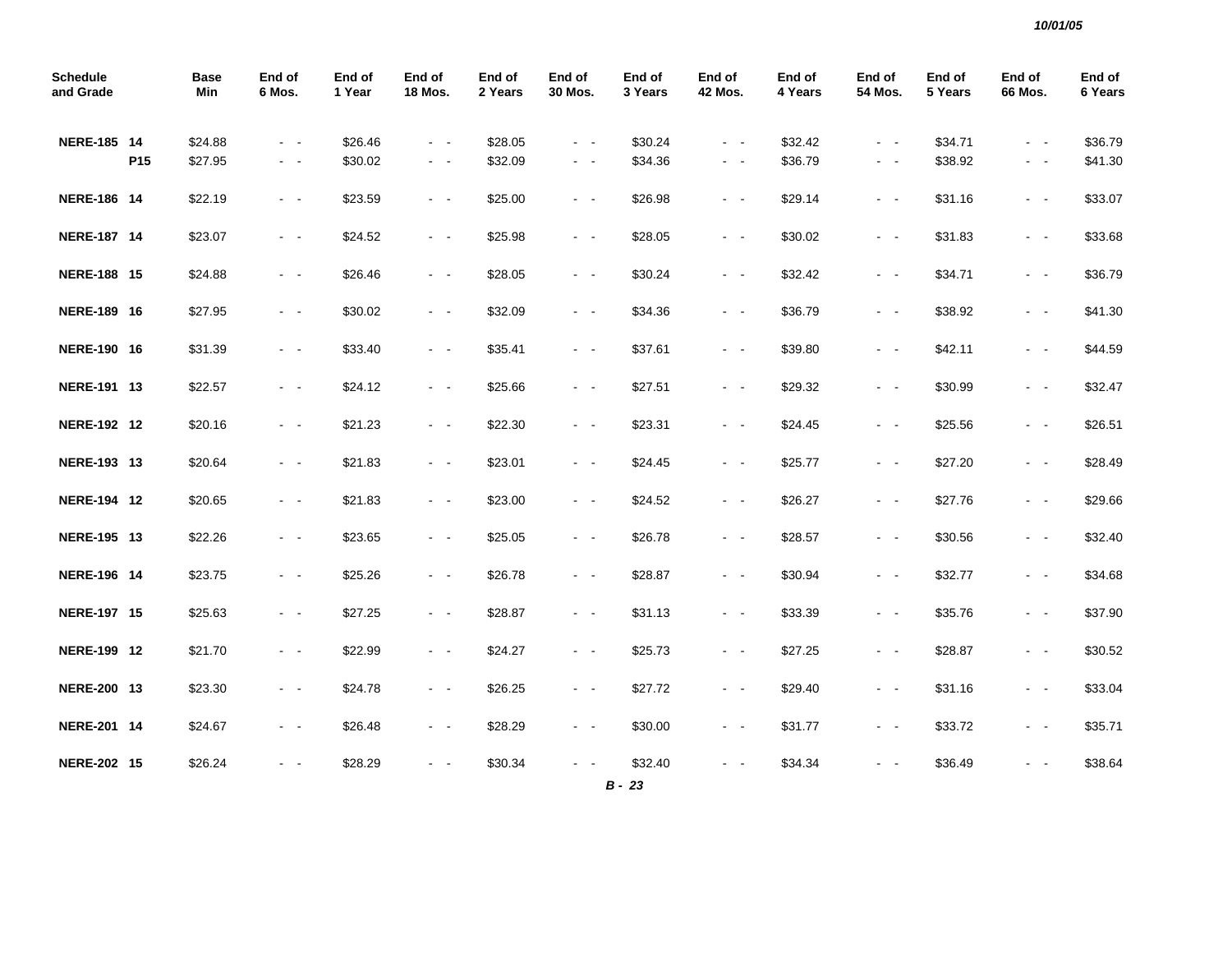| <b>Schedule</b><br>and Grade | <b>Base</b><br>Min | End of<br>6 Mos.    | End of<br>1 Year | End of<br><b>18 Mos.</b> | End of<br>2 Years | End of<br>30 Mos.                                                                                            | End of<br>3 Years | End of<br><b>42 Mos.</b> | End of<br>4 Years   | End of<br><b>54 Mos.</b> | End of<br>5 Years | End of<br><b>66 Mos.</b> | End of<br>6 Years       |
|------------------------------|--------------------|---------------------|------------------|--------------------------|-------------------|--------------------------------------------------------------------------------------------------------------|-------------------|--------------------------|---------------------|--------------------------|-------------------|--------------------------|-------------------------|
| NERE-203 16                  | \$28.28            | $\sim$ $ \sim$      | \$30.34          | $\sim 100$               | \$32.40           | $\sim$ $ \sim$                                                                                               | \$34.71           | $\sim$ $ -$              | \$37.13             | $\sim$ $ -$              | \$39.28           | $\sim$ $ \sim$           | \$41.71                 |
| <b>NERE-205 9</b>            | \$13.69            | $\sim$ $ \sim$      | \$14.38          | $\sim$ $ \sim$           | \$15.08           | $\sim$ $ \sim$                                                                                               | \$15.92           | $\sim$ $ \sim$           | \$16.80             | $\sim$ $ \sim$           | \$17.71           | $\sim$ $ \sim$           | \$18.58                 |
| NERE-208 19                  | \$51.16            | $\sim$ $ -$         | \$54.42          | $\omega_{\rm{max}}$      | \$57.68           | $\omega_{\rm{max}}$                                                                                          | \$61.14           | $\omega_{\rm{max}}$      | \$64.80             | $\sim$ $ -$              | \$68.66           | $\omega_{\rm{max}}$      | \$72.22                 |
| NERE-209 19                  | \$54.05            | $\sim$ $ -$         | \$57.48          | $\sim$ $ \sim$           | \$60.91           | $\sim$ $ \sim$                                                                                               | \$64.55           | $\sim$ $ \sim$           | \$68.35             | $\sim$ $ -$              | \$72.39           | $\sim$ $ \sim$           | \$72.57                 |
| NERE-210 20                  | \$54.05            | $\sim$ $ -$         | \$57.48          | $\sim 100$ km $^{-1}$    | \$60.91           | $\omega_{\rm{max}}$                                                                                          | \$64.55           | $\sim$ $ -$              | \$68.35             | $\sim$ $ -$              | \$72.39           | $\omega_{\rm{max}}$      | \$72.57                 |
| NERE-211 20                  | \$58.29            | $\sim$ $ -$         | \$62.50          | $\omega_{\rm{max}}$      | \$66.71           | $\omega_{\rm{max}}$                                                                                          | \$70.78           | $\omega_{\rm{max}}$      | \$72.96             | $\sim$ $ -$              | \$72.96           | $\omega_{\rm{max}}$      | \$72.96                 |
| NERE-212 21                  | \$62.02            | $\sim$ $ \sim$      | \$66.58          | $\omega_{\rm{max}}$      | \$71.13           | $\omega_{\rm{max}}$                                                                                          | \$73.35           | $\sim$ $ \sim$           | \$73.35             | $\sim$ $ \sim$           | \$73.35           | $\sim$ $ \sim$           | \$73.35                 |
| NERE-213 22                  | \$67.98            | $\sim$ $ -$         | \$70.85          | $\omega_{\rm{max}}$      | \$73.72           | $\omega_{\rm{max}}$                                                                                          | \$73.72           | $\sim$ $ \sim$           | \$73.72             | $\sim$ $ \sim$           | \$73.72           | $\omega_{\rm{max}}$      | \$73.72                 |
| <b>NERE-214 4</b>            | \$12.13            | \$12.3              | \$12.55          | \$12.85                  | \$13.04           | \$13.38                                                                                                      | \$13.67           | \$13.93                  | $\sim$ $ -$         | \$14.26                  | $\sim$ $ \sim$    | \$14.61                  | $\sim$ $ \sim$          |
| <b>NERE-215 6</b>            | \$11.19            | \$11.4              | \$11.64          | \$11.93                  | \$12.17           | \$12.52                                                                                                      | \$12.79           | \$13.07                  | $\omega_{\rm{max}}$ | \$13.42                  | $\sim$ $ \sim$    | \$13.80                  | $\sim 100$              |
| <b>NERE-216 4</b>            | \$5.22             | $\omega_{\rm{max}}$ | \$6.45           | $\omega_{\rm{max}}$      | \$7.69            | $\sim 100$ km $^{-1}$                                                                                        | \$8.36            | $\sim 100$               | \$9.70              | $\sim$ $ \sim$           | - -               | $\sim 100$               | $\sim 100$ km s $^{-1}$ |
| <b>NERE-217 7</b>            | \$11.86            | \$12.1              | \$12.52          | \$12.85                  | \$13.06           | \$13.45                                                                                                      | \$13.81           | \$14.19                  | $\omega_{\rm{max}}$ | \$14.58                  | $\sim$ $ \sim$    | \$15.02                  | $\omega_{\rm{max}}$     |
| <b>NERE-218 8</b>            | \$12.96            | \$13.2              | \$13.54          | \$13.87                  | \$14.16           | \$14.63                                                                                                      | \$15.02           | \$15.46                  | $\sim$ $ \sim$      | \$15.95                  | $\sim 100$        | \$16.44                  | $\sim$ $ -$             |
| NERE-220 11                  | \$17.42            | $\sim$ $-$          | \$18.53          | $\sim 100$               | \$19.64           | $\sim 100$                                                                                                   | \$20.76           | $\sim 100$               | \$21.86             | $\sim$ $ \sim$           | \$23.02           | $\sim 100$               | \$24.04                 |
| NERE-221 12                  | \$23.80            | $\sim$ $ \sim$      | \$25.46          | $\sim$ $ \sim$           | \$27.13           | $\frac{1}{2} \left( \frac{1}{2} \right) \left( \frac{1}{2} \right) = \frac{1}{2} \left( \frac{1}{2} \right)$ | \$28.72           | $\sim$ $ \sim$           | \$30.46             | $\sim$ $ \sim$           | \$32.20           | $\sim$ $ \sim$           | \$33.81                 |
| NERE-223 13                  | \$21.62            | $\sim$ $ \sim$      | \$22.97          | $\sim$ $ \sim$           | \$24.31           | $\sim$ $ \sim$                                                                                               | \$25.98           | $\sim 100$               | \$27.73             | $\sim$ $ \sim$           | \$29.68           | $\sim$ $ \sim$           | \$31.46                 |
| NERE-224 14                  | \$26.05            | $\sim$ $ \sim$      | \$27.73          | $\sigma_{\rm{max}}$      | \$29.42           | $\sim$ $ \sim$                                                                                               | \$31.46           | $\sim$ $ \sim$           | \$33.68             | $\sim$ $ \sim$           | \$35.71           | $\sim$ $ \sim$           | \$38.27                 |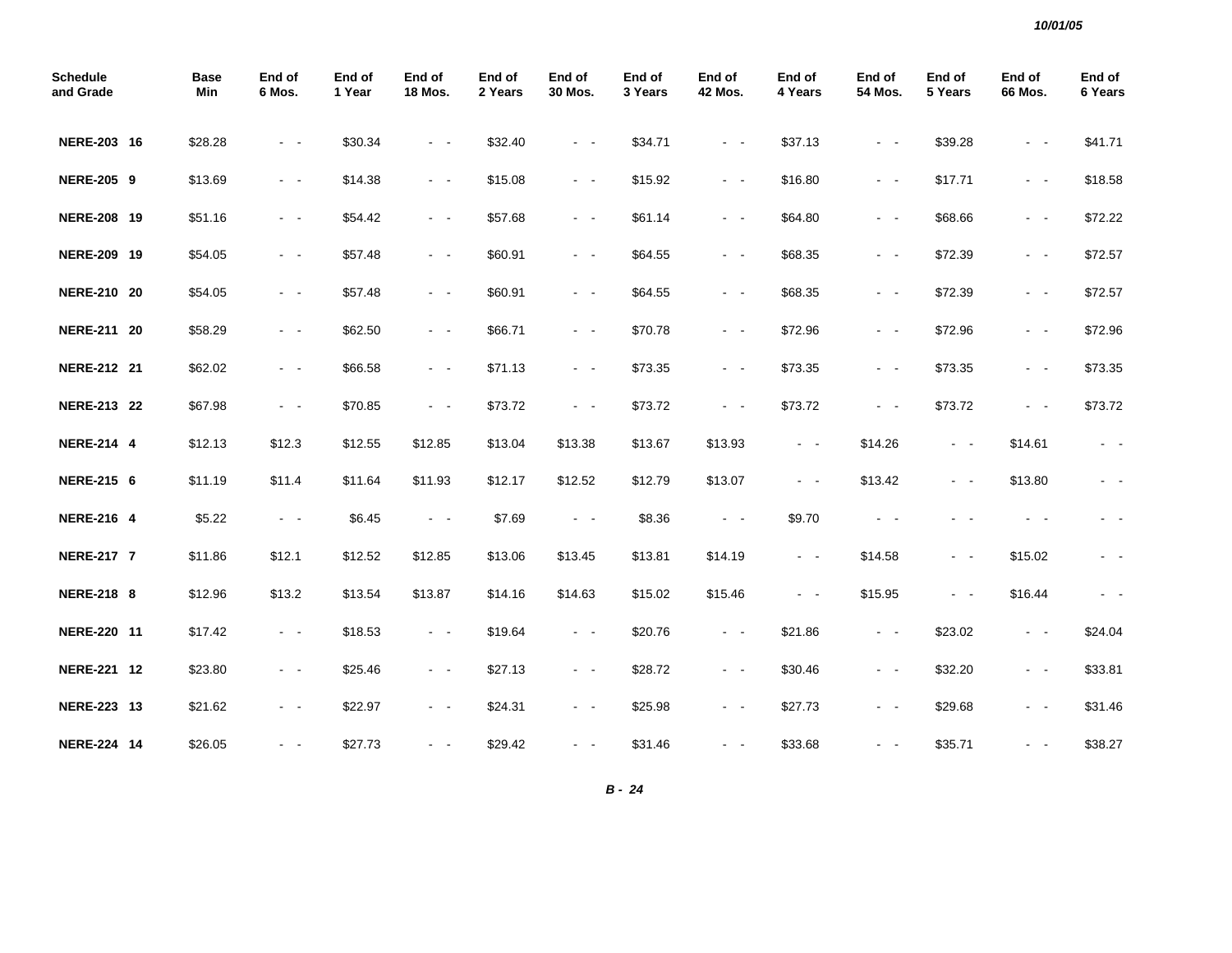| <b>Schedule</b><br>and Grade |     | <b>Base</b><br>Min | End of<br>6 Mos.        | End of<br>1 Year | End of<br><b>18 Mos.</b> | End of<br>2 Years | End of<br>30 Mos.       | End of<br>3 Years | End of<br><b>42 Mos.</b> | End of<br>4 Years   | End of<br><b>54 Mos.</b> | End of<br>5 Years   | End of<br><b>66 Mos.</b> | End of<br>6 Years   |
|------------------------------|-----|--------------------|-------------------------|------------------|--------------------------|-------------------|-------------------------|-------------------|--------------------------|---------------------|--------------------------|---------------------|--------------------------|---------------------|
| NERE-225 12                  |     | \$17.73            | $\sim$ $ \sim$          | \$18.81          | $\sim 100$               | \$19.89           | $\sim$ $ \sim$          | \$20.96           | $\omega_{\rm{max}}$      | \$22.08             | $\omega_{\rm{max}}$      | \$23.16             | $ -$                     | \$24.52             |
| <b>NERE-226 9</b>            |     | \$15.38            | $\sim$ $ \sim$          | \$16.19          | $\sim 100$               | \$17.00           | $\omega_{\rm{max}}$     | \$17.86           | $\omega_{\rm{max}}$      | \$18.81             | $\omega_{\rm{max}}$      | \$19.71             | $\sim$ $ \sim$           | \$20.59             |
| NERE-227 11                  |     | \$17.48            | $\omega_{\rm{max}}$     | \$18.50          | $\sim 100$               | \$19.52           | $\sim$ $ \sim$          | \$20.96           | $\omega_{\rm{max}}$      | \$22.32             | $\omega_{\rm{max}}$      | \$23.81             | $\sim$ $ \sim$           | \$25.48             |
| NERE-228 14                  |     | \$22.19            | $\omega_{\rm{max}}$     | \$23.59          | $\sim 100$ km s $^{-1}$  | \$25.00           | $\omega_{\rm{max}}$     | \$26.98           | $\sim 100$               | \$29.14             | $\omega_{\rm{max}}$      | \$31.16             | $\sim 100$               | \$33.07             |
| NERE-229 12                  |     | \$20.67            | $\sim$ $ -$             | \$21.92          | $\sim$ $ \sim$           | \$23.16           | $\sim$ $ \sim$          | \$24.79           | $\sim$ $ \sim$           | \$26.46             | $\sim$ $ -$              | \$28.05             | $\sim$ $ \sim$           | \$29.68             |
| NERE-230 15                  |     | \$21.97            | $\omega_{\rm{max}}$     | \$23.59          | $\sim 100$ km s $^{-1}$  | \$25.22           | $\sim 100$ km s $^{-1}$ | \$27.24           | $\omega_{\rm{max}}$      | \$29.42             | $\omega_{\rm{max}}$      | \$31.46             | $\sim$ $ \sim$           | \$33.40             |
| NERE-231 18                  |     | \$33.89            | $\omega_{\rm{max}}$     | \$36.08          | $\sim 100$               | \$38.27           | $\sim$ $ \sim$          | \$40.52           | $\omega_{\rm{max}}$      | \$42.96             | $\omega_{\rm{max}}$      | \$45.48             | $\sim$ $ \sim$           | \$48.18             |
| NERE-232 16                  |     | \$27.95            | $\sim$ $ \sim$          | \$30.02          | $\sim$ $ \sim$           | \$32.09           | $\sim$ $ \sim$          | \$34.36           | $\sim$ $ \sim$           | \$36.79             | $\sim$ $ -$              | \$38.92             | $\sim$ $ \sim$           | \$41.30             |
| NERE-234 13                  |     | \$18.29            | $\sim$ $ \sim$          | \$19.31          | $\omega_{\rm{max}}$      | \$20.33           | $\sim$ $ \sim$          | \$21.64           | $\sim$ $ \sim$           | \$23.17             | $\sim$ $ \sim$           | \$24.44             | $\sim$ $ \sim$           | \$26.11             |
| NERE-235 9                   |     | \$16.26            | \$16.7                  | \$17.15          | \$17.58                  | \$18.05           | \$18.96                 | \$19.72           | \$20.41                  | $\sigma_{\rm{max}}$ | $\sim$ $ \sim$           | $\sim$ $ \sim$      | $\sim$ $ \sim$           | $\sim 100$          |
|                              | 10  | \$18.45            | $\sim$ $ -$             | \$19.52          | $\sim 100$               | \$20.59           | $\omega_{\rm{max}}$     | \$21.76           | $\omega_{\rm{max}}$      | \$22.97             | $\omega_{\rm{max}}$      | \$24.05             | $\sim$ $ \sim$           | \$25.22             |
|                              | P11 | \$19.63            | $\sim$ $ \sim$          | \$20.78          | $\sim$ $ \sim$           | \$21.92           | $\sim$ $ \sim$          | \$23.36           | $\sim$ $ \sim$           | \$24.79             | $\sim$ $ \sim$           | \$26.26             | $\sim$ $ \sim$           | \$27.73             |
| <b>NERE-236</b>              | 9   | \$16.26            | \$16.7                  | \$17.15          | \$17.58                  | \$18.05           | \$18.96                 | \$19.72           | \$20.41                  | $\omega_{\rm{max}}$ | $\sim 100$ km s $^{-1}$  | $\omega_{\rm{max}}$ | - -                      | $\omega_{\rm{max}}$ |
|                              | 10  | \$18.45            | $\sim 100$              | \$19.52          | $\sim$ $ \sim$           | \$20.59           | $\sim$ $ \sim$          | \$21.76           | $\sim 100$               | \$22.97             | $\sim 100$ km s $^{-1}$  | \$24.05             | $\sim$ $ \sim$           | \$25.22             |
|                              | P11 | \$19.79            | $\sigma_{\rm{eff}}=0.5$ | \$20.96          | $\sigma_{\rm{max}}$      | \$22.13           | $\sigma_{\rm{max}}$     | \$23.56           | $\sim$ $ \sim$           | \$25.04             | $\sim$ $ -$              | \$26.47             | $\sim$ $ \sim$           | \$28.05             |
| NERE-237 12                  |     | \$21.05            | $\sim$ $ \sim$          | \$22.32          | $\sim 100$               | \$23.59           | $\sim$ $ \sim$          | \$25.22           | $\sim$ $ \sim$           | \$26.95             | $\omega_{\rm{max}}$      | \$28.55             | $\sim$ $ \sim$           | \$30.25             |
| NERE-238 13                  |     | \$22.54            | $\sim$ $ \sim$          | \$24.01          | $\sim 100$               | \$25.47           | $\sim$ $ \sim$          | \$27.19           | $\sim 100$               | \$29.10             | $\omega_{\rm{max}}$      | \$30.89             | $\sim$ $ \sim$           | \$32.73             |
| NERE-239 13                  |     | \$21.94            | $\sim$ $-$              | \$23.36          | $\sim$ $ \sim$           | \$24.79           | $\sim$ $ \sim$          | \$26.46           | $\sim 100$               | \$28.25             | $\sim$ $ \sim$           | \$30.02             | $\sim$ $ \sim$           | \$31.83             |
| NERE-240 14                  |     | \$23.66            | $\sim$ $-$              | \$25.19          | $\sim 100$ km s $^{-1}$  | \$26.71           | $\sim$ $ \sim$          | \$28.81           | $\sim$ $ -$              | \$30.89             | $\omega_{\rm{max}}$      | \$32.73             | $\sim$ $ \sim$           | \$34.59             |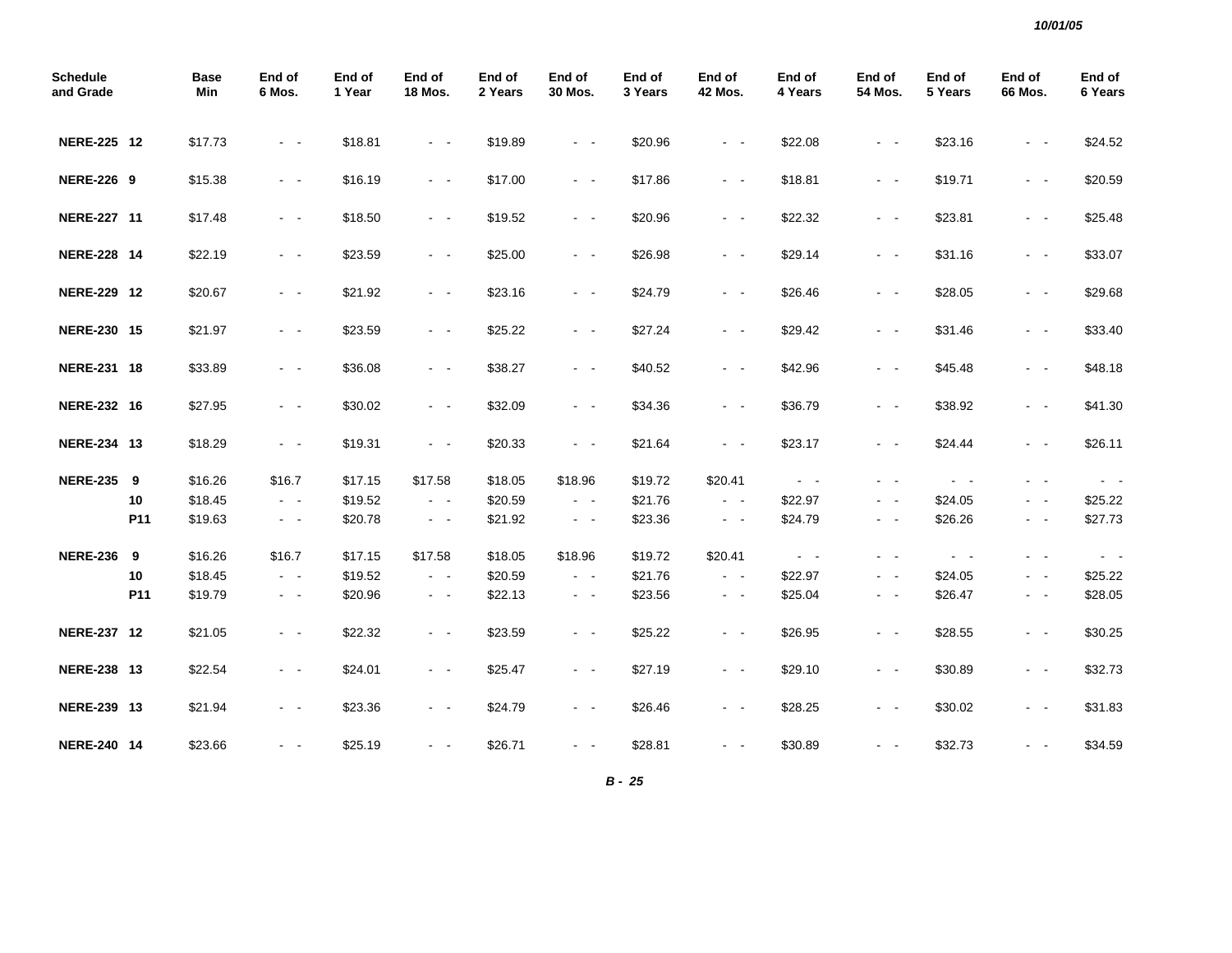| <b>Schedule</b><br>and Grade |                | <b>Base</b><br>Min | End of<br>6 Mos.    | End of<br>1 Year | End of<br><b>18 Mos.</b> | End of<br>2 Years | End of<br>30 Mos.       | End of<br>3 Years   | End of<br><b>42 Mos.</b> | End of<br>4 Years       | End of<br><b>54 Mos.</b> | End of<br>5 Years   | End of<br><b>66 Mos.</b> | End of<br>6 Years |
|------------------------------|----------------|--------------------|---------------------|------------------|--------------------------|-------------------|-------------------------|---------------------|--------------------------|-------------------------|--------------------------|---------------------|--------------------------|-------------------|
| NERE-241 15                  |                | \$25.57            | $\sim$ $ -$         | \$27.19          | $\omega_{\rm{max}}$      | \$28.81           | $\omega_{\rm{max}}$     | \$31.10             | $\omega_{\rm{max}}$      | \$33.29                 | $\omega_{\rm{max}}$      | \$35.66             | $\sim$ $ \sim$           | \$37.83           |
| NERE-242 10                  |                | \$15.36            | $\sim$ $ -$         | \$16.07          | $\omega_{\rm{max}}$      | \$16.78           | $\omega_{\rm{max}}$     | \$17.52             | $\sim 100$               | \$18.32                 | $\sim$ $ -$              | \$19.19             | $\omega_{\rm{max}}$      | \$20.21           |
| NERE-243 12                  |                | \$20.16            | $\sim$ $ -$         | \$21.38          | $\omega_{\rm{max}}$      | \$22.60           | $\omega_{\rm{max}}$     | \$24.10             | $\sim 100$               | \$25.48                 | $\sim$ $ -$              | \$26.93             | $\omega_{\rm{max}}$      | \$28.39           |
| NERE-244 12                  |                | \$19.64            | $\sim$ $ -$         | \$20.96          | $\omega_{\rm{max}}$      | \$22.27           | $\omega_{\rm{max}}$     | \$23.68             | $\sim$ $ \sim$           | \$25.20                 | $\sim$ $ \sim$           | \$26.57             | $\sim$ $ \sim$           | \$28.29           |
| NERE-245 10                  |                | \$18.23            | $\sim$ $ \sim$      | \$19.31          | $\omega_{\rm{max}}$      | \$20.39           | $\sim 100$              | \$21.53             | $\sim 100$               | \$22.88                 | $\omega_{\rm{max}}$      | \$24.65             | $\omega_{\rm{max}}$      | \$26.04           |
| <b>NERE-246 4</b>            |                | \$12.34            | \$12.6              | \$12.87          | \$13.12                  | \$13.40           | \$13.81                 | \$14.12             | \$14.37                  | $\sim 100$ km s $^{-1}$ | \$14.93                  | $\omega_{\rm{max}}$ | \$15.43                  | $\sim 100$        |
|                              | E <sub>5</sub> | \$13.45            | \$13.7              | \$13.98          | \$14.29                  | \$14.66           | \$15.09                 | \$15.43             | \$15.87                  | $\sim$ $ \sim$          | \$16.37                  | $\omega_{\rm{max}}$ | \$17.10                  |                   |
| <b>NERE-247 8</b>            |                | \$14.98            | $\sim$ $ \sim$      | \$15.78          | $\omega_{\rm{max}}$      | \$16.57           | $\omega_{\rm{max}}$     | \$17.52             | $\omega_{\rm{max}}$      | \$18.43                 | $\sim 100$               | \$19.38             | $\omega_{\rm{max}}$      | \$20.42           |
| NERE-248 11                  |                | \$17.49            | $\omega_{\rm{max}}$ | \$18.50          | $\sim 100$               | \$19.51           | $\omega_{\rm{max}}$     | \$20.86             | $\omega_{\rm{max}}$      | \$22.31                 | $\omega_{\rm{max}}$      | \$23.71             | $\sim$ $ \sim$           | \$25.25           |
| NERE-249 12                  |                | \$19.82            | $\omega_{\rm{max}}$ | \$21.02          | $\omega_{\rm{max}}$      | \$22.22           | $\omega_{\rm{max}}$     | \$23.71             | $\omega_{\rm{max}}$      | \$25.35                 | $\omega_{\rm{max}}$      | \$26.96             | $\omega_{\rm{max}}$      | \$28.70           |
| NERE-250 13                  |                | \$20.12            | $\omega_{\rm{max}}$ | \$21.34          | $\omega_{\rm{max}}$      | \$22.56           | $\omega_{\rm{max}}$     | \$24.24             | $\sim 100$               | \$26.08                 | $\sim$ $ -$              | \$27.91             | $\omega_{\rm{max}}$      | \$29.69           |
| NERE-251 12                  |                | \$20.65            | $\omega_{\rm{max}}$ | \$21.89          | $\omega_{\rm{max}}$      | \$23.12           | $\sim 100$              | \$24.65             | $\sim 100$               | \$26.29                 | $\sim$ $ -$              | \$27.96             | $\omega_{\rm{max}}$      | \$29.64           |
| NERE-252 13                  |                | \$21.27            | $\sim$ $ \sim$      | \$22.51          | $\omega_{\rm{max}}$      | \$23.76           | $\omega_{\rm{max}}$     | \$25.36             | $\omega_{\rm{max}}$      | \$26.90                 | $\sim$ $ -$              | \$28.56             | $\omega_{\rm{max}}$      | \$30.18           |
| NERE-253 13                  |                | \$21.65            | $\omega_{\rm{max}}$ | \$22.96          | $\omega_{\rm{max}}$      | \$24.26           | $\sim 100$ km s $^{-1}$ | \$25.95             | $\sim 100$ km s $^{-1}$  | \$27.69                 | $\omega_{\rm{max}}$      | \$29.49             | $\omega_{\rm{max}}$      | \$31.31           |
| NERE-254 13                  |                | \$21.99            | $\sim$ $ -$         | \$23.30          | $\sim$ $ \sim$           | \$24.61           | $\omega_{\rm{max}}$     | \$26.33             | $\omega_{\rm{max}}$      | \$28.07                 | $\omega_{\rm{max}}$      | \$29.86             | $\omega_{\rm{max}}$      | \$31.62           |
| NERE-255 14                  |                | \$23.04            | $\sim$ $ \sim$      | \$24.49          | $\sim$ $ \sim$           | \$25.95           | $\omega_{\rm{max}}$     | \$27.87             | $\sim 100$               | \$29.70                 | $\omega_{\rm{max}}$      | \$31.68             | $\sim$ $ \sim$           | \$33.67           |
| NERE-256 15                  |                | \$24.78            | $\sim 100$          | \$26.35          | $\omega_{\rm{max}}$      | \$27.93           | $\omega_{\rm{max}}$     | \$30.08             | $\omega_{\rm{max}}$      | \$32.29                 | $\omega_{\rm{max}}$      | \$34.45             | $\sim$ $ -$              | \$36.73           |
| NERE-257 16                  |                | \$27.88            | $\sim$ $ \sim$      | \$29.60          | $\sim 100$               | \$31.33           | $\omega_{\rm{max}}$     | \$33.55<br>$B - 26$ | $\sim$ $ \sim$           | \$35.83                 |                          | \$38.15             | - -                      | \$40.43           |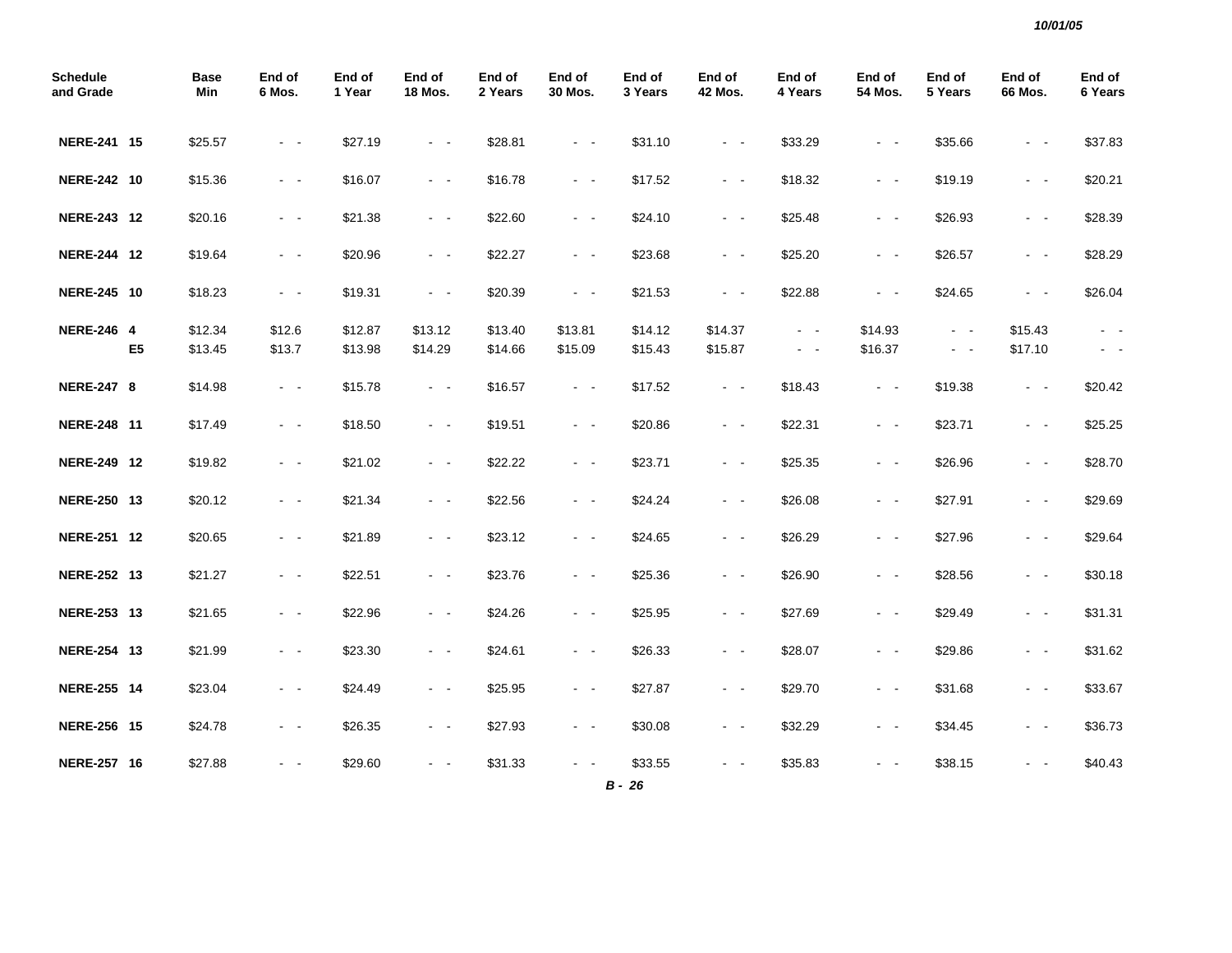| <b>Schedule</b><br>and Grade |                | <b>Base</b><br>Min | End of<br>6 Mos.    | End of<br>1 Year | End of<br><b>18 Mos.</b> | End of<br>2 Years | End of<br>30 Mos.       | End of<br>3 Years | End of<br><b>42 Mos.</b> | End of<br>4 Years | End of<br>54 Mos.       | End of<br>5 Years   | End of<br>66 Mos.   | End of<br>6 Years                                                                              |
|------------------------------|----------------|--------------------|---------------------|------------------|--------------------------|-------------------|-------------------------|-------------------|--------------------------|-------------------|-------------------------|---------------------|---------------------|------------------------------------------------------------------------------------------------|
| NERE-258 10                  |                | \$16.25            | $\sim$ $ \sim$      | \$17.07          | $\omega_{\rm{max}}$      | \$17.89           | $\omega_{\rm{max}}$     | \$18.96           | $\sim$ $ \sim$           | \$19.98           | $\omega_{\rm{max}}$     | \$21.22             | $\sim$ $ \sim$      | \$22.18                                                                                        |
| NERE-259 17                  |                | \$31.39            | $\omega_{\rm{max}}$ | \$33.40          | $\sim 100$               | \$35.41           | $\omega_{\rm{max}}$     | \$37.61           | $\omega_{\rm{max}}$      | \$39.80           | $\omega_{\rm{max}}$     | \$42.11             | $\omega_{\rm{max}}$ | \$44.59                                                                                        |
| NERE-260 15                  |                | \$27.53            | $\sim$ $ -$         | \$29.49          | $\omega_{\rm{max}}$      | \$31.45           | $\omega_{\rm{max}}$     | \$33.42           | $\sim$ $ \sim$           | \$35.37           | $\sim$ $ \sim$          | \$37.51             | $\sim$ $ -$         | \$39.69                                                                                        |
| NERE-261 16                  |                | \$31.63            | $\omega_{\rm{max}}$ | \$33.47          | $\sim 100$               | \$35.31           | $\sim$ $ \sim$          | \$37.26           | $\sim$ $ \sim$           | \$39.31           | $\omega_{\rm{max}}$     | \$41.60             | $\sim$ $ \sim$      | \$43.90                                                                                        |
| NERE-262 12                  |                | \$18.54            | $\sim$ $ \sim$      | \$19.57          | $\sim 100$               | \$20.60           | $\omega_{\rm{max}}$     | \$22.10           | $\sim$ $ \sim$           | \$23.52           | $\omega_{\rm{max}}$     | \$25.04             | $\sim$ $ \sim$      | \$26.60                                                                                        |
| NERE-264 12                  |                | \$21.05            | $\sim$ $ -$         | \$22.32          | $\sim$ $ -$              | \$23.59           | $\sim 100$ km s $^{-1}$ | \$25.22           | $\sim 100$ km s $^{-1}$  | \$26.95           | $\sim 100$ km s $^{-1}$ | \$28.55             | $\sim$ $ \sim$      | \$30.25                                                                                        |
| NERE-265 14                  |                | \$23.66            | $\sim$ $ -$         | \$25.19          | $\omega_{\rm{max}}$      | \$26.71           | $\omega_{\rm{max}}$     | \$28.81           | $\sim$ $ \sim$           | \$30.89           | $\omega_{\rm{max}}$     | \$32.73             | $\sim$ $ \sim$      | \$34.59                                                                                        |
| NERE-266 15                  |                | \$25.57            | $\sim 100$          | \$27.19          | $\sim$ $ -$              | \$28.81           | $ -$                    | \$31.10           | $\sim$ $ \sim$           | \$33.29           | $\omega_{\rm{max}}$     | \$35.66             | $ -$                | \$37.83                                                                                        |
| <b>NERE-267 6</b>            |                | \$13.76            | \$14.0              | \$14.28          | \$14.59                  | \$14.90           | \$15.33                 | \$15.55           | \$15.86                  | $\sim$ $ \sim$    | \$16.30                 | $\omega_{\rm{max}}$ | \$16.82             | $ -$                                                                                           |
|                              | $\overline{7}$ | \$14.55            | \$14.9              | \$15.24          | \$15.55                  | \$15.86           | \$16.31                 | \$16.70           | \$17.17                  | $\sim 100$        | \$17.57                 | $\sim$ $ -$         | \$18.11             | $ -$                                                                                           |
|                              | E8             | \$15.41            | \$15.7              | \$16.10          | \$16.44                  | \$16.81           | \$17.17                 | \$17.57           | \$17.90                  | $\sim$ $ \sim$    | \$18.52                 | $\sim$ $ \sim$      | \$18.97             | $\frac{1}{2} \left( \frac{1}{2} \right) \left( \frac{1}{2} \right) \left( \frac{1}{2} \right)$ |
| NERE-268 11                  |                | \$16.58            | $\omega_{\rm{max}}$ | \$17.70          | $\sim 100$               | \$18.81           | $\omega_{\rm{max}}$     | \$19.89           | $\sim 100$               | \$20.96           | $\sim 100$              | \$22.13             | $\omega_{\rm{max}}$ | \$23.36                                                                                        |
| NERE-269 14                  |                | \$21.30            | $\omega_{\rm{max}}$ | \$22.51          | $\omega_{\rm{max}}$      | \$23.72           | $\omega_{\rm{max}}$     | \$25.22           | $\sim$ $ \sim$           | \$27.10           | $\omega_{\rm{max}}$     | \$28.94             | $\sim$ $ \sim$      | \$30.84                                                                                        |
| NERE-270 14                  |                | \$23.33            | $\omega_{\rm{max}}$ | \$25.05          | $\sim 100$               | \$26.77           | $\omega_{\rm{max}}$     | \$28.85           | $\sim 100$               | \$30.50           | $\omega_{\rm{max}}$     | \$32.38             | $\sim$ $ \sim$      | \$34.34                                                                                        |
| NERE-271 15                  |                | \$25.11            | $\sim$ $ \sim$      | \$26.98          | $\omega_{\rm{max}}$      | \$28.85           | $\sim$ $ \sim$          | \$31.16           | $\sim$ $ \sim$           | \$33.70           | $\sim$ $ \sim$          | \$35.72             | $\sim$ $ \sim$      | \$38.00                                                                                        |
| NERE-272 14                  |                | \$22.71            | $\omega_{\rm{max}}$ | \$24.43          | $\omega_{\rm{max}}$      | \$26.15           | $\omega_{\rm{max}}$     | \$28.28           | $\omega_{\rm{max}}$      | \$29.92           | $\omega_{\rm{max}}$     | \$31.71             | $\sim$ $ \sim$      | \$33.65                                                                                        |
| <b>NERE-273 15A</b>          |                | \$24.72            | $\sim$ $ -$         | \$26.32          | $\sim$ $\sim$            | \$27.92           | $\sim$ $\sim$           | \$29.51           | - -                      | \$31.11           | $\sim$ $ -$             | \$34.35             | $\sim$ $\sim$       | \$35.04                                                                                        |
|                              | 15B            | \$26.32            | $\sim$ $ -$         | \$27.55          | $\omega_{\rm{max}}$      | \$28.79           | $\omega_{\rm{max}}$     | \$30.01           | $\omega_{\rm{max}}$      | \$32.34           | $\sim$ $ -$             | \$35.70             | $\sim 100$          | \$36.42                                                                                        |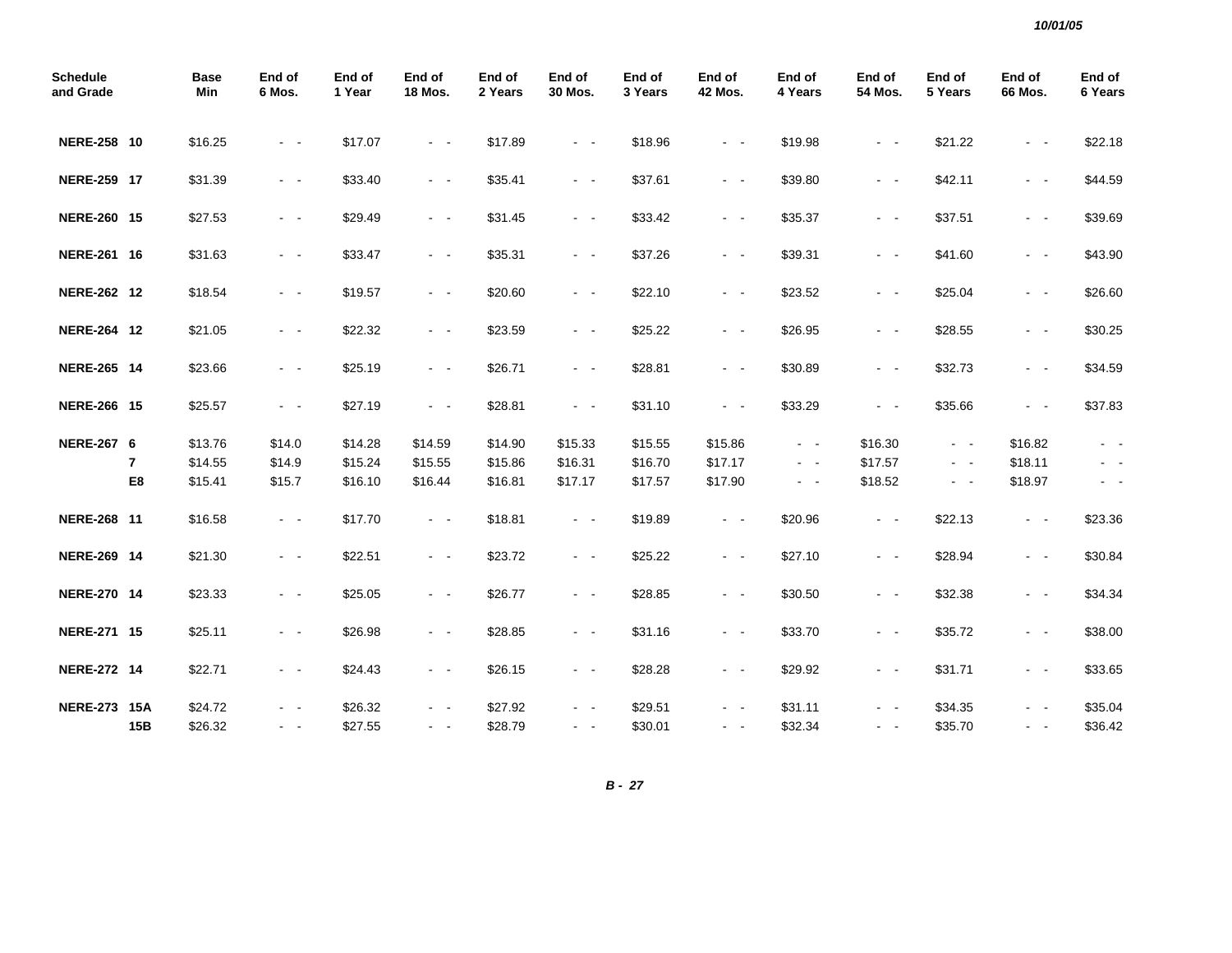| <b>Schedule</b><br>and Grade |                         | <b>Base</b><br>Min | End of<br>6 Mos.    | End of<br>1 Year | End of<br><b>18 Mos.</b> | End of<br>2 Years | End of<br>30 Mos.   | End of<br>3 Years       | End of<br>42 Mos.                                                                              | End of<br>4 Years   | End of<br>54 Mos. | End of<br>5 Years   | End of<br>66 Mos.   | End of<br>6 Years                                                                              |
|------------------------------|-------------------------|--------------------|---------------------|------------------|--------------------------|-------------------|---------------------|-------------------------|------------------------------------------------------------------------------------------------|---------------------|-------------------|---------------------|---------------------|------------------------------------------------------------------------------------------------|
| NERE-274 12                  |                         | \$17.42            | $\sim 100$          | \$18.53          | $\sim$ $ \sim$           | \$19.64           | $\sim 100$          | \$20.76                 | $\sim$ $ \sim$                                                                                 | \$21.86             | $\sim$ $ \sim$    | \$23.02             | $\sim$ $ -$         | \$24.04                                                                                        |
| T01-001                      | 10                      | \$8.96             | \$17.0              | \$21.81          | $\sim$ $ \sim$           | $\sim$ $ \sim$    | $\sim$<br>$\sim$    | $\sim 100$ km s $^{-1}$ | $\frac{1}{2} \left( \frac{1}{2} \right) \left( \frac{1}{2} \right) \left( \frac{1}{2} \right)$ | $\sim$ $ \sim$      |                   | . .                 |                     |                                                                                                |
|                              | E11                     | \$21.81            | $\sim$ $ \sim$      | \$22.90          | $\sim 100$ km s $^{-1}$  | \$24.04           | $\sim$ $ \sim$      | \$25.26                 | $\sim$ $ \sim$                                                                                 | \$26.47             |                   | $\sim$              |                     |                                                                                                |
| T01-002                      | 11                      | \$21.81            | $\sim$ $ -$         | \$22.90          | $\sim$ $ \sim$           | \$24.04           | $\omega_{\rm{max}}$ | \$25.26                 | $\sim$ $ \sim$                                                                                 | \$26.47             | - -               | . .                 |                     |                                                                                                |
| T01-003                      | 12                      | \$29.12            | $\sim$ $ \sim$      | \$30.58          | $\sim 100$               | $\sim$ 10 $\sim$  | - -                 | $ -$                    |                                                                                                | $ -$                |                   | $\sim$ $ -$         | - -                 | $\sim$ $\sim$                                                                                  |
| U11-001                      | E <sub>5</sub>          | \$13.15            | \$13.3              | \$13.64          | \$13.85                  | \$14.09           | \$14.43             | \$14.68                 | \$14.94                                                                                        | $\omega_{\rm{max}}$ | \$15.40           | $\omega_{\rm{max}}$ | \$15.84             | $\sim$ $ \sim$                                                                                 |
| U11-002                      | 5                       | \$13.15            | \$13.3              | \$13.64          | \$13.85                  | \$14.09           | \$14.43             | \$14.68                 | \$14.94                                                                                        | $\sim$ $ \sim$      | \$15.40           | $\sim$ $ -$         | \$15.84             | $\frac{1}{2} \left( \frac{1}{2} \right) \left( \frac{1}{2} \right) \left( \frac{1}{2} \right)$ |
|                              | E6                      | \$13.84            | \$14.0              | \$14.34          | \$14.58                  | \$14.85           | \$15.12             | \$15.40                 | \$15.68                                                                                        | $\sim$ $ -$         | \$16.08           | $\sim 100$          | \$16.43             | $\sim$ $-$                                                                                     |
| U11-003                      | E6                      | \$13.84            | \$14.0              | \$14.34          | \$14.58                  | \$14.85           | \$15.12             | \$15.40                 | \$15.68                                                                                        | $\sim$ $ -$         | \$16.08           | $\sim$ $ \sim$      | \$16.43             | $\sim$ $ \sim$                                                                                 |
| U11-004                      | $\overline{7}$          | \$14.32            | \$14.5              | \$14.85          | \$15.12                  | \$15.40           | \$15.68             | \$15.93                 | \$16.23                                                                                        | $\sim$ $ \sim$      | \$16.88           | $\sim$ $ -$         | \$17.30             | $\sim$ $ \sim$                                                                                 |
| U11-005                      | 6                       | \$14.29            | \$14.5              | \$14.76          | \$15.05                  | \$15.30           | \$15.74             | \$15.91                 | \$16.21                                                                                        | $\sim$ $ \sim$      | \$16.61           | $\sim$ $ -$         | \$17.08             | $\sim$ $ \sim$                                                                                 |
|                              | 7                       | \$14.68            | \$14.9              | \$15.22          | \$15.54                  | \$15.83           | \$16.11             | \$16.42                 | \$16.88                                                                                        | $\sim$ $ \sim$      | \$17.18           | $\sim 100$          | \$17.62             | $\sim$ $ \sim$                                                                                 |
|                              | E8                      | \$15.26            | \$15.5              | \$15.83          | \$16.11                  | \$16.42           | \$16.73             | \$17.08                 | \$17.54                                                                                        | $\sim$ $ \sim$      | \$17.90           | $\omega_{\rm{max}}$ | \$18.32             | $\sim$ $ \sim$                                                                                 |
| U11-006                      | $\overline{\mathbf{r}}$ | \$14.32            | \$14.5              | \$14.85          | \$15.12                  | \$15.40           | \$15.68             | \$15.93                 | \$16.23                                                                                        | $\sim$ $ \sim$      | \$16.88           | $\sim$ $ \sim$      | \$17.30             | $\sim$ $ \sim$                                                                                 |
| U11-007                      | 7                       | \$14.68            | \$14.9              | \$15.22          | \$15.54                  | \$15.83           | \$16.11             | \$16.42                 | \$16.88                                                                                        | $\sim$ $ \sim$      | \$17.18           | $\sim$ $ \sim$      | \$17.62             | $\sim$ $ \sim$                                                                                 |
|                              | E8                      | \$15.26            | \$15.5              | \$15.83          | \$16.11                  | \$16.42           | \$16.73             | \$17.08                 | \$17.54                                                                                        | $\sim$ $ -$         | \$17.90           | $\sim 100$          | \$18.32             | $\sim$ $ \sim$                                                                                 |
| U11-008                      | 8                       | \$15.26            | \$15.5              | \$15.83          | \$16.11                  | \$16.42           | \$16.73             | \$17.08                 | \$17.54                                                                                        | $\sim$ $ \sim$      | \$17.90           | $\sim$ $ \sim$      | \$18.32             | $\sim$ $ \sim$                                                                                 |
|                              | E9                      | \$15.05            | $\sim 100$          | \$15.74          | $\sim$ $ \sim$           | \$16.42           | $\sim$ $ \sim$      | \$17.08                 | $\sim$ $ \sim$                                                                                 | \$17.77             | $\sim$ $ \sim$    | \$18.67             | $\sim$ $ \sim$      | \$19.39                                                                                        |
| U11-009                      | 9                       | \$15.05            | $\omega_{\rm{max}}$ | \$15.74          | $\omega_{\rm{max}}$      | \$16.42           | $\sim 100$          | \$17.08                 | $\sim$ $ \sim$                                                                                 | \$17.77             | $\sim$ $ \sim$    | \$18.67             | $\omega_{\rm{max}}$ | \$19.39                                                                                        |
| U11-010                      | 10                      | \$16.21            | $\sim$ $ \sim$      | \$16.99          | $\sim 100$               | \$17.77           | $\sim 100$          | \$18.56                 | $\sim$ $ -$                                                                                    | \$19.39             | $\sim$ $ -$       | \$20.25             | $\sim$ $ \sim$      | \$21.16                                                                                        |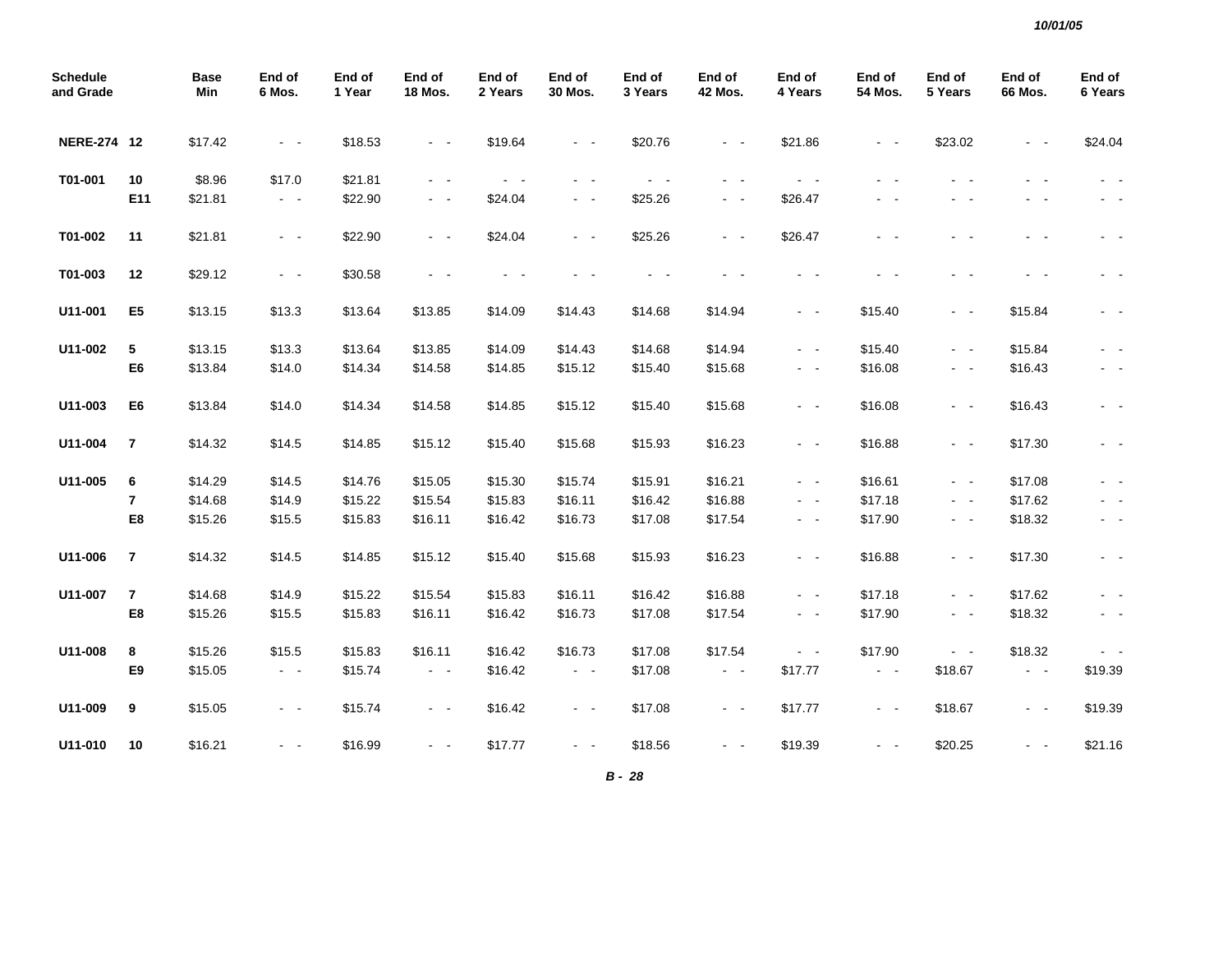| <b>Schedule</b><br>and Grade |                         | <b>Base</b><br>Min | End of<br>6 Mos.                          | End of<br>1 Year | End of<br><b>18 Mos.</b> | End of<br>2 Years | End of<br>30 Mos.   | End of<br>3 Years | End of<br><b>42 Mos.</b> | End of<br>4 Years                         | End of<br>54 Mos.                         | End of<br>5 Years   | End of<br>66 Mos.   | End of<br>6 Years |
|------------------------------|-------------------------|--------------------|-------------------------------------------|------------------|--------------------------|-------------------|---------------------|-------------------|--------------------------|-------------------------------------------|-------------------------------------------|---------------------|---------------------|-------------------|
| U11-011                      | 6                       | \$13.92            | \$14.1                                    | \$14.40          | \$14.68                  | \$14.95           | \$15.31             | \$15.55           | \$15.85                  | $\sim$ $ -$                               | \$16.25                                   | $\sim$ $ \sim$      | \$16.70             | $\sim$ $ \sim$    |
|                              | $\overline{7}$          | \$14.27            | \$14.5                                    | \$14.86          | \$15.13                  | \$15.43           | \$15.75             | \$16.02           | \$16.47                  | $\sim$ $-$                                | \$16.79                                   | $\omega_{\rm{max}}$ | \$17.25             | $\sim$ $ \sim$    |
|                              | E8                      | \$14.83            | \$15.1                                    | \$15.43          | \$15.75                  | \$16.02           | \$16.33             | \$16.70           | \$17.15                  | $\sim$ $-$                                | \$17.52                                   | $\sim$ $ \sim$      | \$17.88             | $\sim$ $ \sim$    |
| U11-012                      | 8                       | \$14.83            | \$15.1                                    | \$15.43          | \$15.75                  | \$16.02           | \$16.33             | \$16.70           | \$17.15                  | $\sim$ $ \sim$                            | \$17.52                                   | $\sim$ $ \sim$      | \$17.88             | $\sim$ $ \sim$    |
|                              | E9                      | \$14.60            | $\sigma_{\rm{eff}}$ , $\sigma_{\rm{eff}}$ | \$15.31          | $\sim$ $ -$              | \$16.02           | $\sim$ $ \sim$      | \$16.70           | $\sim$ $-$               | \$17.36                                   | $\sim$ $ \sim$                            | \$18.30             | $\sim$ $ -$         | \$18.98           |
| U11-013                      | 9                       | \$14.60            | $\sim$ $ -$                               | \$15.31          | $\sim$ $ \sim$           | \$16.02           | $\sim$ $ \sim$      | \$16.70           | $\sim$ $ -$              | \$17.36                                   | $\sim$ $ -$                               | \$18.30             | $\sim$ $ \sim$      | \$18.98           |
| U11-014                      | E9                      | \$16.19            | $\sim$ $ \sim$                            | \$16.87          | $\omega_{\rm{max}}$      | \$17.54           | $\omega_{\rm{max}}$ | \$18.23           | $\sim$ $ -$              | \$18.92                                   | $\sim$ $ -$                               | \$19.84             | $\omega_{\rm{max}}$ | \$20.53           |
| U11-015                      | 10                      | \$16.29            | $\sim$ $ -$                               | \$17.10          | $\sim 100$               | \$17.91           | $\sim$ $ \sim$      | \$18.69           | $\sim$ $ -$              | \$19.52                                   | $\sim$ $ \sim$                            | \$20.41             | $\sim$ $ \sim$      | \$21.30           |
| U11-016                      | 6                       | \$13.88            | \$14.1                                    | \$14.40          | \$14.67                  | \$14.95           | \$15.31             | \$15.54           | \$15.85                  | $\sim$ $-$                                | \$16.25                                   | $\sim$ $ \sim$      | \$16.70             | $\sim$ $ \sim$    |
|                              | $\overline{7}$          | \$14.25            | \$14.5                                    | \$14.86          | \$15.12                  | \$15.43           | \$15.75             | \$16.01           | \$16.46                  | $\sim$ $ \sim$                            | \$16.79                                   | $\omega_{\rm{max}}$ | \$17.25             | $\sim$ $ \sim$    |
|                              | E8                      | \$14.81            | \$15.1                                    | \$15.43          | \$15.75                  | \$16.01           | \$16.33             | \$16.70           | \$17.15                  | $\sim$ $ -$                               | \$17.52                                   | $\sim$ $ \sim$      | \$17.87             | $\sim$ $ \sim$    |
| U11-017                      | 6                       | \$13.64            | \$13.9                                    | \$14.20          | \$14.46                  | \$14.74           | \$15.12             | \$15.31           | \$15.66                  | $\sim$ $ -$                               | \$16.07                                   | $\sim 100$          | \$16.49             | $\sim$ $ \sim$    |
|                              | $\overline{7}$          | \$14.07            | \$14.3                                    | \$14.68          | \$14.95                  | \$15.22           | \$15.54             | \$15.84           | \$16.25                  | $\sim$ $ -$                               | \$16.56                                   | $\sim$ $ -$         | \$17.06             | $\sim$ $-$        |
|                              | E8                      | \$14.68            | \$14.9                                    | \$15.22          | \$15.54                  | \$15.84           | \$16.14             | \$16.49           | \$16.97                  | $\sim$ $ -$                               | \$17.30                                   | $\sim$ $ -$         | \$17.66             | $\sim$ $ \sim$    |
| U11-018                      | $\overline{\mathbf{r}}$ | \$13.94            | \$14.2                                    | \$14.46          | \$14.74                  | \$15.04           | \$15.42             | \$15.75           | \$16.14                  | $\sim$ $ -$                               | \$16.49                                   | $\sim$ $ -$         | \$16.97             | $\sim$ $ \sim$    |
|                              | 8                       | \$14.68            | \$14.9                                    | \$15.22          | \$15.54                  | \$15.84           | \$16.14             | \$16.49           | \$16.81                  | $\omega_{\rm{max}}$                       | \$17.30                                   | $\omega_{\rm{max}}$ | \$17.66             | $\sim$ $ \sim$    |
|                              | E9                      | \$14.58            | $\omega_{\rm{max}}$                       | \$15.12          | $\omega_{\rm{max}}$      | \$15.66           | $\sim 100$          | \$16.38           | $\omega_{\rm{max}}$      | \$17.06                                   | $\omega_{\rm{max}}$                       | \$17.91             | $\sim$ $ \sim$      | \$18.60           |
| U11-019                      | 7                       | \$14.30            | \$14.5                                    | \$14.83          | \$15.12                  | \$15.41           | \$15.74             | \$16.02           | \$16.47                  | $\sim$ $ \sim$                            | \$16.78                                   | $\omega_{\rm{max}}$ | \$17.21             | $\sim 100$        |
|                              | 8                       | \$14.82            | \$15.1                                    | \$15.42          | \$15.74                  | \$16.02           | \$16.31             | \$16.69           | \$17.12                  | $\sigma_{\rm{eff}}$ , $\sigma_{\rm{eff}}$ | \$17.48                                   | $\omega_{\rm{max}}$ | \$17.87             |                   |
|                              | E9                      | \$14.58            | $\omega_{\rm{eff}}$                       | \$15.30          | $\sim$ $ -$              | \$16.02           | $\sim$ $ \sim$      | \$16.69           | $\omega_{\rm{eff}}$      | \$17.34                                   | $\sigma_{\rm{eff}}$ , $\sigma_{\rm{eff}}$ | \$18.28             | $\sim$ $ \sim$      | \$18.97           |
| U11-020                      | E9                      | \$14.74            | $\sim$ $ \sim$                            | \$15.49          | $\omega_{\rm{max}}$      | \$16.25           | $\sim$ $ \sim$      | \$16.97           | $\sim$ $ \sim$           | \$17.62                                   | $\sim$ $ \sim$                            | \$18.42             | $\sim$ $ \sim$      | \$19.31           |
| U11-021                      | 9                       | \$14.61            | $ -$                                      | \$15.31          | $\sim$ 10 $\sim$         | \$16.01           | $\sim$ $ -$         | \$16.70           | $\sim 100$               | \$17.35                                   | $\sim$ $\sim$                             | \$18.28             | $\sim$ $ \sim$      | \$18.98           |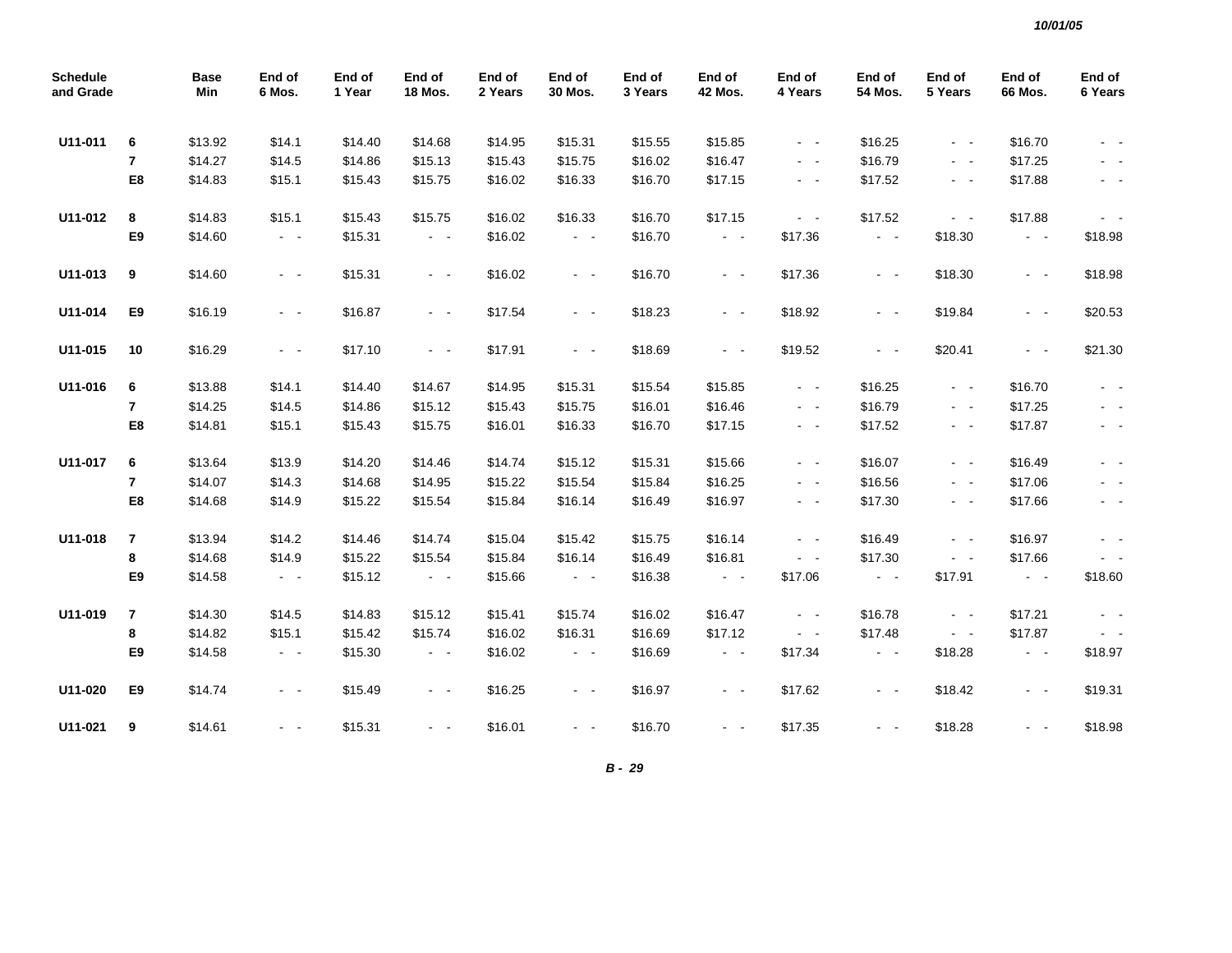| <b>Schedule</b><br>and Grade |              | <b>Base</b><br>Min | End of<br>6 Mos.        | End of<br>1 Year | End of<br>18 Mos.   | End of<br>2 Years | End of<br>30 Mos.   | End of<br>3 Years | End of<br><b>42 Mos.</b> | End of<br>4 Years   | End of<br>54 Mos.   | End of<br>5 Years   | End of<br>66 Mos.   | End of<br>6 Years   |
|------------------------------|--------------|--------------------|-------------------------|------------------|---------------------|-------------------|---------------------|-------------------|--------------------------|---------------------|---------------------|---------------------|---------------------|---------------------|
| U11-022                      | 9            | \$15.69            | $\sim$ $ \sim$          | \$16.49          | $\omega_{\rm{max}}$ | \$17.30           | $\sim$ $ \sim$      | \$18.05           | $\omega_{\rm{max}}$      | \$18.92             | $\omega_{\rm{max}}$ | \$19.64             | $\omega_{\rm{max}}$ | \$20.56             |
|                              | 10           | \$16.55            | $\sim 100$              | \$17.30          | $\sim 100$          | \$18.05           | $\sim 100$          | \$19.05           | $\sim 100$               | \$19.79             | $\omega_{\rm{max}}$ | \$20.76             | $\omega_{\rm{max}}$ | \$21.54             |
|                              | P11          | \$17.50            | $\sim$ $ -$             | \$18.34          | $\sigma_{\rm{max}}$ | \$19.18           | $\sim$ $ \sim$      | \$20.12           | $\sim$ $ \sim$           | \$21.00             | $\sim$ $ -$         | \$21.89             | $\sim$ $ \sim$      | \$23.00             |
| U11-023                      | $10\,$       | \$15.69            | $\sim$ $ -$             | \$16.49          | $\sim 100$          | \$17.30           | $\sim$ $ \sim$      | \$18.05           | $\sim$ $ \sim$           | \$18.92             | $\sim 100$          | \$19.64             | $\sim$ $ \sim$      | \$20.56             |
| U11-024                      | P11          | \$16.55            | $\sim$ $ -$             | \$17.30          | $\sim$ $ \sim$      | \$18.05           | $\sim$ $ \sim$      | \$19.05           | $\omega_{\rm{max}}$      | \$19.79             | $\sim$ $ \sim$      | \$20.76             | $\sim$ $ \sim$      | \$21.54             |
| U11-025                      | 9            | \$16.06            | \$16.4                  | \$16.79          | \$17.18             | \$17.58           | \$18.40             | \$19.02           | \$19.68                  | $\omega_{\rm{max}}$ | $\sim$ $ -$         | $\omega_{\rm{max}}$ | $\sim$ $ -$         | $\sim 100$          |
|                              | 10           | \$15.69            | $\omega_{\rm{max}}$     | \$16.49          | $\omega_{\rm{max}}$ | \$17.30           | $\omega_{\rm{max}}$ | \$18.05           | $\omega_{\rm{max}}$      | \$18.92             | $\sim$ $ \sim$      | \$19.64             | $\sim$ $ -$         | \$20.56             |
|                              | P11          | \$16.55            | $\sim$ $-$              | \$17.30          | $\sim$ $ \sim$      | \$18.05           | $\sim$ $ -$         | \$19.05           | $\sim$ $ \sim$           | \$19.79             | $\sim$ $ -$         | \$20.76             | $\sim$ $ \sim$      | \$21.54             |
| U11-026                      | 10           | \$15.69            | $\sim$ $ \sim$          | \$16.49          | $\sim 100$          | \$17.30           | $\sim 100$          | \$18.05           | $\sim 100$               | \$18.92             | $\sim 100$          | \$19.64             | $\sim$ $ \sim$      | \$20.56             |
| U11-027                      | 12           | \$17.50            | $\sim$ $ \sim$          | \$18.34          | $\sim$ $ \sim$      | \$19.18           | $\sim$ $ \sim$      | \$20.12           | $\sim$ $ \sim$           | \$21.00             | $\sim$ $ \sim$      | \$21.89             | $\sim$ $ \sim$      | \$23.00             |
| U11-028                      | 10           | \$16.60            | $\sim$ $ -$             | \$17.43          | $\sim$ $ \sim$      | \$18.26           | $\sim$ $ \sim$      | \$19.08           | $\omega_{\rm{max}}$      | \$20.00             | $\omega_{\rm{max}}$ | \$20.93             | $\omega_{\rm{max}}$ | \$21.85             |
| U11-029                      | $\mathbf{7}$ | \$13.84            | \$14.0                  | \$14.34          | \$14.58             | \$14.85           | \$15.12             | \$15.40           | \$15.68                  | $\omega_{\rm{max}}$ | \$16.08             | $\omega_{\rm{max}}$ | \$16.43             |                     |
|                              | E8           | \$14.32            | \$14.5                  | \$14.85          | \$15.12             | \$15.40           | \$15.68             | \$15.93           | \$16.23                  | $\omega_{\rm{eff}}$ | \$16.88             | $\omega_{\rm{max}}$ | \$17.30             | $\sim$ $ \sim$      |
| U11-030                      | 10           | \$17.30            | $\sim$ $ -$             | \$18.11          | $\sim$ $ \sim$      | \$18.92           | $\sim$ $ \sim$      | \$19.70           | $\omega_{\rm{max}}$      | \$20.53             | $\omega_{\rm{max}}$ | \$21.42             | $\sim$ $ \sim$      | \$22.31             |
| U11-031                      | 12           | \$18.57            | $\sim$ $ \sim$          | \$19.89          | $\omega_{\rm{max}}$ | \$21.20           | $\omega_{\rm{max}}$ | \$22.76           | $\omega_{\rm{max}}$      | \$24.31             | $\omega_{\rm{max}}$ | \$25.98             | $\sim$ $ \sim$      | \$27.51             |
| U11-032                      | 9            | \$15.69            | $\sim$ $ -$             | \$16.49          | $\sim$ $ \sim$      | \$17.30           | $\sim$ $ \sim$      | \$18.05           | $\omega_{\rm{max}}$      | \$18.92             | $\sim$ $ \sim$      | \$19.64             | $\sim$ $ \sim$      | \$20.56             |
|                              | 10           | \$16.55            | $\sim$ $ -$             | \$17.30          | $\omega_{\rm{max}}$ | \$18.05           | $\omega_{\rm{max}}$ | \$19.05           | $\omega_{\rm{max}}$      | \$19.79             | $\sim$ $ \sim$      | \$20.76             | $\sim$ $\sim$       | \$21.54             |
|                              | P11          | \$17.50            | $\sigma_{\rm{eff}}=0.5$ | \$18.34          | $\sim$ $ \sim$      | \$19.18           | $\sim$ $ \sim$      | \$20.12           | $\sim$ $ \sim$           | \$21.00             | $\sim$ $ -$         | \$21.89             | $\sim$ $ \sim$      | \$23.00             |
| W22-001                      | 8            | \$15.10            | \$15.4                  | \$15.81          | \$16.16             | \$16.49           | \$16.87             | \$17.25           | \$17.79                  | $\omega_{\rm{max}}$ | \$18.22             | $\omega_{\rm{max}}$ | \$18.64             | $\omega_{\rm{max}}$ |
|                              | 9            | \$14.82            | $\omega_{\rm{max}}$     | \$15.66          | $\sim$ $ \sim$      | \$16.49           | $\sim$ $ -$         | \$17.25           | $\sim$ $ \sim$           | \$18.09             | $\sim$ $ \sim$      | \$19.13             | $ -$                | \$19.96             |
|                              | E10          | \$15.35            | $\omega_{\rm{max}}$     | \$16.26          | $\omega_{\rm{max}}$ | \$17.17           | $\omega_{\rm{max}}$ | \$17.89           | $\sim 100$               | \$18.79             | $\omega_{\rm{max}}$ | \$19.76             | $\omega_{\rm{max}}$ | \$20.80             |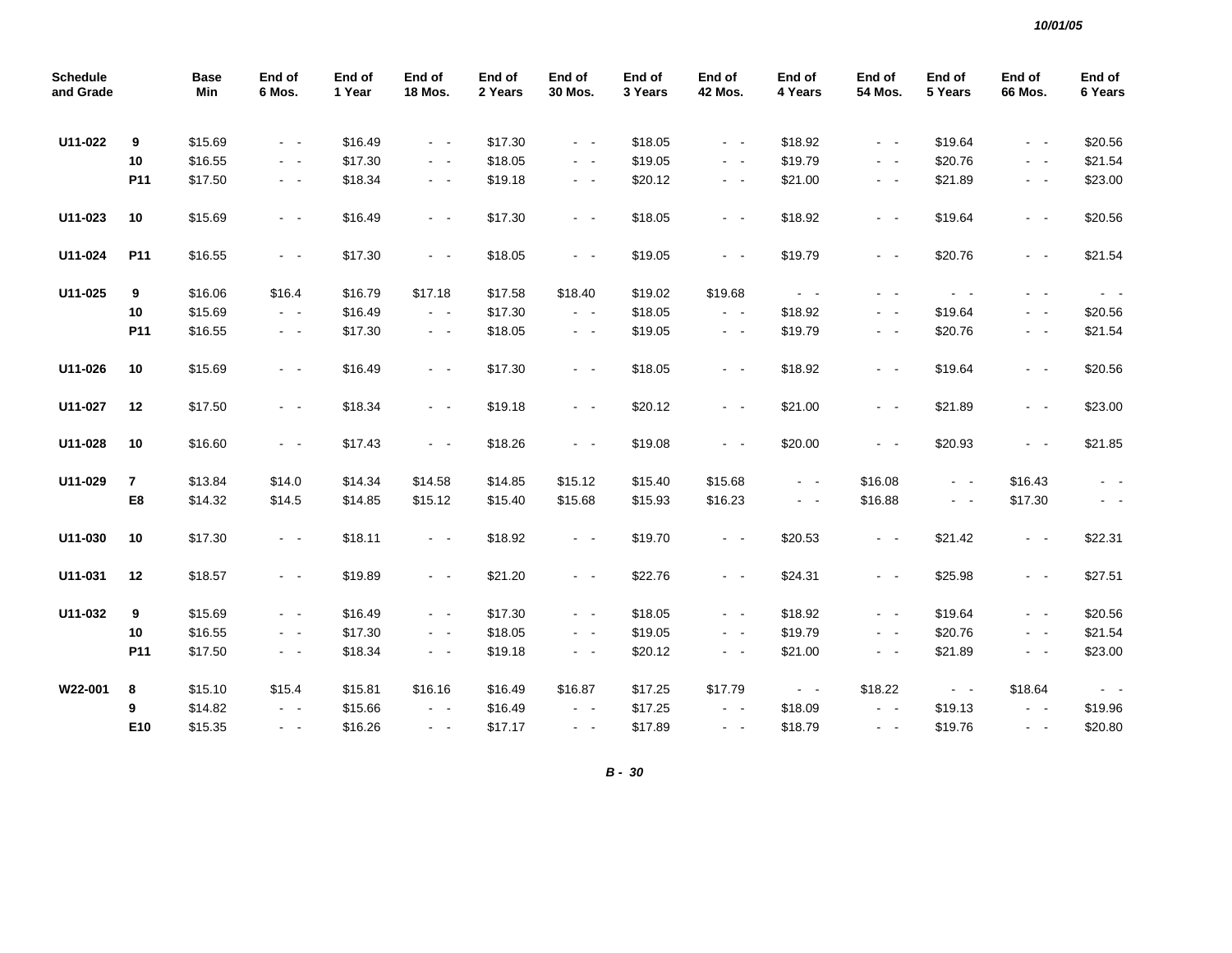| <b>Schedule</b><br>and Grade |                 | <b>Base</b><br>Min | End of<br>6 Mos.    | End of<br>1 Year | End of<br><b>18 Mos.</b> | End of<br>2 Years | End of<br>30 Mos.   | End of<br>3 Years | End of<br><b>42 Mos.</b>                  | End of<br>4 Years | End of<br>54 Mos.       | End of<br>5 Years       | End of<br>66 Mos.       | End of<br>6 Years     |
|------------------------------|-----------------|--------------------|---------------------|------------------|--------------------------|-------------------|---------------------|-------------------|-------------------------------------------|-------------------|-------------------------|-------------------------|-------------------------|-----------------------|
| W22-002                      | 9               | \$16.88            | \$17.3              | \$17.75          | \$18.17                  | \$18.60           | \$19.54             | \$20.24           | $\sim 100$                                | $\sim 100$        | $\sim$ $ -$             |                         |                         |                       |
|                              | 10 <sup>°</sup> | \$15.35            | $\omega_{\rm{max}}$ | \$16.26          | $\omega_{\rm{max}}$      | \$17.17           | $\omega_{\rm{max}}$ | \$17.89           | $\sim 100$                                | \$18.79           | $\sim$ $-$              | \$19.76                 | $\sim 100$ km s $^{-1}$ | \$20.80               |
|                              | P11             | \$16.45            | $\sim$ $ \sim$      | \$17.31          | $\sim$ $ \sim$           | \$18.17           | $\sim$ $ \sim$      | \$19.09           | $\sim 100$                                | \$20.06           | $\sim 100$              | \$21.15                 | $\sim 100$              | \$22.20               |
| W22-003                      | 9               | \$17.42            | \$17.8              | \$18.35          | \$18.80                  | \$19.37           | \$20.18             | \$20.85           | \$21.57                                   | $\sim$ $ \sim$    | $\sim$ $\sim$           | $\sim$ $ \sim$          | $\sim$ $ \sim$          | $\sim 100$            |
|                              | 10 <sub>1</sub> | \$16.45            | $\omega_{\rm{max}}$ | \$17.31          | $\omega_{\rm{eff}}$      | \$18.17           | $\omega_{\rm{max}}$ | \$19.09           | $\omega_{\rm{max}}$                       | \$20.06           | $\omega_{\rm{max}}$     | \$21.15                 | $\omega_{\rm{max}}$     | \$22.20               |
|                              | P11             | \$18.32            | $\sim$ $ \sim$      | \$19.37          | $\sim$ $ \sim$           | \$20.42           | $\sim$ $ \sim$      | \$21.43           | $\omega_{\rm{max}}$                       | \$22.55           | $\sim$ $ \sim$          | \$23.55                 | $\sim$ $ \sim$          | \$24.81               |
| W22-004                      | 9               | \$18.38            | $\sim$ $ \sim$      | \$19.43          | $\sim$ $ -$              | \$20.48           | $\sim$ $ -$         | \$21.49           | $\sim 100$                                | \$22.61           | $\sim 100$              | \$23.70                 | $\sim 100$              | \$24.66               |
|                              | 10              | \$18.87            | $\sim 100$          | \$20.04          | $\sim$ $ \sim$           | \$21.21           | $\sim$ $ \sim$      | \$22.61           | $\sim 100$                                | \$23.93           | $\sim$ $ \sim$          | \$25.32                 | $\sim$ $ -$             | \$26.61               |
|                              | P11             | \$20.11            | $\sim$ $ \sim$      | \$21.36          | $\omega_{\rm{max}}$      | \$22.61           | $\omega_{\rm{max}}$ | \$24.11           | $\sim 100$                                | \$25.54           | $\sim$ $ -$             | \$27.09                 | $\omega_{\rm{eff}}$     | \$28.45               |
| W22-005                      | 9               | \$16.35            | \$16.7              | \$17.22          | \$17.63                  | \$18.01           | \$18.96             | \$19.62           | \$20.33                                   | $\sim 100$        | $\sim$                  | $\sim$ $ \sim$          | $\sim$ $ \sim$          | $\sim 100$            |
|                              | 10              | \$15.68            | $\sim$ $ \sim$      | \$16.65          | $\omega_{\rm{max}}$      | \$17.63           | $\omega_{\rm{max}}$ | \$18.49           | $\omega_{\rm{eff}}$ , $\omega_{\rm{eff}}$ | \$19.46           | $\sim$ $ \sim$          | \$20.32                 | $\sim$ $ \sim$          | \$21.34               |
|                              | P11             | \$16.78            | $\sigma_{\rm{max}}$ | \$17.63          | $\sim$ $ \sim$           | \$18.49           | $\sim$ $ \sim$      | \$19.62           | $\omega_{\rm{max}}$                       | \$20.48           | $\sim 100$              | \$21.57                 | $\sim 100$              | \$22.53               |
| W22-006                      | 9               | \$16.35            | \$16.7              | \$17.22          | \$17.63                  | \$18.01           | \$18.96             | \$19.62           | \$20.33                                   | $\sim 100$        | \$21.70                 | $\sim$ $ \sim$          | \$23.10                 | $\sim 100$            |
|                              | 10 <sub>1</sub> | \$17.71            | $\sim 100$          | \$18.75          | $\omega_{\rm{max}}$      | \$19.79           | $\omega_{\rm{max}}$ | \$20.84           | $\sim$ $ \sim$                            | \$21.92           | $\omega_{\rm{max}}$     | \$22.96                 | $\sim 100$              | \$24.19               |
|                              | P11             | \$18.55            | $\sigma_{\rm{max}}$ | \$19.79          | $\omega_{\rm{max}}$      | \$21.02           | $\omega_{\rm{max}}$ | \$22.14           | $\omega_{\rm{max}}$                       | \$23.36           | $\omega_{\rm{max}}$     | \$24.61                 | $\sim$ $ \sim$          | \$25.98               |
| *W22-007                     | 9               | \$16.29            | \$16.7              | \$17.12          | \$17.57                  | \$17.92           | \$18.89             | \$19.54           | \$20.25                                   | $\sim 100$        | $\sim$<br>$\sim$        | $\sim 100$ km s $^{-1}$ | $\sim$ $ -$             |                       |
|                              | 10              | \$15.59            | $\sim$ $ \sim$      | \$16.58          | $\sim$ $ \sim$           | \$17.57           | $\sim$ $ \sim$      | \$18.41           | $\sim 100$                                | \$19.38           | $\sim$ $\sim$           | \$20.24                 | $\sim$ $ \sim$          | \$21.27               |
|                              | P11             | \$16.74            | $\sim$ $ \sim$      | \$17.57          | $\omega_{\rm{max}}$      | \$18.41           | $\sim$ $ \sim$      | \$19.54           | $\sim$ $ \sim$                            | \$20.42           | $\sim$ $ -$             | \$21.49                 | $\sim$ $ -$             | \$22.46               |
| W22-008                      | 9               | \$16.29            | \$16.7              | \$17.12          | \$17.57                  | \$17.92           | \$18.89             | \$19.54           | $\sim 100$                                | $\sim 100$        | $\sim$ $ -$             | $\omega_{\rm{max}}$     | $\sim 100$ km s $^{-1}$ | $\sim 100$            |
|                              | 10              | \$14.68            | $\sim$ $ \sim$      | \$15.57          | $\sim$ $ \sim$           | \$16.47           | $\sim$ $ \sim$      | \$17.23           | $\sim 100$                                | \$18.10           | $\sim$ $ \sim$          | \$19.01                 | $\omega_{\rm{max}}$     | \$20.06               |
|                              | P11             | \$15.84            | $\sigma_{\rm{max}}$ | \$16.71          | $\sim$ $ -$              | \$17.57           | $\sim$ $ -$         | \$18.41           | $\sim$ $ \sim$                            | \$19.38           | $\sim$ $ \sim$          | \$20.42                 | $\sim 100$              | \$21.49               |
| W22-009                      | 9               | \$16.29            | \$16.7              | \$17.12          | \$17.57                  | \$17.92           | \$18.89             | \$19.54           | \$20.25                                   | $\sim 100$        | $\sim$ $ -$             | $\sim 100$ km s $^{-1}$ | . .                     | $\sim 100$ km $^{-1}$ |
|                              | 10              | \$15.84            | $\omega_{\rm{max}}$ | \$16.71          | $\omega_{\rm{max}}$      | \$17.57           | $\omega_{\rm{max}}$ | \$18.41           | $\omega_{\rm{eff}}$ , $\omega_{\rm{eff}}$ | \$19.38           | $\sim$ $ \sim$          | \$20.42                 | $\sim$ $ \sim$          | \$21.49               |
|                              | P11             | \$17.62            | $\omega_{\rm{max}}$ | \$18.67          | $\omega_{\rm{max}}$      | \$19.73           | $\omega_{\rm{max}}$ | \$20.78           | $\sim 100$                                | \$21.85           | $\sim 100$ km s $^{-1}$ | \$22.87                 | $\sim 100$ km s $^{-1}$ | \$24.12               |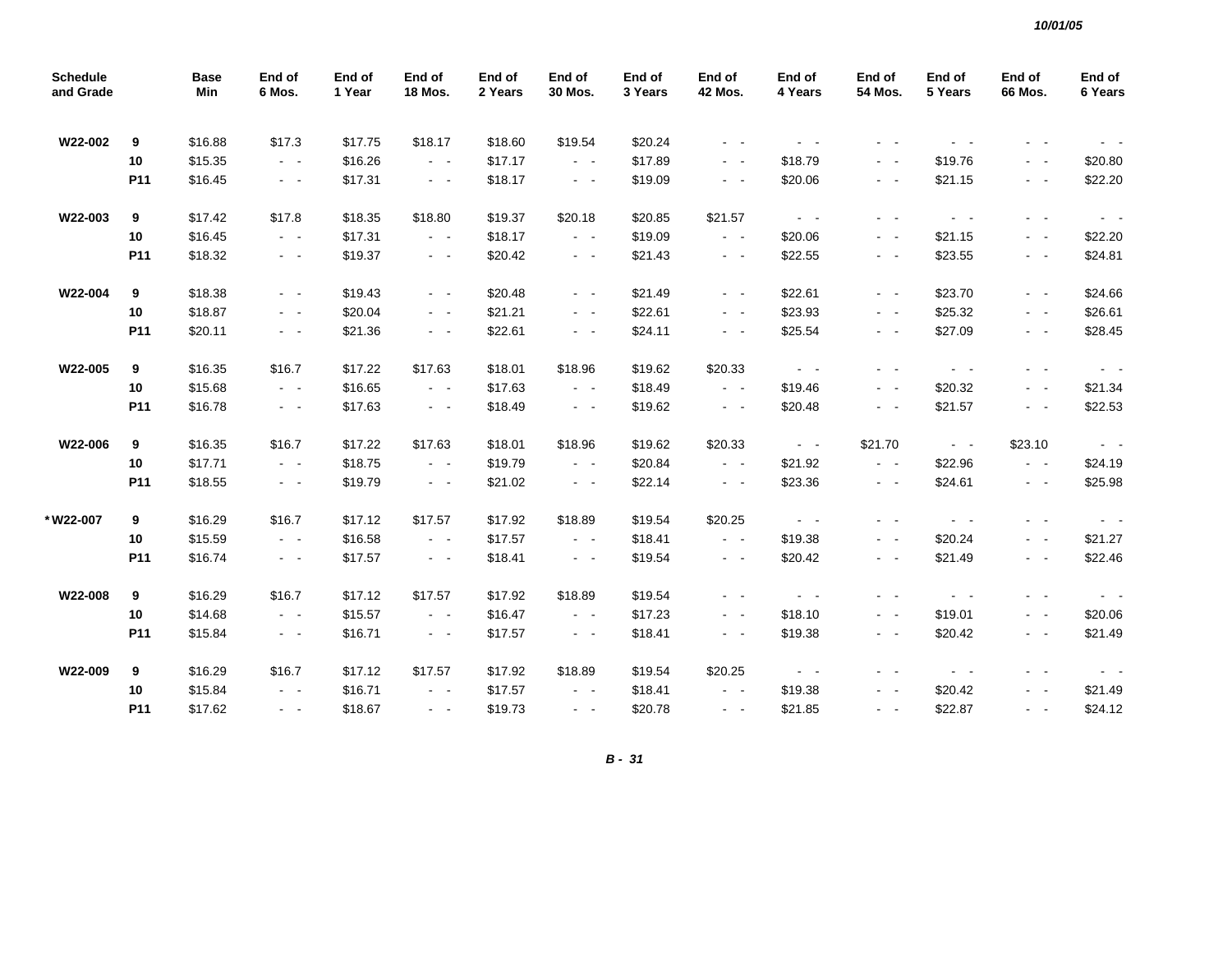| <b>Schedule</b><br>and Grade |                 | <b>Base</b><br>Min | End of<br>6 Mos.        | End of<br>1 Year | End of<br><b>18 Mos.</b> | End of<br>2 Years | End of<br>30 Mos.                         | End of<br>3 Years | End of<br><b>42 Mos.</b>                  | End of<br>4 Years                         | End of<br>54 Mos.   | End of<br>5 Years       | End of<br>66 Mos.   | End of<br>6 Years     |
|------------------------------|-----------------|--------------------|-------------------------|------------------|--------------------------|-------------------|-------------------------------------------|-------------------|-------------------------------------------|-------------------------------------------|---------------------|-------------------------|---------------------|-----------------------|
| W22-010                      | 9               | \$16.29            | \$16.7                  | \$17.12          | \$17.57                  | \$17.92           | \$18.89                                   | \$19.54           | \$20.25                                   | $\sim 100$                                | $\sim$ $ \sim$      | $\sim$ $ \sim$          | $\sim$ $ \sim$      |                       |
|                              | 10              | \$15.56            | $\sim$ $ \sim$          | \$16.47          | $\sim$ $ \sim$           | \$17.38           | $\sim$ $ \sim$                            | \$18.22           | $\sim$ $ \sim$                            | \$19.21                                   | $\sim$ $ \sim$      | \$20.24                 | $\sim$ $ \sim$      | \$21.27               |
|                              | P11             | \$16.75            | $\sim$ $ \sim$          | \$17.82          | $\sim$ $ \sim$           | \$18.89           | $\sim$ $ \sim$                            | \$19.90           | $\sim$ $ -$                               | \$20.96                                   | $\sim$ $ -$         | \$22.06                 | $\sim$ $ \sim$      | \$23.03               |
| W22-011                      | 9               | \$16.29            | \$16.7                  | \$17.12          | \$17.57                  | \$17.92           | \$18.89                                   | \$19.54           | \$20.25                                   | $\sim 100$                                | - -                 | $\sim 100$              | $\sim$ $ -$         | $\sim$ $ \sim$        |
|                              | 10              | \$15.72            | $\sim$ $ -$             | \$16.47          | $\sim$ $ \sim$           | \$17.23           | $\sim$ $ \sim$                            | \$18.22           | $\omega_{\rm{eff}}$ , $\omega_{\rm{eff}}$ | \$19.21                                   | $\sim$              | \$20.24                 | $\sim$ $ \sim$      | \$21.32               |
|                              | P11             | \$17.44            | $\sim 100$              | \$18.41          | $\sim$ $ \sim$           | \$19.38           | $\sim$ $ \sim$                            | \$20.78           | $\sim$ $ \sim$                            | \$22.06                                   | $\sim$ $ \sim$      | \$23.49                 | $\sim$ $ \sim$      | \$24.99               |
| W22-012                      | 9               | \$16.29            | \$16.7                  | \$17.12          | \$17.57                  | \$17.92           | \$18.89                                   | \$19.54           | \$20.25                                   | $\omega_{\rm{eff}}$ , $\omega_{\rm{eff}}$ | \$21.62             | $\sim 100$              | \$23.03             | $\sim 100$ $\sim$     |
|                              | 10              | \$17.62            | $\sim$ $ \sim$          | \$18.67          | $\sim$ $ \sim$           | \$19.73           | $\sim$ $ \sim$                            | \$20.78           | $\omega_{\rm{max}}$                       | \$21.85                                   | $\sim$ $ \sim$      | \$22.87                 | $\sim$ $ \sim$      | \$24.12               |
|                              | P11             | \$18.49            | $\sim$ $ -$             | \$19.73          | $\sim$ $ \sim$           | \$20.96           | $\sim$ $ \sim$                            | \$22.06           | $\sim$ $ \sim$                            | \$23.28                                   | $\sim$ $ \sim$      | \$24.52                 | $\sim$ $ \sim$      | \$25.91               |
| W22-013                      | 9               | \$16.85            | \$17.2                  | \$17.70          | \$18.12                  | \$18.67           | \$19.49                                   | \$20.18           | \$20.86                                   | $\omega_{\rm{eff}}$ , $\omega_{\rm{eff}}$ | $\sim$ $ -$         | $\sim 100$ km $^{-1}$   | $\sim$ $ -$         | $\sim 100$            |
|                              | 10              | \$17.23            | $\sim$ $ \sim$          | \$18.22          | $\sim$ $ \sim$           | \$19.21           | $\sim$ $ \sim$                            | \$20.42           | $\omega_{\rm{max}}$                       | \$21.32                                   | $ -$                | \$22.46                 | $\sim 100$          | \$23.49               |
|                              | P <sub>11</sub> | \$18.21            | $\omega_{\rm{eff}}$     | \$19.38          | $\sim$ $ \sim$           | \$20.55           | $\sim$ $ \sim$                            | \$21.68           | $\omega_{\rm{eff}}$ , $\omega_{\rm{eff}}$ | \$22.87                                   | $\sim$ $ \sim$      | \$23.92                 | $\sim$ $ \sim$      | \$25.20               |
| W22-014                      | 9               | \$16.85            | \$17.2                  | \$17.70          | \$18.12                  | \$18.67           | \$19.49                                   | \$20.18           | \$20.86                                   | $\Delta \phi = 0.1$                       | $\sim$ $-$          | $\sim 100$ km s $^{-1}$ | $\sim$ $ -$         | $\sim 100$ km $^{-1}$ |
|                              | 10              | \$18.49            | $\omega_{\rm{max}}$     | \$19.73          | $\sim 100$               | \$20.96           | $\sim$ $ \sim$                            | \$22.06           | $\sim 100$                                | \$23.28                                   | $\sim 100$          | \$24.52                 | $\omega_{\rm{max}}$ | \$25.91               |
|                              | P11             | \$19.64            | $\sim$ $ -$             | \$20.96          | $\omega_{\rm{max}}$      | \$22.27           | $\sim$ $ \sim$                            | \$23.68           | $\sim$ $ \sim$                            | \$25.20                                   | $\sim$ $ \sim$      | \$26.57                 | $\sim$ $ \sim$      | \$28.29               |
| W22-015                      | 9               | \$16.85            | \$17.2                  | \$17.70          | \$18.12                  | \$18.67           | \$19.49                                   | \$20.18           | \$20.86                                   | $\omega_{\rm{max}}$                       | $\sim$ $\sim$       | $\omega_{\rm{max}}$     | $\sim$ $ -$         | $\sim$ $ \sim$        |
|                              | 10              | \$16.74            | $\sim$ $ -$             | \$17.57          | $\omega_{\rm{max}}$      | \$18.41           | $\omega_{\rm{max}}$                       | \$19.54           | $\omega_{\rm{max}}$                       | \$20.42                                   | $\sim$ $ \sim$      | \$21.49                 | $\sim 100$          | \$22.46               |
|                              | P11             | \$17.62            | $\sim$ $ \sim$          | \$18.67          | $\omega_{\rm{max}}$      | \$19.73           | $\omega_{\rm{max}}$                       | \$20.78           | $\omega_{\rm{max}}$                       | \$21.85                                   | $\sim$ $ -$         | \$22.87                 | $\sim 100$          | \$24.12               |
| W22-016                      | 9               | \$16.85            | \$17.2                  | \$17.70          | \$18.12                  | \$18.67           | \$19.49                                   | \$20.18           | \$20.86                                   | $\sim 100$                                | $\sim$ $\sim$       | $\sim 100$              | $\sim$ $ -$         | $\sim 100$            |
|                              | 10              | \$15.84            | $\sigma_{\rm{eff}}=0.5$ | \$16.71          | $\sim$ $ \sim$           | \$17.57           | $\sigma_{\rm{eff}}$ , $\sigma_{\rm{eff}}$ | \$18.41           | $\sim$ $ \sim$                            | \$19.38                                   | $\omega_{\rm{max}}$ | \$20.42                 | $\sim$ $ \sim$      | \$21.49               |
|                              | P11             | \$17.62            | $\omega_{\rm{max}}$     | \$18.67          | $\omega_{\rm{max}}$      | \$19.73           | $\omega_{\rm{max}}$                       | \$20.78           | $\sim 100$                                | \$21.85                                   | $\omega_{\rm{max}}$ | \$22.87                 | $\omega_{\rm{max}}$ | \$24.12               |
| W22-017                      | 9               | \$14.17            | $\sim 100$              | \$15.00          | $\sim$ $ \sim$           | \$15.83           | $\sim$ $ \sim$                            | \$16.58           | $\sim$ $ \sim$                            | \$17.38                                   | $\sim$              | \$18.41                 | $\sim$ $ \sim$      | \$19.21               |
|                              | E10             | \$15.72            | $\sim$ $ \sim$          | \$16.47          | $\sim$ $ \sim$           | \$17.23           | $\sim$ $ \sim$                            | \$18.22           | $\sim$ $ \sim$                            | \$19.21                                   | $\sim$ $ \sim$      | \$20.24                 | $\sim$ $ \sim$      | \$21.32               |

*10/01/05*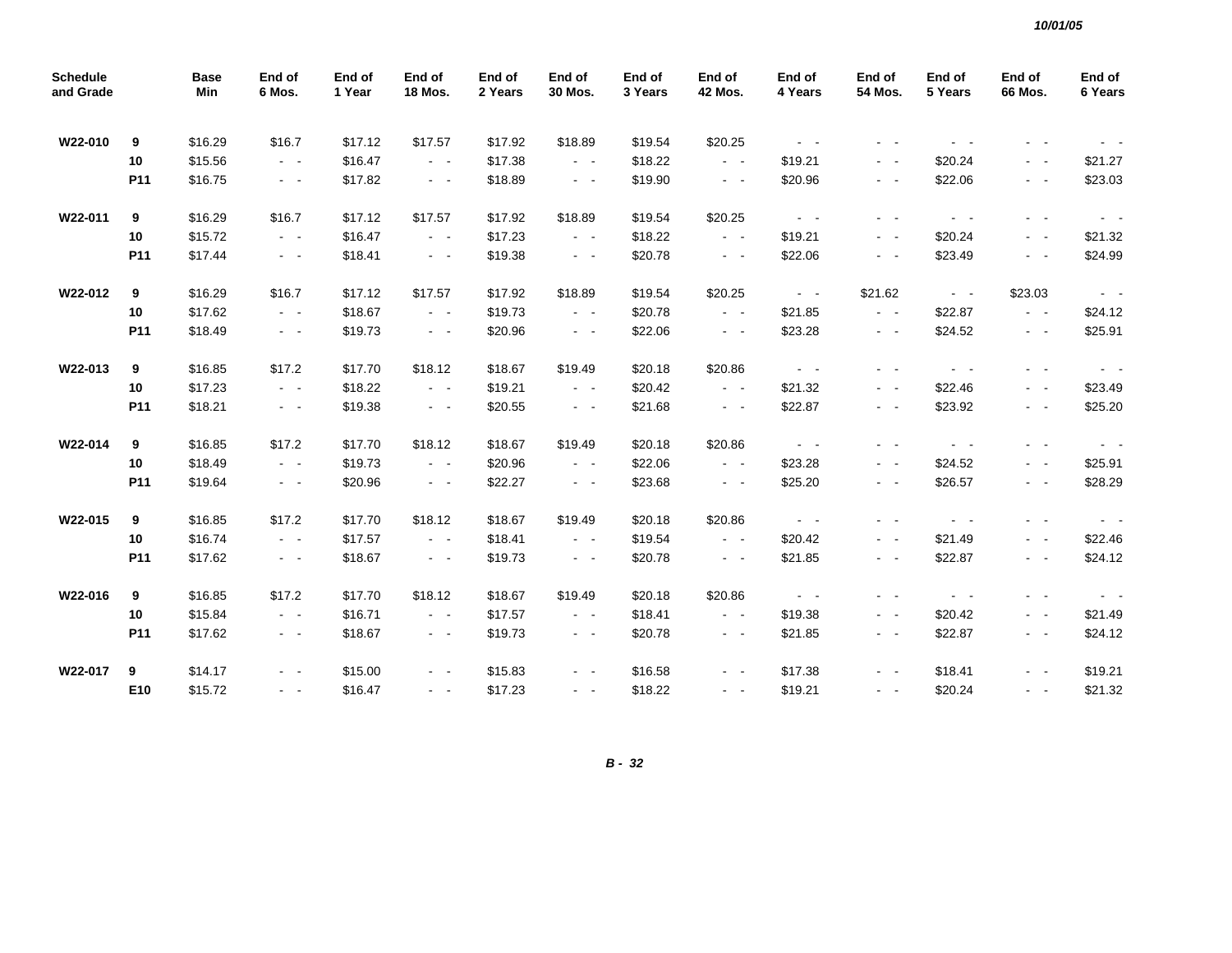| <b>Schedule</b><br>and Grade |                 | <b>Base</b><br>Min | End of<br>6 Mos.                          | End of<br>1 Year | End of<br><b>18 Mos.</b> | End of<br>2 Years | End of<br>30 Mos.   | End of<br>3 Years | End of<br><b>42 Mos.</b> | End of<br>4 Years   | End of<br>54 Mos. | End of<br>5 Years | End of<br><b>66 Mos.</b> | End of<br>6 Years   |
|------------------------------|-----------------|--------------------|-------------------------------------------|------------------|--------------------------|-------------------|---------------------|-------------------|--------------------------|---------------------|-------------------|-------------------|--------------------------|---------------------|
| W22-018                      | 9               | \$16.29            | \$16.7                                    | \$17.12          | \$17.57                  | \$17.92           | \$18.89             | \$19.54           | \$20.25                  | $\omega_{\rm{max}}$ | $\sim$            |                   |                          |                     |
|                              | 10              | \$15.59            | $\sim$ $ \sim$                            | \$16.58          | $\omega_{\rm{max}}$      | \$17.57           | $\omega_{\rm{max}}$ | \$18.41           | $\sim$ $ \sim$           | \$19.38             | $\sim$ $ -$       | \$20.24           | $ -$                     | \$21.27             |
|                              | P11             | \$16.74            | $\sigma_{\rm{eff}}$ , $\sigma_{\rm{eff}}$ | \$17.57          | $\omega_{\rm{max}}$      | \$18.41           | $\sim$ $ \sim$      | \$19.54           | $\sim$ $ \sim$           | \$20.42             | $\sim$ $ -$       | \$21.49           | $\sim 100$               | \$22.46             |
| *W22-019                     | 9               | \$16.97            | \$17.3                                    | \$17.82          | \$18.26                  | \$18.69           | \$19.62             | \$20.32           | \$21.00                  | $\omega_{\rm{max}}$ | $\sim$            | $\sim 100$        | $\sim$ $-$               | $\omega_{\rm{max}}$ |
|                              | 10              | \$16.32            | $\sim 100$                                | \$17.29          | $\sim$ $ -$              | \$18.26           | $\sim$ $ -$         | \$19.16           | $\sim$ $ \sim$           | \$20.15             | $\sim$ $ \sim$    | \$20.98           | $\sim$ $ -$              | \$22.02             |
|                              | P <sub>11</sub> | \$17.36            | $\sim 100$                                | \$18.26          | $\omega_{\rm{max}}$      | \$19.16           | $\omega_{\rm{max}}$ | \$20.32           | $\omega_{\rm{max}}$      | \$21.21             | $\sim$ $ -$       | \$22.27           | $\sim$ $ -$              | \$23.20             |
| W22-020                      | 12              | \$18.42            | $\sim$ $ -$                               | \$19.45          | $\omega_{\rm{max}}$      | \$20.48           | $\omega_{\rm{max}}$ | \$21.51           | $\omega_{\rm{max}}$      | \$22.61             | $\sim$ $ -$       | \$23.61           | $\sim$ $ -$              | \$24.89             |
| W22-021                      | P11             | \$18.71            | $\omega_{\rm{max}}$                       | \$19.72          | $\omega_{\rm{max}}$      | \$20.73           | $\omega_{\rm{max}}$ | \$21.67           | $\sim 100$               | \$22.68             | $\sim$ $ \sim$    | \$23.65           | $\sim$ $ -$              | \$24.71             |
| W22-022                      | 12              | \$20.16            | $\sim$ $ \sim$                            | \$21.23          | $\sim$ $ \sim$           | \$22.30           | $\sim$ $ \sim$      | \$23.31           | $\omega_{\rm{max}}$      | \$24.45             | $\sim$ $ \sim$    | \$25.56           | $\sim$ $ \sim$           | \$26.51             |
| W22-023                      | 13              | \$20.64            | $\omega_{\rm{max}}$                       | \$21.83          | $\omega_{\rm{max}}$      | \$23.01           | $\omega_{\rm{max}}$ | \$24.45           | $\sim$ $ \sim$           | \$25.77             | $\sim$ $ \sim$    | \$27.20           | $\sim$ $ \sim$           | \$28.49             |
| W22-024                      | 11              | \$16.25            | $\sim$ $ \sim$                            | \$17.17          | $\sim$ $ \sim$           | \$18.09           | $\sim$ $ \sim$      | \$18.96           | $\omega_{\rm{max}}$      | \$19.96             | $\sim$ $ \sim$    | \$20.94           | $\sim 100$               | \$22.00             |
| W22-025                      | 10              | \$18.32            | $\sim$ $ \sim$                            | \$19.37          | $\omega_{\rm{max}}$      | \$20.42           | $\sim$ $ \sim$      | \$21.43           | $\sim$ $ \sim$           | \$22.55             | $\sim$ $ \sim$    | \$23.55           | $\sim$ $ \sim$           | \$24.81             |
|                              | P <sub>11</sub> | \$19.20            | $\sim$ $ \sim$                            | \$20.42          | $\sim$ $ \sim$           | \$21.64           | $\sim$ $ \sim$      | \$22.75           | $\sim$ $ \sim$           | \$23.95             | $\sim$ $ -$       | \$25.21           | $\sim$ $ \sim$           | \$26.56             |
| W22-026                      | 10              | \$19.20            | $\sim$ $ \sim$                            | \$20.42          | $\omega_{\rm{max}}$      | \$21.64           | $\omega_{\rm{max}}$ | \$22.75           | $\omega_{\rm{max}}$      | \$23.95             | $\sim$ $ -$       | \$25.21           | $\omega_{\rm{max}}$      | \$26.56             |
|                              | P11             | \$20.30            | $\sim$ $-$                                | \$21.64          | $\sim$ $-$               | \$22.99           | $\sim$ $-$          | \$24.38           | $\sim$ $ \sim$           | \$25.91             | $\sim$ $ -$       | \$27.27           | $\sim$ $ -$              | \$29.00             |
| W22-027                      | $12$            | \$19.20            | $\sim$ $ \sim$                            | \$20.42          | $\sim$ $ \sim$           | \$21.64           | $\sim$ $ \sim$      | \$23.13           | $\sim$ $ \sim$           | \$24.59             | $\sim$ $ \sim$    | \$26.14           | $\sim$ $ \sim$           | \$27.51             |
| W22-028                      | P11             | \$20.30            | $\sim$ $ \sim$                            | \$21.64          | $\sim$ $ \sim$           | \$22.99           | $\sim$ $ \sim$      | \$24.38           | $\sim$ $ \sim$           | \$25.91             | $\sim$ $ \sim$    | \$27.27           | $\sim$ $ \sim$           | \$29.00             |
| W22-029                      | 12              | \$21.92            | $\sim 100$                                | \$23.36          | $\sim$ $ \sim$           | \$24.81           | $\sim$ $ \sim$      | \$26.37           | $\sim$ $ \sim$           | \$28.03             | $\sim$ $ -$       | \$29.50           | $\sim 100$               | \$31.11             |
| W22-030                      | 13              | \$23.28            | $\omega_{\rm{max}}$                       | \$24.59          | $\omega_{\rm{max}}$      | \$25.91           | $\omega_{\rm{max}}$ | \$27.51           | $\omega_{\rm{max}}$      | \$29.00             | $\sim$ $ \sim$    | \$30.56           | $\sim$ $ \sim$           | \$32.21             |
| W22-031                      | P11             | \$20.35            | $\sim$ $ -$                               | \$21.69          | $\sim 100$               | \$23.04           | $\sim 100$          | \$24.71           | $\omega_{\rm{max}}$      | \$26.31             | $\sim$ $ \sim$    | \$28.02           | $\omega_{\rm{max}}$      | \$29.48             |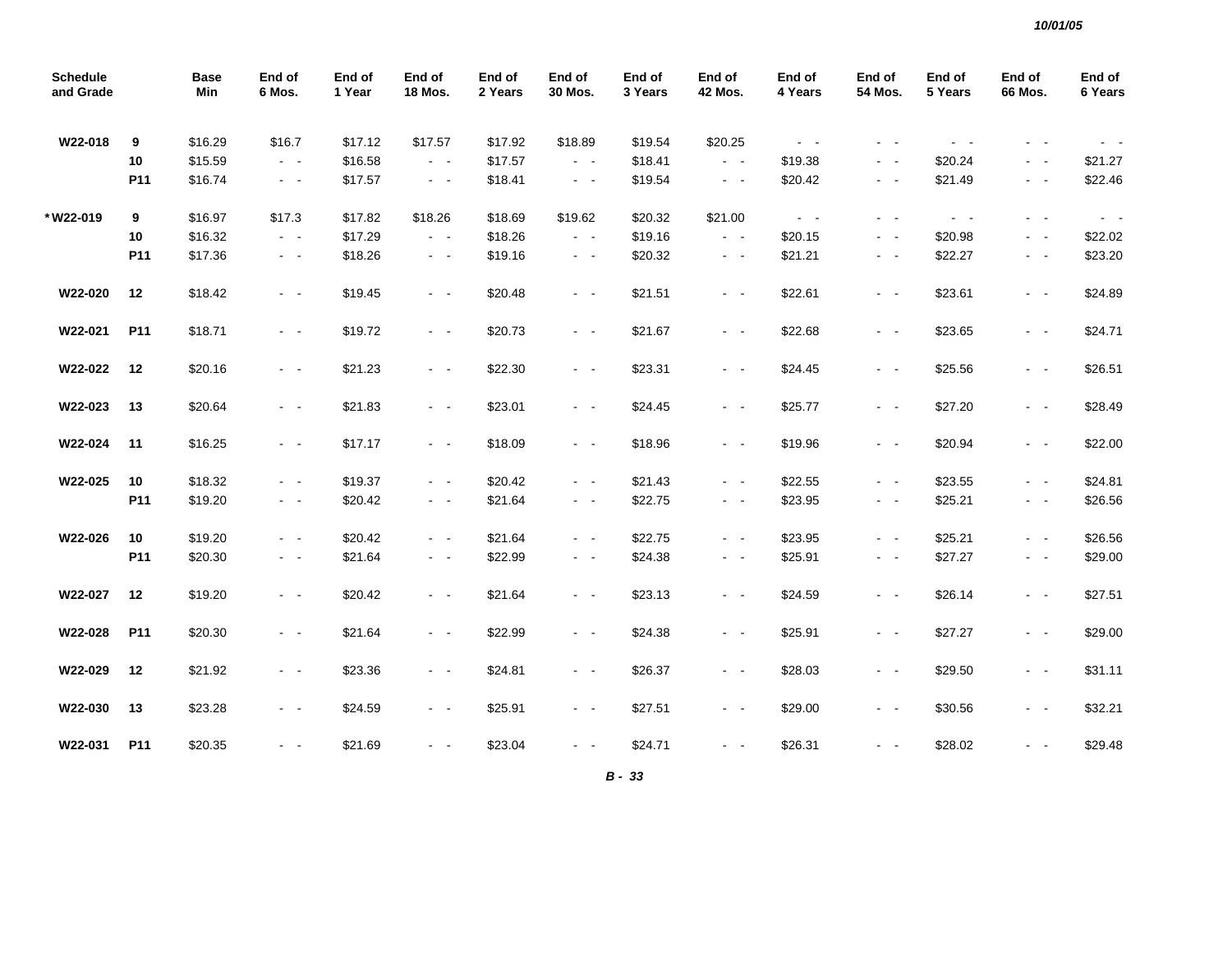| <b>Schedule</b><br>and Grade |                 | <b>Base</b><br>Min | End of<br>6 Mos.        | End of<br>1 Year | End of<br><b>18 Mos.</b>                  | End of<br>2 Years | End of<br>30 Mos.       | End of<br>3 Years | End of<br><b>42 Mos.</b> | End of<br>4 Years | End of<br><b>54 Mos.</b> | End of<br>5 Years | End of<br>66 Mos.                                                                                            | End of<br>6 Years |
|------------------------------|-----------------|--------------------|-------------------------|------------------|-------------------------------------------|-------------------|-------------------------|-------------------|--------------------------|-------------------|--------------------------|-------------------|--------------------------------------------------------------------------------------------------------------|-------------------|
| W22-033                      | 16              | \$33.81            | $\sim$ $ \sim$          | \$35.71          | $\sim$ $ \sim$                            | \$37.61           | $\sim$ $ \sim$          | \$39.80           | $\sim$ $ \sim$           | \$41.71           | $\sim$ $ \sim$           | \$44.11           | $\sim$ $ \sim$                                                                                               | \$46.79           |
| W22-034                      | 12              | \$17.71            | $\sim$ $ \sim$          | \$18.75          | $\sim$ $ \sim$                            | \$19.79           | $\omega_{\rm{max}}$     | \$20.84           | $\sim 100$               | \$21.92           | $\omega_{\rm{max}}$      | \$22.96           | $\sim$ $ \sim$                                                                                               | \$24.19           |
| W22-035                      | 12              | \$19.68            | $\sim$ $ \sim$          | \$21.02          | $\sim 100$                                | \$22.35           | $\omega_{\rm{max}}$     | \$23.76           | $\sim$ $ \sim$           | \$25.26           | $\omega_{\rm{max}}$      | \$26.66           | $\sim$ $ \sim$                                                                                               | \$28.36           |
| W22-036                      | 12              | \$18.86            | $\omega_{\rm{max}}$     | \$19.92          | $\sim 100$ km s $^{-1}$                   | \$20.98           | $\sim 100$ km s $^{-1}$ | \$22.59           | $\sim 100$ km s $^{-1}$  | \$24.08           | $\sim 100$ km s $^{-1}$  | \$25.74           | $\omega_{\rm{max}}$                                                                                          | \$27.53           |
| W22-038                      | 14              | \$21.93            | $\sim$ $ -$             | \$23.19          | $\sim 100$                                | \$24.45           | $\omega_{\rm{max}}$     | \$25.95           | $\sim 100$               | \$27.42           | $\sim$ $ -$              | \$29.01           | $\sim$ $ -$                                                                                                  | \$30.35           |
| W22-039                      | 9               | \$17.81            | $\sim$ $ -$             | \$18.67          | $\omega_{\rm{max}}$                       | \$19.54           | $\omega_{\rm{max}}$     | \$20.55           | $\sim$ $ -$              | \$21.68           | $\omega_{\rm{max}}$      | \$22.87           | $\sim$ $ -$                                                                                                  | \$24.12           |
| W22-040                      | 9               | \$17.81            | $\omega_{\rm{max}}$     | \$18.67          | $\omega_{\rm{max}}$                       | \$19.54           | $\omega_{\rm{max}}$     | \$20.55           | $\sim$ $ -$              | \$21.68           | $\sim 100$               | \$22.87           | $\sim$ $ -$                                                                                                  | \$24.12           |
|                              | 10              | \$20.07            | $\sim 100$              | \$21.17          | $\omega_{\rm{max}}$                       | \$22.27           | $\omega_{\rm{max}}$     | \$23.49           | $\sim 100$               | \$24.78           | $\omega_{\rm{max}}$      | \$26.09           | $\sim$ $ \sim$                                                                                               | \$27.51           |
|                              | P11             | \$21.37            | $\omega_{\rm{max}}$     | \$22.87          | $\sim$ $ \sim$                            | \$24.36           | $\omega_{\rm{max}}$     | \$25.91           | $\sim$ $ \sim$           | \$27.33           | $\omega_{\rm{max}}$      | \$28.81           | $\sim$ $ \sim$                                                                                               | \$30.43           |
| W22-041                      | 12              | \$17.62            | $\sim$ $ \sim$          | \$18.67          | $\omega_{\rm{eff}}$ , $\omega_{\rm{eff}}$ | \$19.73           | $\sim$ $ \sim$          | \$20.78           | $\sim$ $ \sim$           | \$21.85           | $\sim$ $ \sim$           | \$22.87           | $\sim$ $ \sim$                                                                                               | \$24.12           |
| W22-042                      | 10              | \$18.49            | $\sim$ $ -$             | \$19.73          | $\sim 100$                                | \$20.96           | $\omega_{\rm{max}}$     | \$22.06           | $\sim 100$               | \$23.28           | $\sim$ $ -$              | \$24.52           | $\sim$ $ \sim$                                                                                               | \$25.91           |
|                              | P <sub>11</sub> | \$19.64            | $\sim$ $ -$             | \$20.96          | $\sim$ $ \sim$                            | \$22.27           | $\sim$ $ \sim$          | \$23.68           | $\sim$ $ \sim$           | \$25.20           | $\sim$ $ \sim$           | \$26.57           | $\frac{1}{2} \left( \frac{1}{2} \right) \left( \frac{1}{2} \right) = \frac{1}{2} \left( \frac{1}{2} \right)$ | \$28.29           |
| W22-043                      | 12              | \$18.49            | $\omega_{\rm{max}}$     | \$19.73          | $\omega_{\rm{max}}$                       | \$20.96           | $\omega_{\rm{max}}$     | \$22.46           | $\sim$ $ \sim$           | \$23.92           | $\omega_{\rm{max}}$      | \$25.46           | $\sim$ $ \sim$                                                                                               | \$26.81           |
| W22-044                      | 12              | \$18.67            | $\sim$ $ -$             | \$19.73          | $\sim$ $ \sim$                            | \$20.78           | $\sim$ $ \sim$          | \$22.27           | $\sim$ $ \sim$           | \$23.68           | $\omega_{\rm{max}}$      | \$25.20           | $\sim$ $ \sim$                                                                                               | \$26.81           |
| W22-045                      | 12              | \$21.38            | $\sim$ $\sim$           | \$22.83          | $\sim$ $ \sim$                            | \$24.27           | $\sim 100$ km s $^{-1}$ | \$25.61           | $\sim$ $ \sim$           | \$27.05           | $\sim 100$ km s $^{-1}$  | \$28.47           | $\sim$ $ \sim$                                                                                               | \$30.05           |
|                              | P13             | \$23.17            | $\sigma_{\rm{eff}}=0.5$ | \$24.50          | $\sim$ $ \sim$                            | \$25.84           | $\sim$ $ \sim$          | \$27.49           | $\sim$ $ \sim$           | \$29.01           | $\sim$ $ \sim$           | \$30.60           | $\sim$ $ \sim$                                                                                               | \$32.32           |
| W22-046                      | 12              | \$21.15            | - -                     | \$22.63          | $\sim$ $ \sim$                            | \$24.12           | - -                     | \$25.66           | $\sim$ $ \sim$           | \$27.33           | $\sim$ $ \sim$           | \$28.81           | $\sim$ $\sim$                                                                                                | \$30.43           |
| W22-047                      | 11              | \$21.37            | $\sim$ $ \sim$          | \$22.87          | $\sim$ $ \sim$                            | \$24.36           | $\sim$ $ \sim$          | \$25.91           | $\sim$ $ \sim$           | \$27.33           | $\omega_{\rm{max}}$      | \$28.81           | $\sim$ $ \sim$                                                                                               | \$30.43           |
| W22-048                      | 13              | \$22.57            | $\sim$ $ \sim$          | \$24.12          | $\sim$ $ \sim$                            | \$25.66           | $\sim$ $ -$             | \$27.51           | $\sim$ $ \sim$           | \$29.32           | $\sim$ $ \sim$           | \$30.99           |                                                                                                              | \$32.47           |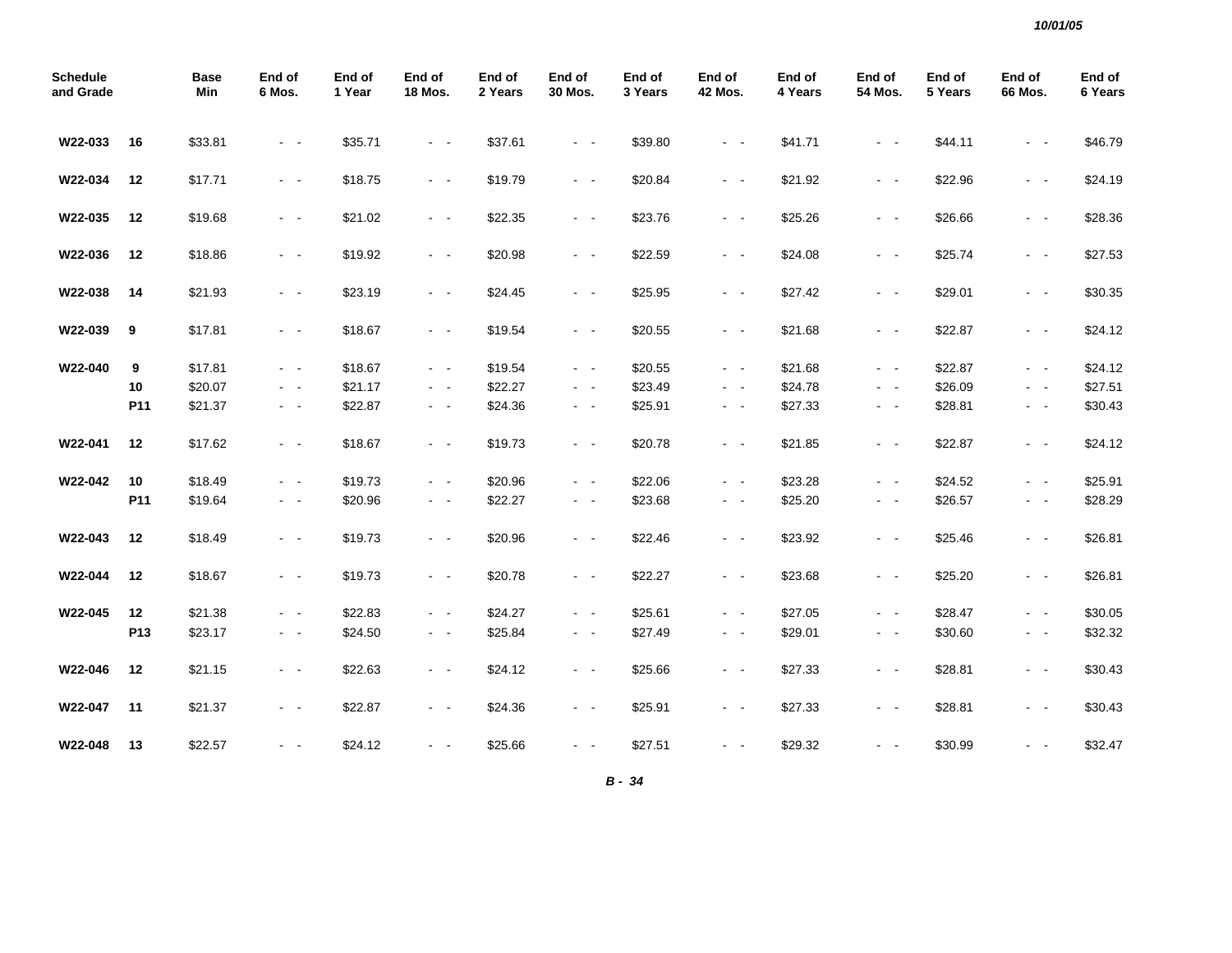| <b>Schedule</b><br>and Grade |                 | <b>Base</b><br>Min | End of<br>6 Mos.                                                                                                                      | End of<br>1 Year | End of<br><b>18 Mos.</b>      | End of<br>2 Years | End of<br>30 Mos.   | End of<br>3 Years | End of<br><b>42 Mos.</b> | End of<br>4 Years | End of<br>54 Mos.   | End of<br>5 Years | End of<br>66 Mos. | End of<br>6 Years |
|------------------------------|-----------------|--------------------|---------------------------------------------------------------------------------------------------------------------------------------|------------------|-------------------------------|-------------------|---------------------|-------------------|--------------------------|-------------------|---------------------|-------------------|-------------------|-------------------|
| W22-049                      | 12              | \$23.17            | $\sim$ $ \sim$                                                                                                                        | \$24.78          | $\omega_{\rm{max}}$           | \$26.38           | $\sim$ $ \sim$      | \$27.75           | $\omega_{\rm{max}}$      | \$29.61           | $\sim$ $ \sim$      | \$31.25           | $ -$              | \$33.04           |
| W22-050                      | 14              | \$24.42            | $\sim$ $ -$                                                                                                                           | \$26.07          | $\sim 100$ km s $^{-1}$       | \$27.71           | $\sim$ $ \sim$      | \$29.27           | $\sim 100$               | \$30.89           | $\omega_{\rm{max}}$ | \$32.72           | $\sim$ $ \sim$    | \$34.52           |
| W22-051                      | P <sub>15</sub> | \$29.70            | $\sim$ $ \sim$                                                                                                                        | \$31.52          | $\sim 100$                    | \$33.34           | $\sim$ $ \sim$      | \$34.97           | $\sim 100$               | \$36.59           | $\sim 100$          | \$38.65           | $ -$              | \$40.42           |
| W22-052                      | 11              | \$23.42            | $\sim$ $\sim$                                                                                                                         | \$24.76          | $\sim$ $ \sim$                | \$26.09           | $\sim$ $ \sim$      | \$27.55           | $\sim$ $ \sim$           | \$29.31           | $\sim$ $ \sim$      | \$41.01           | $\sim$ $ -$       | \$44.15           |
| W22-053                      | P17             | \$44.92            | $\sim$ $\sim$                                                                                                                         | \$47.62          | $\sim$ $ \sim$                | \$50.32           | $\sim$ $ \sim$      | \$53.27           | $\sim$ $ \sim$           | \$56.29           | $\omega_{\rm{max}}$ | \$59.54           | $\sim$ $ \sim$    | \$62.99           |
| W22-054                      | 18              | \$48.27            | $\sim$ $ \sim$                                                                                                                        | \$51.26          | $\alpha$ , $\beta$ , $\alpha$ | \$54.25           | $\sim$ $ \sim$      | \$57.36           | $\sim$ $ \sim$           | \$60.68           | $\sim$ $ -$         | \$64.23           | $\sim$ $ \sim$    | \$67.85           |
| W22-055                      | P17             | \$48.27            | $\omega_{\rm{max}}$                                                                                                                   | \$51.26          | $\sim 100$ km $^{-1}$         | \$54.25           | $\sim$ $ \sim$      | \$57.36           | $\sim 100$               | \$60.68           | $\omega_{\rm{max}}$ | \$64.23           | $\sim$ $ \sim$    | \$67.85           |
| W22-056                      | 12              | \$19.22            | $\frac{1}{2} \left( \frac{1}{2} \right) \left( \frac{1}{2} \right) \frac{1}{2} \left( \frac{1}{2} \right) \left( \frac{1}{2} \right)$ | \$20.55          | $\sim$ $ \sim$                | \$21.89           | $\sim$ $ \sim$      | \$23.49           | $\sim 100$               | \$24.99           | $\omega_{\rm{max}}$ | \$26.57           | $\sim$ $ \sim$    | \$28.04           |
| W22-057                      | 12              | \$17.28            | $\omega_{\rm{max}}$                                                                                                                   | \$18.41          | $\sim 100$ km $^{-1}$         | \$19.54           | $\sim$ $ \sim$      | \$20.96           | $\sim 100$               | \$22.27           | $\omega_{\rm{max}}$ | \$23.67           | $\sim$ $ \sim$    | \$24.99           |
| W22-058                      | 18              | \$51.26            | $\sim 100$                                                                                                                            | \$54.53          | $\sim 100$                    | \$57.80           | $\sim$ $ \sim$      | \$61.04           | $\sim 100$               | \$64.96           | $\sim$ $ \sim$      | \$68.89           | $\sim$ $ \sim$    | \$71.50           |
| W22-059                      | P11             | \$17.65            | $\sim$ $\sim$                                                                                                                         | \$18.60          | $\sim$ $ \sim$                | \$19.55           | $\sim$<br>٠         |                   |                          |                   | - -                 |                   | . .               | $\sim$ $ \sim$    |
| W22-060                      | 12              | \$19.64            | $\sim$ $ \sim$                                                                                                                        | \$20.96          | $\sim 100$ km s $^{-1}$       | \$22.27           | $\sim 100$          | \$23.68           | $\sim 100$ km $^{-1}$    | \$25.20           | $\sim 100$          | \$26.57           | $\sim 100$        | \$28.29           |
| W22-061                      | 13              | \$19.93            | $\sim$ $ \sim$                                                                                                                        | \$21.35          | $\omega_{\rm{max}}$           | \$22.78           | $\omega_{\rm{max}}$ | \$24.56           | $\sim$ $ \sim$           | \$26.49           | $\sim$ $ \sim$      | \$28.28           | $ -$              | \$30.28           |
| W22-062                      | 13              | \$20.30            | $\sim$ $-$                                                                                                                            | \$21.64          | $\sim$ $ \sim$                | \$22.99           | $\sim$ $ \sim$      | \$24.38           | $\omega_{\rm{max}}$      | \$25.91           | $\sim 100$          | \$27.27           | $\sim$ $ \sim$    | \$29.00           |
| W22-063                      | 12              | \$24.11            | $\sim$ $ \sim$                                                                                                                        | \$25.69          | $\sim 100$                    | \$27.28           | $\sim$ $ \sim$      | \$29.01           | $\sim 100$               | \$30.82           | $\omega_{\rm{max}}$ | \$32.48           | $\sim$ $ \sim$    | \$34.24           |
| W22-064                      | 13              | \$25.59            | $\sim 100$                                                                                                                            | \$27.05          | $\sim$ $ \sim$                | \$28.50           | $\sim$ $ \sim$      | \$30.25           | $\sim 100$               | \$31.90           | $\sim 100$          | \$33.63           | $\sim$ $ \sim$    | \$35.44           |
| W22-070                      | P11             | \$19.64            | $\sim$ $\sim$                                                                                                                         | \$20.96          | $\sim$ $ \sim$                | \$22.27           | $\sim$ $ \sim$      | \$23.68           | $\sim$ $ \sim$           | \$25.20           | $\sim$ $ \sim$      | \$26.57           | $\sim$ $ -$       | \$28.29           |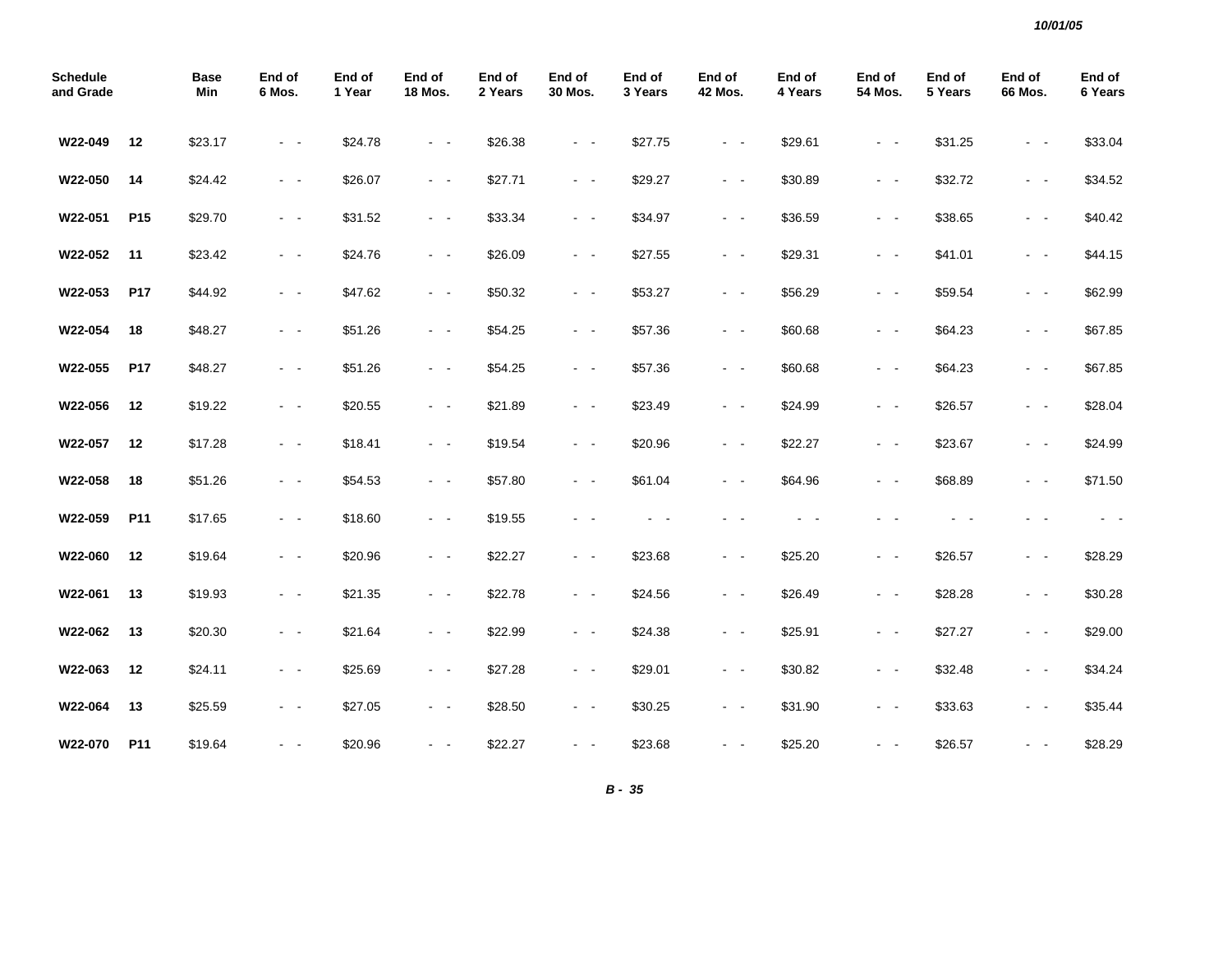| <b>Schedule</b><br>and Grade |                  | <b>Base</b><br>Min | End of<br>6 Mos.    | End of<br>1 Year | End of<br><b>18 Mos.</b> | End of<br>2 Years | End of<br>30 Mos.   | End of<br>3 Years | End of<br><b>42 Mos.</b> | End of<br>4 Years | End of<br>54 Mos. | End of<br>5 Years | End of<br>66 Mos.   | End of<br>6 Years |
|------------------------------|------------------|--------------------|---------------------|------------------|--------------------------|-------------------|---------------------|-------------------|--------------------------|-------------------|-------------------|-------------------|---------------------|-------------------|
| W22-071                      | 14               | \$22.19            | $\sim$ $ \sim$      | \$23.61          | $\sim 100$               | \$25.04           | $\omega_{\rm{max}}$ | \$27.03           | $\sim 100$ km s $^{-1}$  | \$29.17           | $\sim$ $ \sim$    | \$31.21           | $\sim$ $ \sim$      | \$33.12           |
| W22-072                      | 15               | \$24.92            | $\sim$ $ \sim$      | \$26.49          | $\sim$ $ \sim$           | \$28.07           | $\sim$ $ \sim$      | \$30.28           | $\sim 100$               | \$32.47           | $\sim$ $ \sim$    | \$34.75           | $\sim$ $ \sim$      | \$36.82           |
| W22-073                      | 13               | \$21.35            | $\sim$ $ \sim$      | \$22.62          | $\sim$ $ \sim$           | \$23.90           | $\sim$ $ \sim$      | \$25.44           | $\sim 100$               | \$27.02           | $\sim$ $ \sim$    | \$28.67           | $\sim$ $ \sim$      | \$30.28           |
| W22-074                      | 10               | \$17.47            | $\sim$ $ \sim$      | \$18.45          | $\sim$ $ \sim$           | \$19.43           | $\sim$ $ \sim$      | \$20.48           | $\sim$ $ \sim$           | \$21.56           | $ -$              | \$22.61           | $\sim$ $ \sim$      | \$23.69           |
| W22-075                      | 11               | \$17.45            | $\sim$ $ \sim$      | \$18.41          | $\sim 100$               | \$19.37           | $\sim 100$          | \$20.67           | $\sim 100$               | \$22.05           | $\sim$ $ -$       | \$23.40           | $\sim$ $ \sim$      | \$24.79           |
| W22-076                      | $-11$            | \$18.51            | $\omega_{\rm{max}}$ | \$19.55          | $\omega_{\rm{max}}$      | \$20.59           | $\omega_{\rm{max}}$ | \$21.87           | $\sim 100$               | \$23.14           | $\sim$ $ \sim$    | \$24.43           | $\omega_{\rm{max}}$ | \$25.68           |
| W22-077                      | 12               | \$19.71            | $\omega_{\rm{max}}$ | \$20.83          | $\sim 100$               | \$21.95           | $\omega_{\rm{max}}$ | \$23.40           | $\sim$ $ \sim$           | \$24.87           | $\sim$ $ \sim$    | \$26.37           | $\sim$ $ \sim$      | \$27.91           |
| W22-078                      | 13               | \$20.11            | $\sim$ $ \sim$      | \$21.35          | $\sim$ $ \sim$           | \$22.59           | $\sim$ $ \sim$      | \$24.33           | $\sim$ $ \sim$           | \$26.29           | $\sim$ $ \sim$    | \$28.07           | $\sim$ $ \sim$      | \$30.05           |
| ** W22-079                   | <b>9B</b>        | \$16.29            | \$16.7              | \$17.12          | \$17.57                  | \$17.92           | \$18.89             | \$19.54           | \$20.25                  | $\sim 100$        | $ -$              | $\sim$ $ \sim$    | $\sim$ 10 $\sim$    | $\sim$ $ \sim$    |
|                              | <b>9M</b>        | \$16.85            | \$17.2              | \$17.70          | \$18.12                  | \$18.67           | \$19.49             | \$20.18           | \$20.86                  | $\sim$ $ \sim$    | $\sim$ $ -$       | $\sim$ $ \sim$    | $ -$                |                   |
|                              | 10B              | \$15.59            | $\sim$ $ \sim$      | \$16.58          | $\sim$ $ \sim$           | \$17.57           | $\sigma_{\rm{max}}$ | \$18.41           | $\sim$ $ -$              | \$19.38           | $\sim$ $-$        | \$20.24           | $\sim$ $ \sim$      | \$21.27           |
|                              | <b>10M</b>       | \$16.74            | $\sim$ $ \sim$      | \$17.57          | $\sim 100$               | \$18.41           | $\omega_{\rm{max}}$ | \$19.54           | $\sim 100$               | \$20.42           | $\sim$ $ \sim$    | \$21.49           | $\sim$ $ \sim$      | \$22.46           |
|                              | 11B              | \$16.74            | $\sim$ $ -$         | \$17.57          | $\sim$ $ \sim$           | \$18.41           | $\sim$ $ \sim$      | \$19.54           | $\sim 100$               | \$20.42           | $\sim$ $-$        | \$21.49           | $\sim$ $ \sim$      | \$22.46           |
|                              | <b>11M</b>       | \$17.62            | $\sim$ $ -$         | \$18.67          | $\sim$ $ \sim$           | \$19.73           | $\sim$ $ \sim$      | \$20.78           | $\sim$ $ \sim$           | \$21.85           | $\sim$ $ \sim$    | \$22.87           | $\sim$ $ \sim$      | \$24.12           |
| ** W22-080                   | 12B              | \$17.62            | $\sim$ $ \sim$      | \$18.67          | $\sim 100$               | \$19.73           | $\omega_{\rm{max}}$ | \$20.78           | $\sim$ $ \sim$           | \$21.85           | $\sim$ $ -$       | \$22.87           | $\sim$ $ \sim$      | \$24.12           |
|                              | <b>12M</b>       | \$18.49            | $\sim$ $ \sim$      | \$19.73          | $\sim$ $ \sim$           | \$20.96           | $\sim 100$          | \$22.46           | $\sim$ $ \sim$           | \$23.92           | $\sim$ $ \sim$    | \$25.46           | $\sim$ $ \sim$      | \$26.81           |
| W22-081                      | 14               | \$21.97            | $\sim 100$          | \$23.59          | $\sim$ $ \sim$           | \$25.22           | $\sim$ $ -$         | \$27.24           | $\sim$ $ \sim$           | \$29.42           | $\sim$ $\sim$     | \$31.46           | $\sim$ $ \sim$      | \$33.40           |
| W41-001                      | $\boldsymbol{8}$ | \$14.75            | \$15.0              | \$15.43          | \$15.78                  | \$16.12           | \$16.47             | \$16.81           | \$17.30                  | $\sim$ $ \sim$    | \$17.69           | $\sim$ $ \sim$    | \$18.13             | $\sim$ $ \sim$    |
| W41-002                      | 5                | \$12.82            | \$13.1              | \$13.40          | \$13.71                  | \$13.94           | \$14.29             | \$14.48           | \$14.93                  | $\sim$ $ \sim$    | \$15.44           | $\sim 100$        | \$15.88             | $\sim$ $-$        |
|                              | 6                | \$13.77            | \$14.0              | \$14.29          | \$14.63                  | \$14.93           | \$15.35             | \$15.57           | \$15.88                  | $\sim$ $ \sim$    | \$16.32           | $\sim$ $ \sim$    | \$16.82             | $\sim$ $-$        |
|                              | E7               | \$14.60            | \$14.9              | \$15.25          | \$15.57                  | \$15.88           | \$16.33             | \$16.71           | \$17.19                  | $\sim$ $ \sim$    | \$17.59           | $\sim$ $ \sim$    | \$18.11             | $\sim$ $ \sim$    |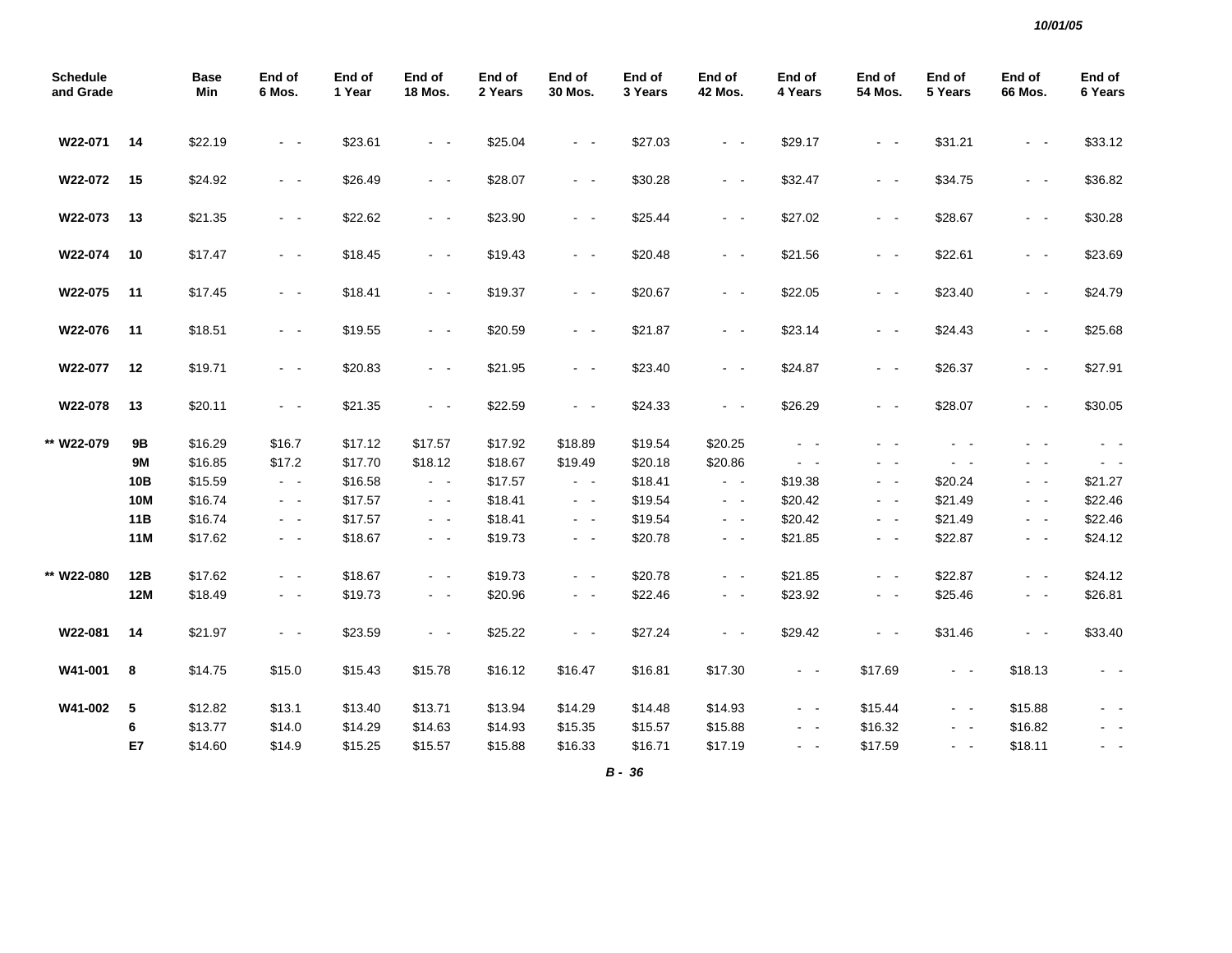| <b>Schedule</b><br>and Grade |                | <b>Base</b><br>Min | End of<br>6 Mos.        | End of<br>1 Year | End of<br><b>18 Mos.</b> | End of<br>2 Years | End of<br>30 Mos.       | End of<br>3 Years | End of<br>42 Mos.   | End of<br>4 Years | End of<br>54 Mos.   | End of<br>5 Years | End of<br><b>66 Mos.</b> | End of<br>6 Years |
|------------------------------|----------------|--------------------|-------------------------|------------------|--------------------------|-------------------|-------------------------|-------------------|---------------------|-------------------|---------------------|-------------------|--------------------------|-------------------|
| W41-003                      | 6              | \$13.77            | \$14.0                  | \$14.29          | \$14.63                  | \$14.92           | \$15.34                 | \$15.53           | \$15.88             | $\sim$ $ \sim$    | \$16.32             | $\sim 100$        | \$16.81                  | $\sim$ $ \sim$    |
|                              | 7              | \$14.61            | \$14.9                  | \$15.22          | \$15.53                  | \$15.88           | \$16.32                 | \$16.71           | \$17.21             | $\sim$ $ -$       | \$17.59             | $\sim$ $ -$       | \$18.13                  | $\sim$ $ \sim$    |
|                              | E8             | \$15.43            | \$15.7                  | \$16.12          | \$16.47                  | \$16.81           | \$17.21                 | \$17.59           | \$17.96             | $\sim$ $ -$       | \$18.55             | $\sim$ $ -$       | \$18.99                  | $\sim$ $ \sim$    |
| W41-004                      | 6              | \$13.77            | \$14.0                  | \$14.29          | \$14.63                  | \$14.93           | \$15.35                 | \$15.57           | \$15.88             | $\sim$ $ -$       | \$16.32             | $\sim$ $ \sim$    | \$16.82                  | $\sim$ $ \sim$    |
|                              | E7             | \$14.60            | \$14.9                  | \$15.25          | \$15.57                  | \$15.88           | \$16.33                 | \$16.71           | \$17.19             | $\sim 100$        | \$17.59             | $\sim$ $ \sim$    | \$18.11                  | $\sim$ $ \sim$    |
| W41-005                      | E7             | \$14.60            | \$14.9                  | \$15.25          | \$15.57                  | \$15.88           | \$16.33                 | \$16.71           | \$17.19             | $\sim 100$        | \$17.59             | $\sim$ $ -$       | \$18.11                  | $\sim$ $ -$       |
| W41-006                      | $\overline{7}$ | \$14.60            | \$14.9                  | \$15.25          | \$15.57                  | \$15.88           | \$16.33                 | \$16.71           | \$17.19             | $\sim$ $ \sim$    | \$17.59             | $\sim$ $ \sim$    | \$18.11                  | $\sim$ $ \sim$    |
|                              | E8             | \$15.43            | \$15.7                  | \$16.12          | \$16.47                  | \$16.82           | \$17.19                 | \$17.59           | \$17.92             | $\sim$ $ -$       | \$18.54             | $\sim$ $ -$       | \$18.97                  | $\sim$ $-$        |
| W41-007                      | $\overline{7}$ | \$14.61            | \$14.9                  | \$15.22          | \$15.53                  | \$15.88           | \$16.32                 | \$16.71           | \$17.21             | $\sim$ $ -$       | \$17.59             | $\sim$ $ -$       | \$18.13                  | $\sim$ $-$        |
|                              | 8              | \$15.43            | \$15.7                  | \$16.12          | \$16.47                  | \$16.81           | \$17.21                 | \$17.59           | \$17.96             | $\sim$ $ -$       | \$18.55             | $\sim$ $ \sim$    | \$18.99                  | $\sim$ $ \sim$    |
|                              | E9             | \$15.41            | $\sim 100$              | \$15.99          | $\omega_{\rm{max}}$      | \$16.56           | $\sim$ $-$              | \$17.45           | $\omega_{\rm{max}}$ | \$18.22           | $\omega_{\rm{max}}$ | \$19.26           | $\sim$ $ \sim$           | \$20.07           |
| W41-008                      | E8             | \$15.43            | \$15.7                  | \$16.12          | \$16.47                  | \$16.82           | \$17.19                 | \$17.59           | \$17.92             | $\sim 100$        | \$18.54             | $\sim$ $ \sim$    | \$18.97                  | $\sim$ $ \sim$    |
| W41-009                      | 8              | \$15.43            | \$15.7                  | \$16.12          | \$16.47                  | \$16.82           | \$17.19                 | \$17.59           | \$17.92             | $\sim 100$        | \$18.54             | $\sim$ $ \sim$    | \$18.97                  | $\sim$ $ \sim$    |
| W41-010                      | 8              | \$15.43            | \$15.7                  | \$16.12          | \$16.47                  | \$16.81           | \$17.21                 | \$17.59           | \$17.96             | $\sim$ $ \sim$    | \$18.55             | $\sim$ $ \sim$    | \$18.99                  | $\sim$ $ \sim$    |
|                              | 9              | \$15.41            | $\sim 100$              | \$15.99          | $\sim 100$               | \$16.56           | $\sim$ $ \sim$          | \$17.45           | $\sim 100$          | \$18.22           | $\omega_{\rm{max}}$ | \$19.26           | $\sim$ $ \sim$           | \$20.07           |
|                              | E10            | \$16.69            | $\sigma_{\rm{eff}}=0.5$ | \$17.45          | $\sim 100$               | \$18.22           | $\sim 100$ km s $^{-1}$ | \$19.26           | $\sim 100$          | \$20.30           | $\sim 100$          | \$21.29           | $\sigma_{\rm{max}}$      | \$22.37           |
| W41-011                      | 9              | \$15.42            | $\sim$ $ \sim$          | \$16.12          | $\sim$ $ \sim$           | \$16.82           | $\sim$ $ \sim$          | \$17.59           | $\sim 100$          | \$18.39           | $\sim$ $ \sim$      | \$19.25           | $\sim 100$               | \$20.26           |
| W41-012                      | 10             | \$15.68            | $\sim$ $ -$             | \$16.56          | $\sim 100$               | \$17.45           | $\sim$ $ \sim$          | \$18.24           | $\sim 100$          | \$19.15           | $\sim$ $ -$         | \$20.07           | $\sim 100$               | \$21.04           |
| W41-013                      | E10            | \$15.68            | $\sim$ $ -$             | \$16.56          | $\sim 100$               | \$17.45           | $\sim$ $ \sim$          | \$18.24           | $\sim 100$          | \$19.15           | $\sim$ $ -$         | \$20.07           | $\sigma_{\rm{max}}$      | \$21.04           |
| W41-014                      | 10             | \$16.69            | $\sim$ $ -$             | \$17.45          | $\sim 100$               | \$18.22           | - -                     | \$19.26           | $\sim 100$          | \$20.30           | $\sim 100$          | \$21.29           | $\sim 100$               | \$22.37           |